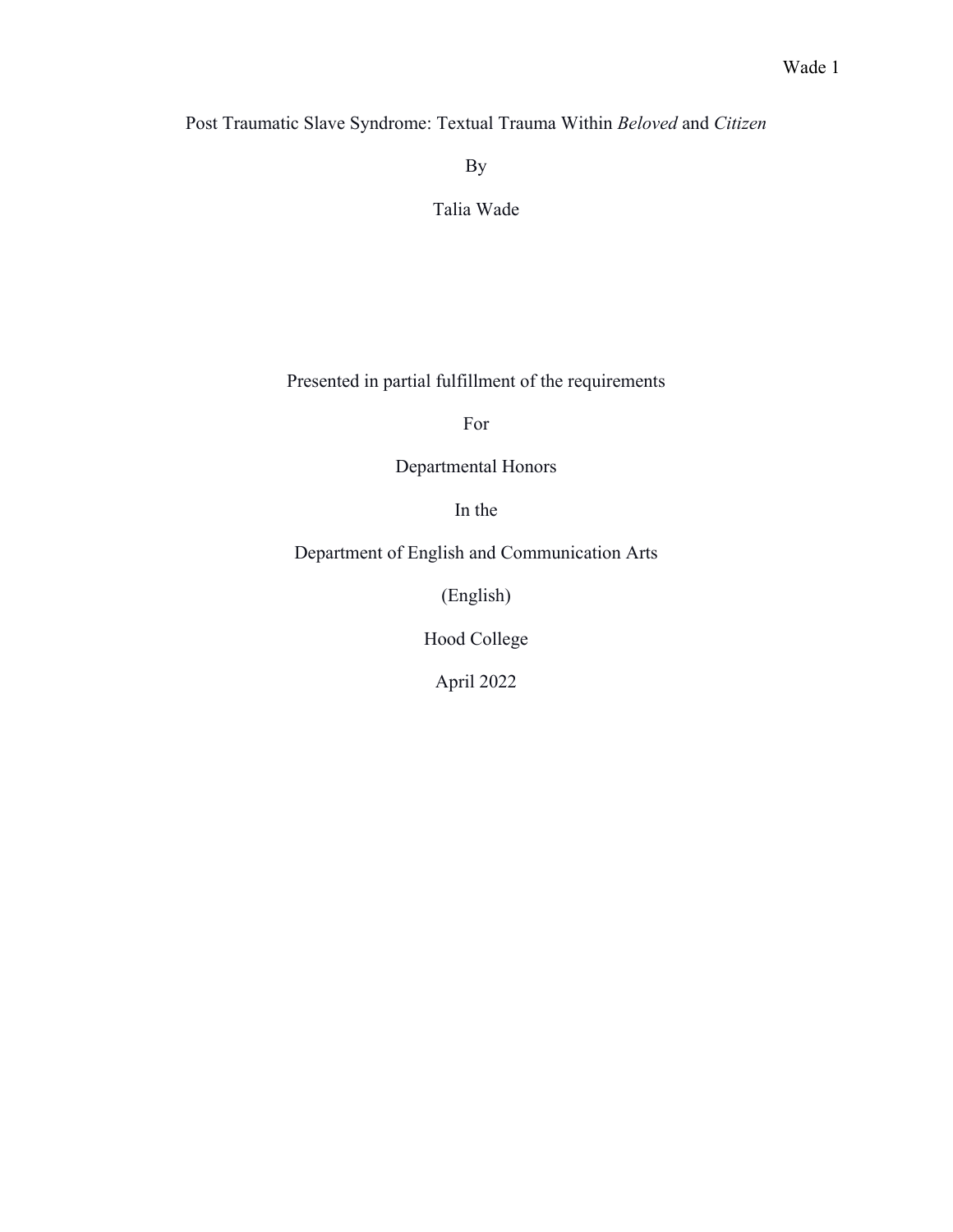# **Table of Contents**

| Chapter 6: The House at 124 Bluestone Road: A symbol of ownership 24 |  |
|----------------------------------------------------------------------|--|
|                                                                      |  |
| Chapter 8: The Repression and Expression of Racial Trauma 32         |  |
|                                                                      |  |
|                                                                      |  |
|                                                                      |  |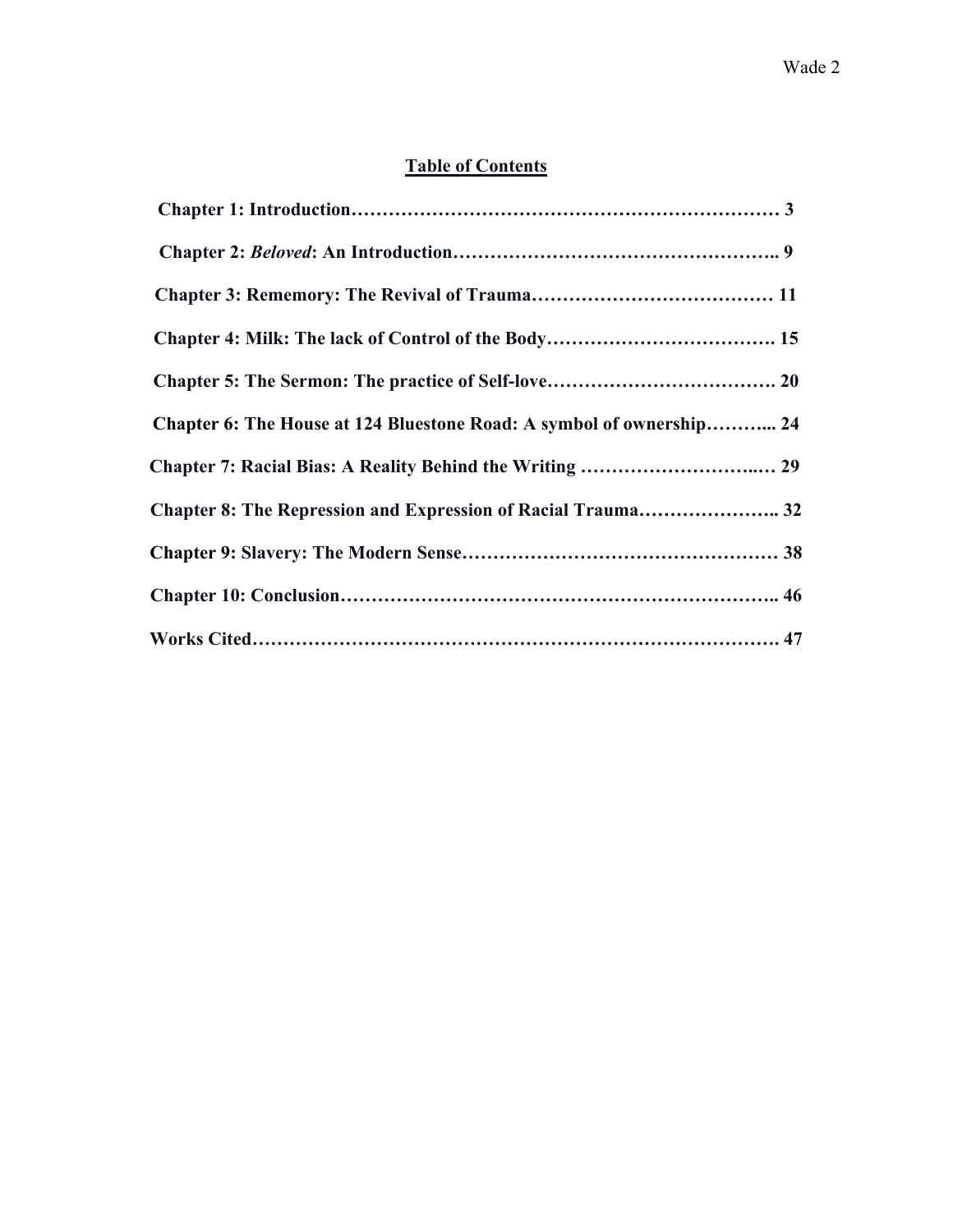# **Introduction**

"The child must be punished for her lack of silky dresses, her broad sinful nose, that dark Negroey blanket she wears. Layers of her must disappear… I am not dirty I am Black. I am not dirty I am Black. I am not Black, I am dirty… You have convinced me that I am what's wrong in this world."

# -Patricia Smith All Purpose Product

Writers have pushed back against the idea that African Americans are what is wrong in this country. Patricia Smith's spoken word poem illustrates how society has normalized black inferiority which has perpetuated racist ideology against the black person in an attempt to diminish their self-worth. Many writers, such as Langston Hughes and James Baldwin have pushed back against racist ideology through literature that delves into the Black experience. These writings reflect the experiences of the Black person through a racial lens which illustrates the impacts, traumas and intrusions that racism has on the everyday lives of Black individuals. By tackling such topics in these writings, literature is able to encompass a wide range of racial issues faced by Black Americans. Hence, literature is one way that African Americans have been noted to push back against racist ideology. Nonetheless, America's foundation was built upon the forced labor and mistreatment of African Americans. As America progresses, it does so with notable disregard for how racism has historically marginalized Black Americans and continues to do so today.

This paper will explore Toni Morrison's 1987 novel *Beloved* and Claudia Rankine's 2014 book-length poem *Citizen* to examine the parallelism between trauma within African American Literature and American history as these texts highlight the experiences that many African Americans have endured in slavery and post-slavery America. Toni Morrison's *Beloved* is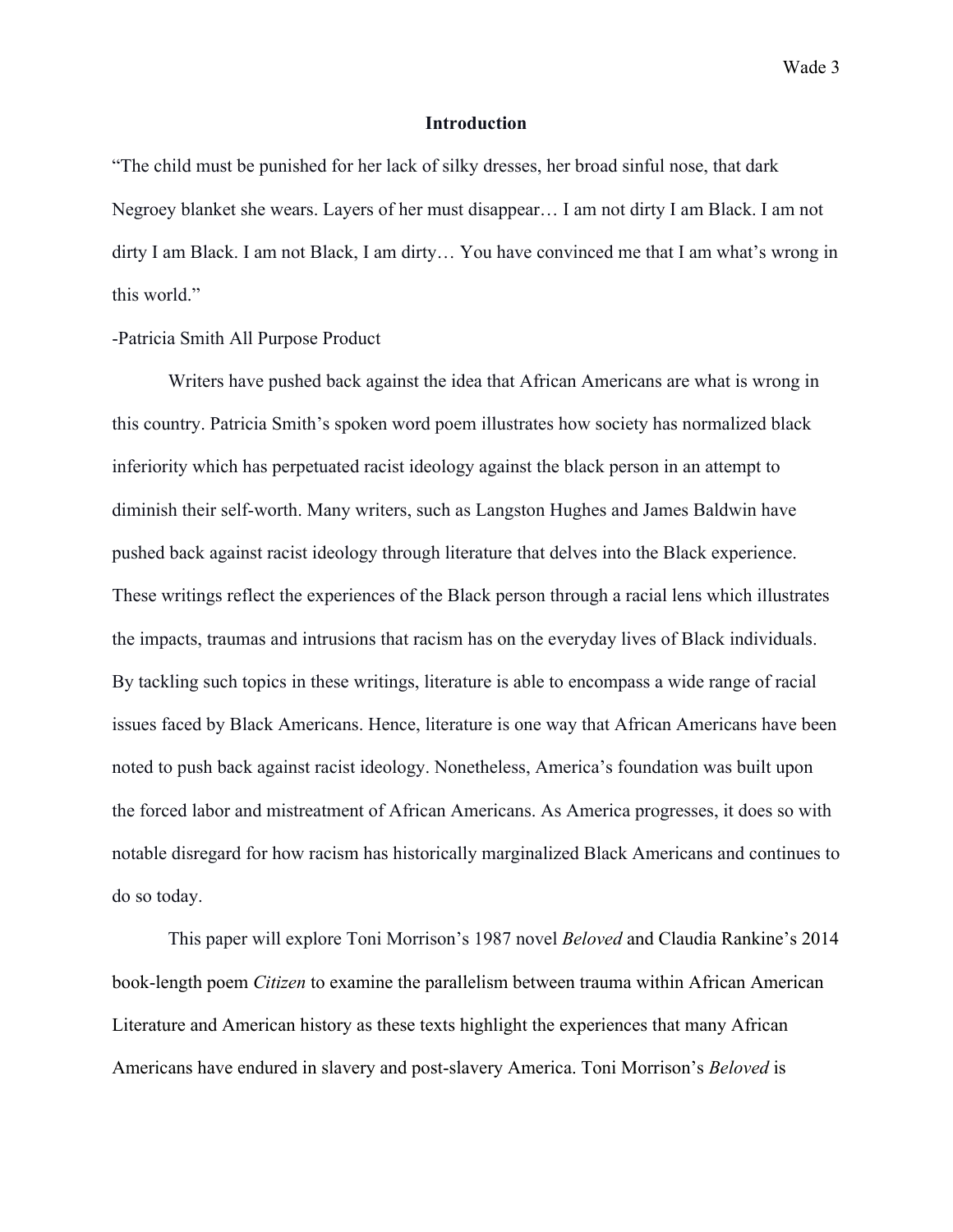inspired by the true story of Margaret Garner, a woman who escaped slavery with her children from Kentucky to Ohio. *Beloved* illustrates the challenges and residual trauma stemming from enslavement as it tells the story of a woman adapting to life as a free mother raising a child while trying to come to terms with internal as well as external struggles that are a direct result of slavery. Secondly, Claudia Rankine's book *Citizen* is a book-length poem that illustrates modern-day race relations in post-slavery America through different fictional as well as nonfictional scenarios.

From the 17th century onward, Africans were kidnapped and forced into slavery in the Americas. The enslaved were "exploited to work as indentured servants and labor in the production of crops such as tobacco and cotton" (*Slavery in America*). The free labor provided by these unsafe and laborious working conditions stimulated the national economy providing no incentives to their workers.

By employing a variety of harmful tactics, slave owners attempted to ensure the dependence of slaves. Enslaved people were not permitted to read, write, or speak their native languages. By doing so, slave masters hoped to lessen the threat of rebellious slaves as they would have neither the skills nor ambition to leave slavery. Although this was the case, these tactics often fell short as some enslaved people would ultimately try to flee enslavement. In many cases, slave owners would capture the enslaved and would beat, rape and kill them publicly to make an example out of them, deterring others from doing the same. By the 19th century, tensions between the North and South continued to grow which fueled the Civil War (*Slavery in America*).

After the Union won the Civil War and freed millions of enslaved Africans from indentured servitude, they continued to be subject to the institutions in place within society. Jim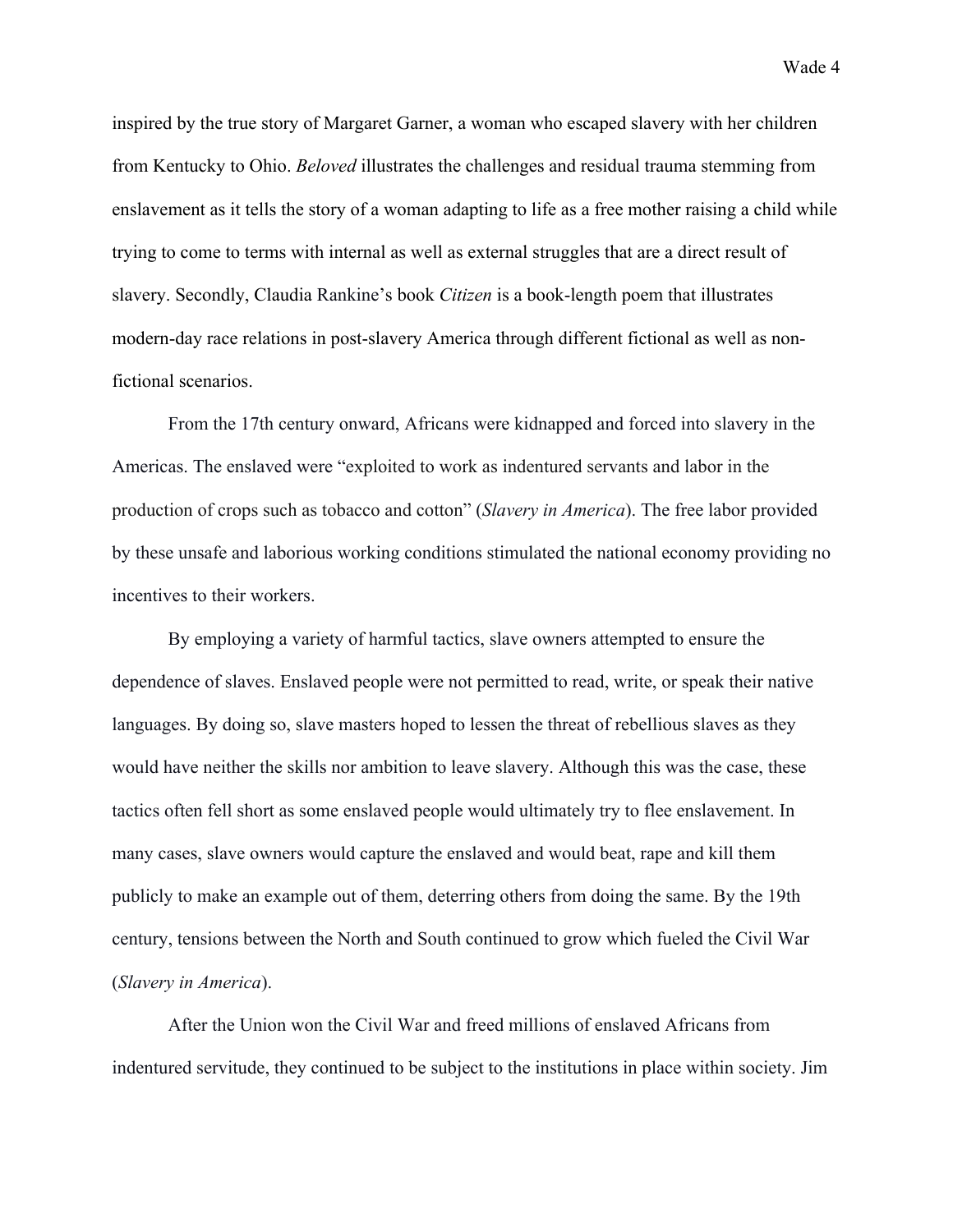Crow's separate but equal reinforced racial practices on African Americans ensuring that they would not be provided fundamental rights, such as adequate education, like their white counterparts. Thus, the residual effects of slavery continued to stain America's history. Even in modern-day society, there are still constant attempts to ensure the erasure of America's tragic history. As a result, ignorance has followed these attempts. A lack of education regarding systematic racism has resulted in an uneducated mass that disregards the trauma imposed by slavery. Although racial tensions have lessened as the country has progressed, they will never be nonexistent. Furthermore, African Americans tend to have to navigate through a society that will not acknowledge the trauma it has subjected some of its people to.

Given that millions of African Americans have experienced racism for centuries, the long-lasting impacts of these injustices are inevitable. A further consequence of systematic racism is the generational transmission of trauma, as the experiences African Americans have had throughout history have been passed down from generation to generation. This trauma can have adverse effects on one's mental health straining social relationships in the process. Like genes, the psychological effects of trauma can be inherited. This occurrence is also known as generational trauma. According to child and adolescent psychologist Gayani DeSilvia, "trauma affects genetic processes, leading to traumatic reactivity being heightened in populations who experience a great deal of trauma" (*Healthline*). These traumas continue to be inherited as racial tensions in America continue to fuel racist ideologies as well as racial disparities towards African Americans. Generational trauma, more specifically the trauma which has been caused as a direct effect of slavery, can also result in what is known as Post Traumatic Slave Syndrome, or PTSS.

Post Traumatic Slave Syndrome is a term that is coined by author and researcher Joy DeGruy to illustrate the multigenerational trauma that has been experienced by African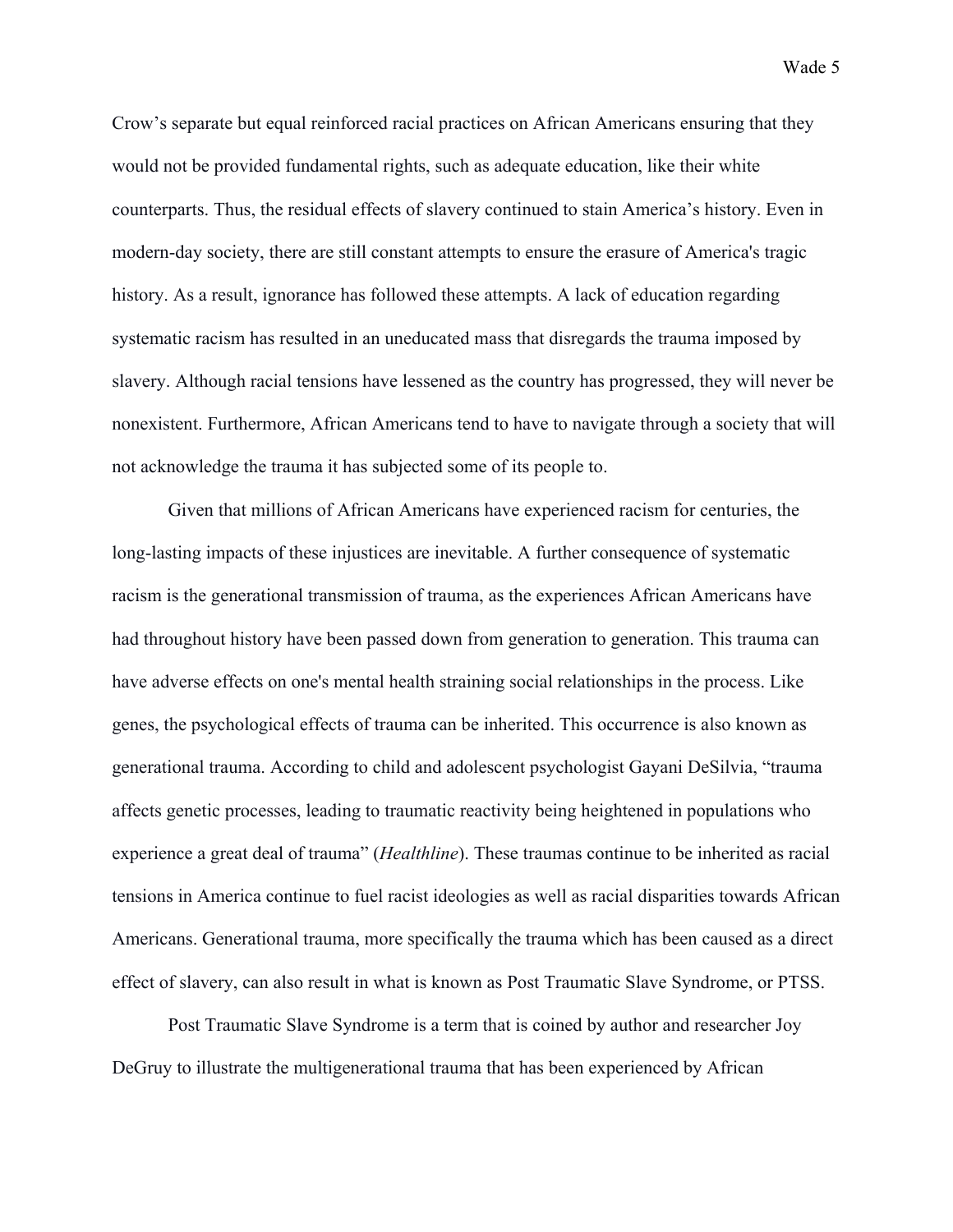Americans (Hinton). The concept of PTSS is illustrated in her 2005 theoretical work *Post Traumatic Slave Syndrome*. PTSS can be defined as the "multigenerational trauma and injustices experienced from the dawn of slavery to the recent deaths of Black citizens at the hands of the police" (Hinton). Trauma and Post Traumatic Slave Syndrome will be used as a way to illustrate trauma and its impact on African Americans. The traumatic events that African Americans have faced throughout history have affected many African Americans similar to that of PTSD. Many individuals that suffer from PTSS, as well as PTSD, suffer from symptoms such as the avoidance of specific places, people, and events as well as triggers that have oftentimes resulted in depression and self-deprecating attitudes (Hinton). Methods of coping with traumatic events have only recently become mainstream. In the past, many individuals that have suffered from trauma lacked the resources and coping mechanisms we possess today. Due to this, PTSS will be used as a method to demonstrate how racialized events have impacted Black Americans in a manner similar to that of PTSD. PTSS will be used rather than the term PTSD, as this essay will specifically discuss the impact that traumatic events have had on African Americans. Though I will use the term PTSS to illustrate the impact of these traumas, I wish to emphasize the limitations of this term. PTSS can be a problematic term seeing that the impacts of PTSS can fuel racist ideology and stereotypes. Traumatic events can cause one to become easily irritated and angered when in certain places around certain people. Thus, this can fuel stereotypes that regard the Black person as angry and unmotivated. Accordingly, the term PTSS will be used to demonstrate the impact of racialized events on African Americans as well as how these impacts have been attributed directly to slavery.

Textual Trauma can be defined as an emotional response to traumatic events that authors deliberately place within texts for a specific effect. The term textual trauma was used by Marisa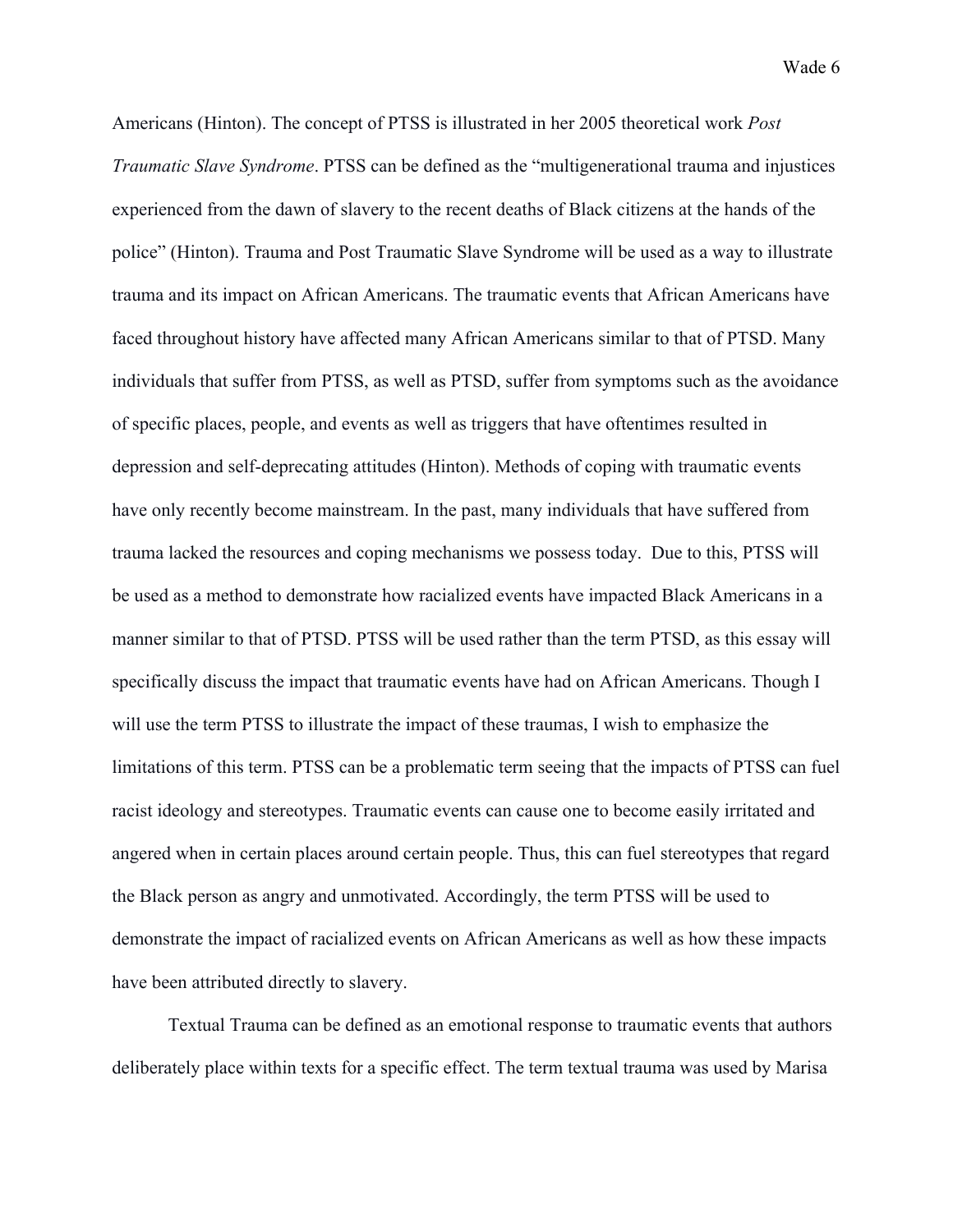Parham in her article "Saying "yes": Textual traumas in Octavia Butlers Kindred" as she highlights the "whitewashing [that is] necessary to making history commercially viable, and commodifiable, in the present" (Parham 2). She uses the textual trauma prevalent within *Kindred* to "broaden conceptualizations of historical trauma" (Parham 1). By utilizing traumas related to slavery within texts, the reader can better understand the perspectives of characters as well as how past events have impacted their present. Furthermore, the use of textual trauma makes the reader experience what others have experienced throughout history. For example, when reading the book *Beloved*, the reader can better empathize with the events that have shaped the experiences of many Black Americans during slavery although one has not experienced these traumas firsthand.

Characters can display the emotions as well as the general beliefs of a specific timeframe to illustrate the impact that specific events have had on a specific set of individuals. Literature has played a significant role in American history as it has allowed the viewpoints, cultural and structural makeup of society as well as characters' innermost thoughts to be displayed to the reader. Whether fiction or non-fiction, the general beliefs and emotions of people during a specific time frame can be revealed through the actions of characters as textual trauma gives the reader the ability to conceptualize how certain events have impacted individuals throughout history. For this reason alone, textual trauma should be taken seriously as it is used within texts to illustrate the historical trauma that African Americans were and continue to be subject to through the use of real figures and their experiences. By incorporating textual trauma within text, both *Beloved* and *Citizen* illustrate the trauma that African Americans have faced throughout history. Both texts help the reader understand and perhaps feel the impacts of slavery and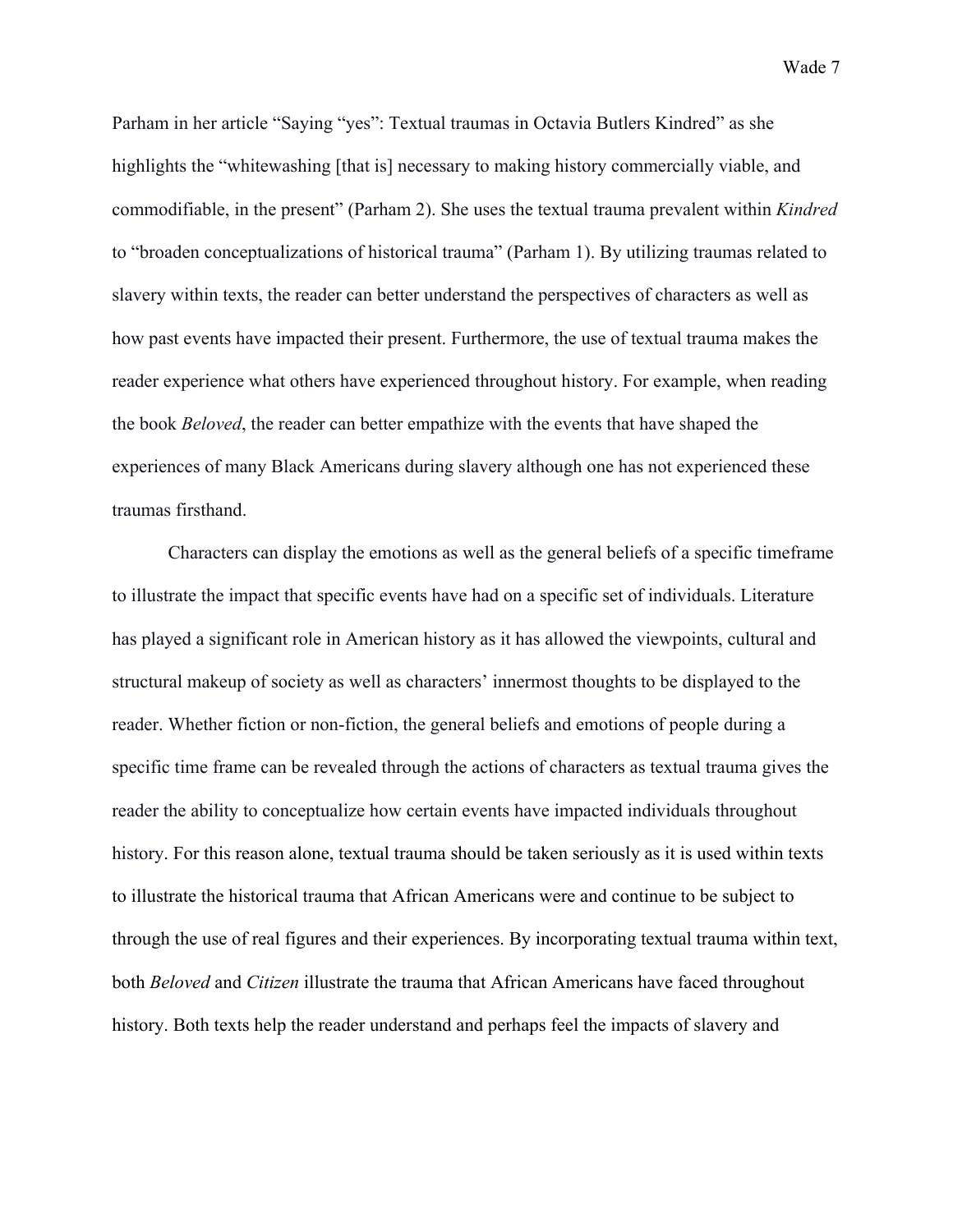ongoing racism in America. Because of this, this essay will analyze the textual trauma within these texts to reveal the impact racial events have had on African Americans thought history.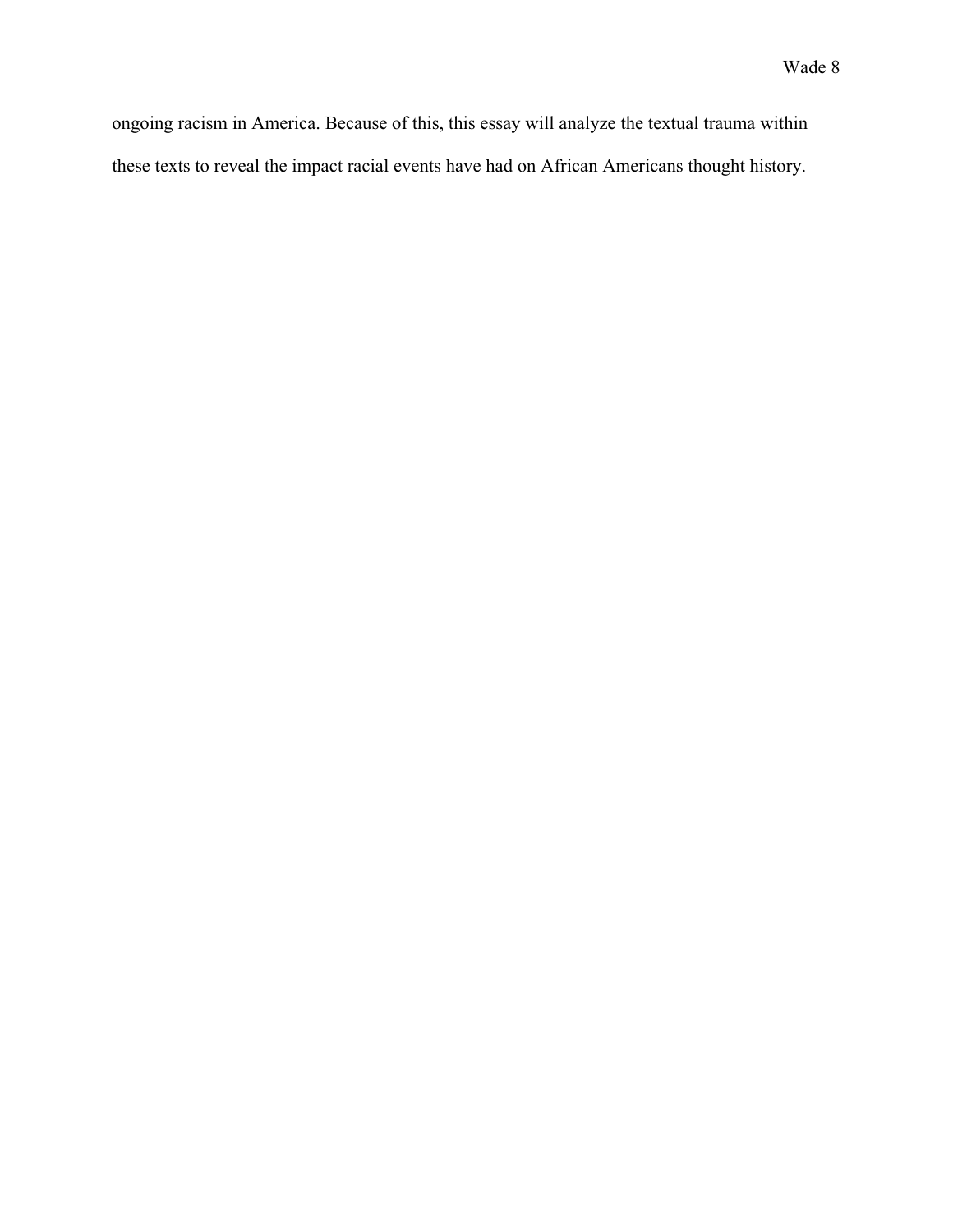### *Beloved***: An Introduction**

Sethe tries to repress the memories of her past, including the memories of her baby Beloved. Her attempts to repress these memories tend to fall short as Beloved continues to surface as different forms of herself prompting Sethe to remember events of her past. Motherhood and generational trauma play a significant role within the text as Sethe is unable to fully gain her freedom and claim her freed self because she associates her children with traumatic events of the past. Hence, her children serve as a reminder of the lack of control she has had over her body and life as well as the impact of her decisions on her family.

Toni Morrison's novel *Belov*ed is based on the true story of an enslaved woman named Margaret Garner, who, in her attempt to free her daughter from slavery, committed infanticide. Throughout *Beloved*, Sethe is trying to claim her freed self while recovering from the emotional and physical trauma brought upon her by slavery. Similarly, to Margret Garner, Sethe tries to kill her children so they will not be forced to return to the brutal institution of slavery. Sethe was partially successful in her attempt to permanently free her children as she was only able to kill one, Beloved. Sethe's actions have resulted in generational trauma as her three other children have endured psychological trauma from the events that occurred at the house at 124 Bluestone Road. Beloved haunts Sethe throughout the novel, reminding her of the traumatic events of her past, such as the traumas she experienced at the Sweet Home Plantation and when she attempted to escape slavery. While coming to terms with the events of her past, Sethe's traumatic memories continue to resurface in a way in which Sethe finds it difficult to claim her freed self.

The impact that slavery had on other characters within the text is also revealed through first-person perspectives. Through their limited omniscient perspectives, Morrison reveals the various ways in which slavery has shaped these characters and impacted their experiences as a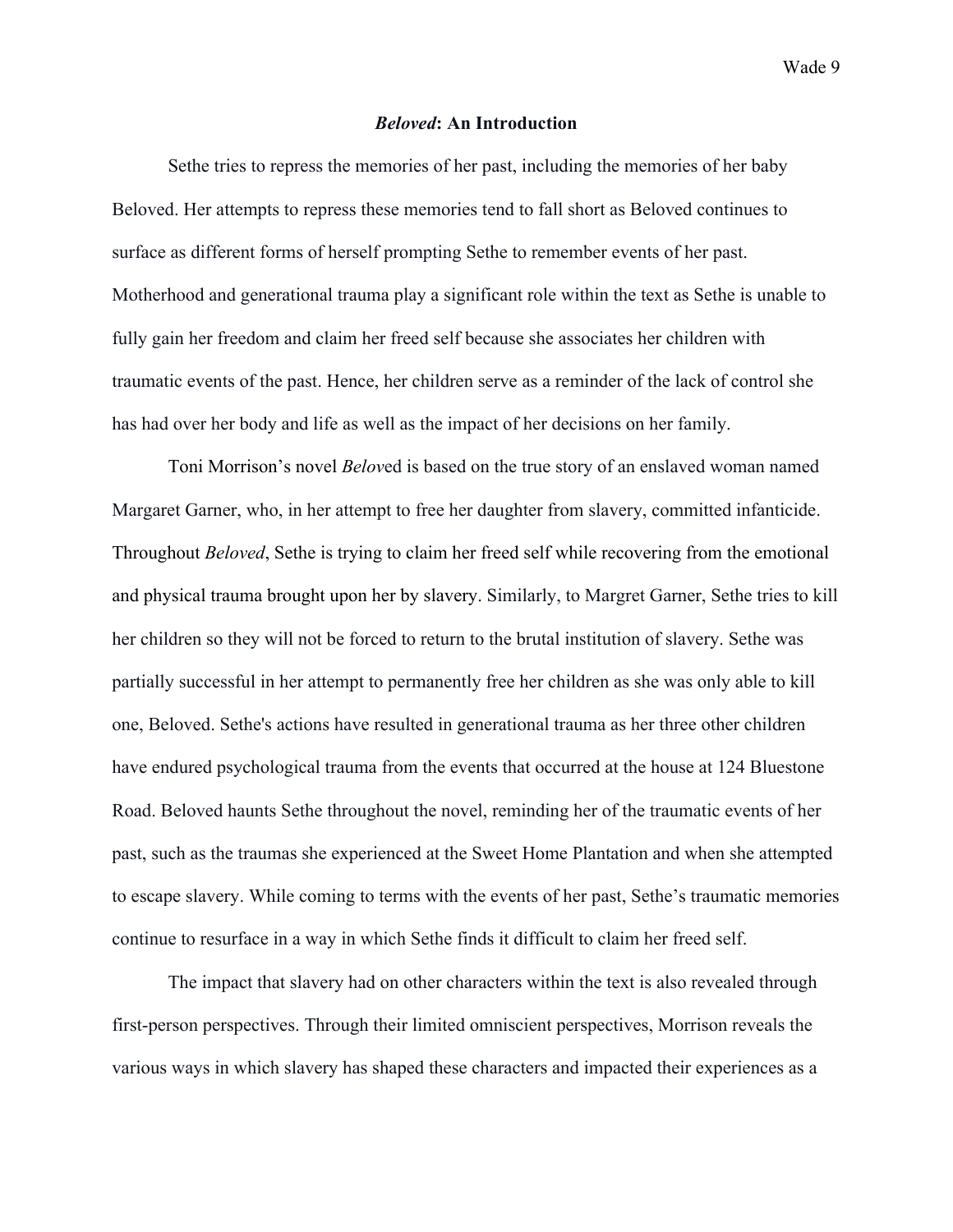Black person in the process. Within *Beloved*, the desire for happiness is restricted by the trauma that stunts the development of one's freed self. At various points in the book, these characters repress memories of their past in an attempt to reclaim their happiness, but these attempts tend to fall short as the past continues to impact the present of these characters. For example, as a freedwoman, Sethe's mother-in-law Baby Suggs attempted to reclaim herself through the practice of self-love. Her attempts to reinvent herself fail as the trauma associated with the death of the infant Beloved overcomes her. Consequently, she regresses, as she is no longer able to cope with the traumas caused by slavery. Similar to that of Baby Suggs, trauma is rooted in every character from Sethe's partner, Paul D, to members of her community like Stamp Paid and Ella, and her child Denver. It is for this reason that trauma is a focal point in *Beloved* as Morrison uses the concept of textual trauma to illustrate the severity of these traumas as well as the consequences they have for those who were directly impacted by slavery.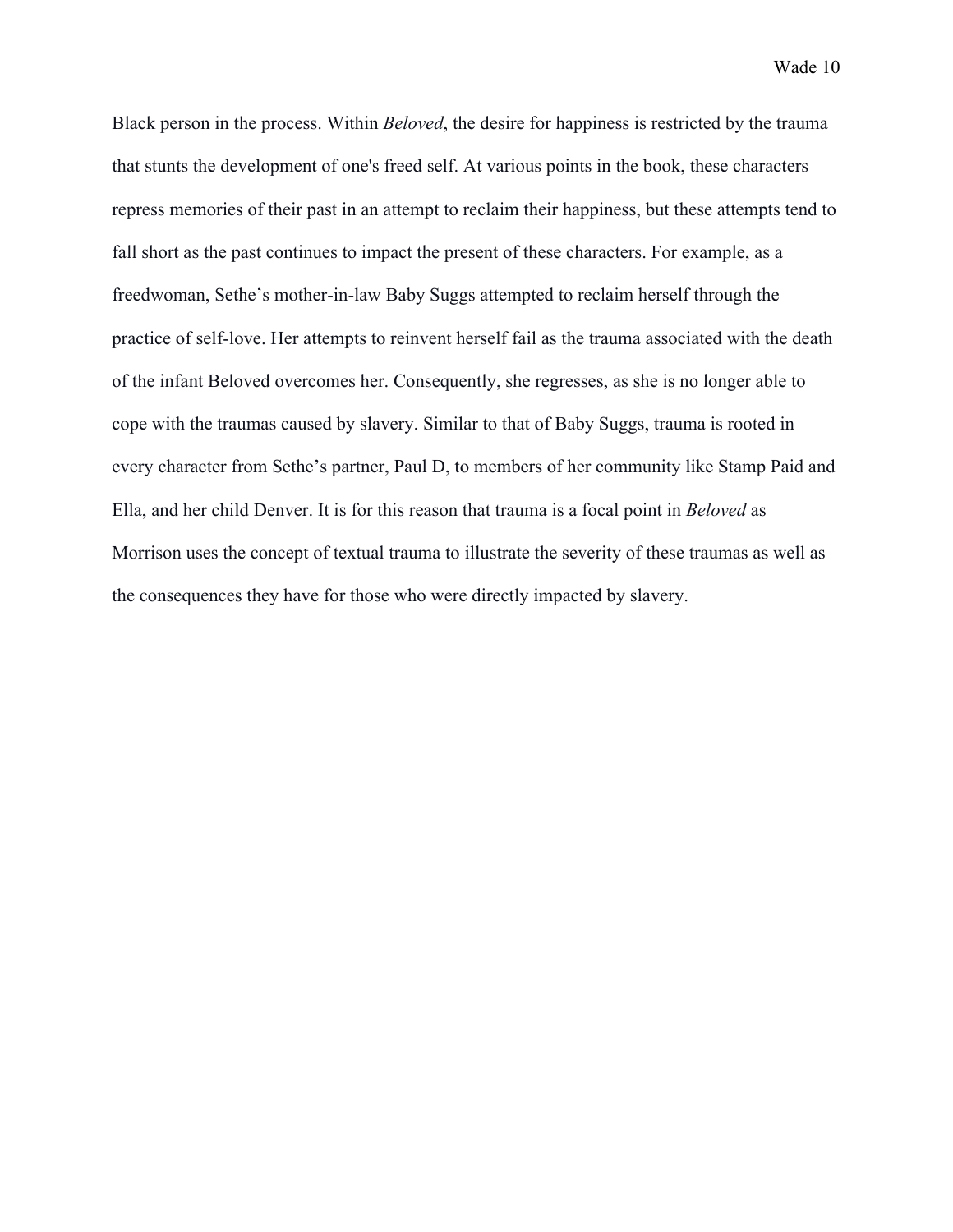### **Rememory: The Revival of Trauma**

Rememory is inevitable as repressed events are bound to resurface. The concept of rememory is significant within *Beloved* as it illustrates the traumatic memories of slavery that Sethe possesses. Morrison reveals the definition of rememory when Sethe warns Denver to never go back to Sweet Home: "Where I was before I came here, that place is real. It's never going away. Even if the whole farm- every tree and grass blade of it dies. The picture is still there and what's more, if you go there- you who never was there- if you go there and stand in the place where it was, it will happen again; it will be there for you, waiting for you" (Morrison 44). Thus, rememory is, the process one undergoes when remembering events they have forcefully tried to forget. It is also possible for someone who has not experienced events firsthand to remember through the reactions and recollection of events from others. This is apparent as Denver was too young to remember Sweet Home Plantation but knows the traumas that the place holds because of her mother's stories and scars from her life as an enslaved woman.

Although Sethe and Denver are no longer at Sweet Home, if they revisit, the history of Sweet Home will still serve as a reminder of the trauma and suffering those who resided on the plantation underwent. Motherhood and the lack of control within *Beloved* illustrates this concept as they are traumatic reminders of the past that continue to resurface despite endless attempts to erase these memories. Storytelling is also an integral part of Beloved as it is where we see the different memories from each character resurface. In the article "Revisions, Rememories and Exorcisms: Toni Morrison and the Slave Narrative*"*, Cynthia Hamilton shows how storytelling is the way that "characters define themselves by and explaining their experience" (Hamilton 2). However, storytelling is not without its limitations. By distancing themselves from their traumas, the characters disassociate themselves from their experiences. For example, Baby Suggs uses the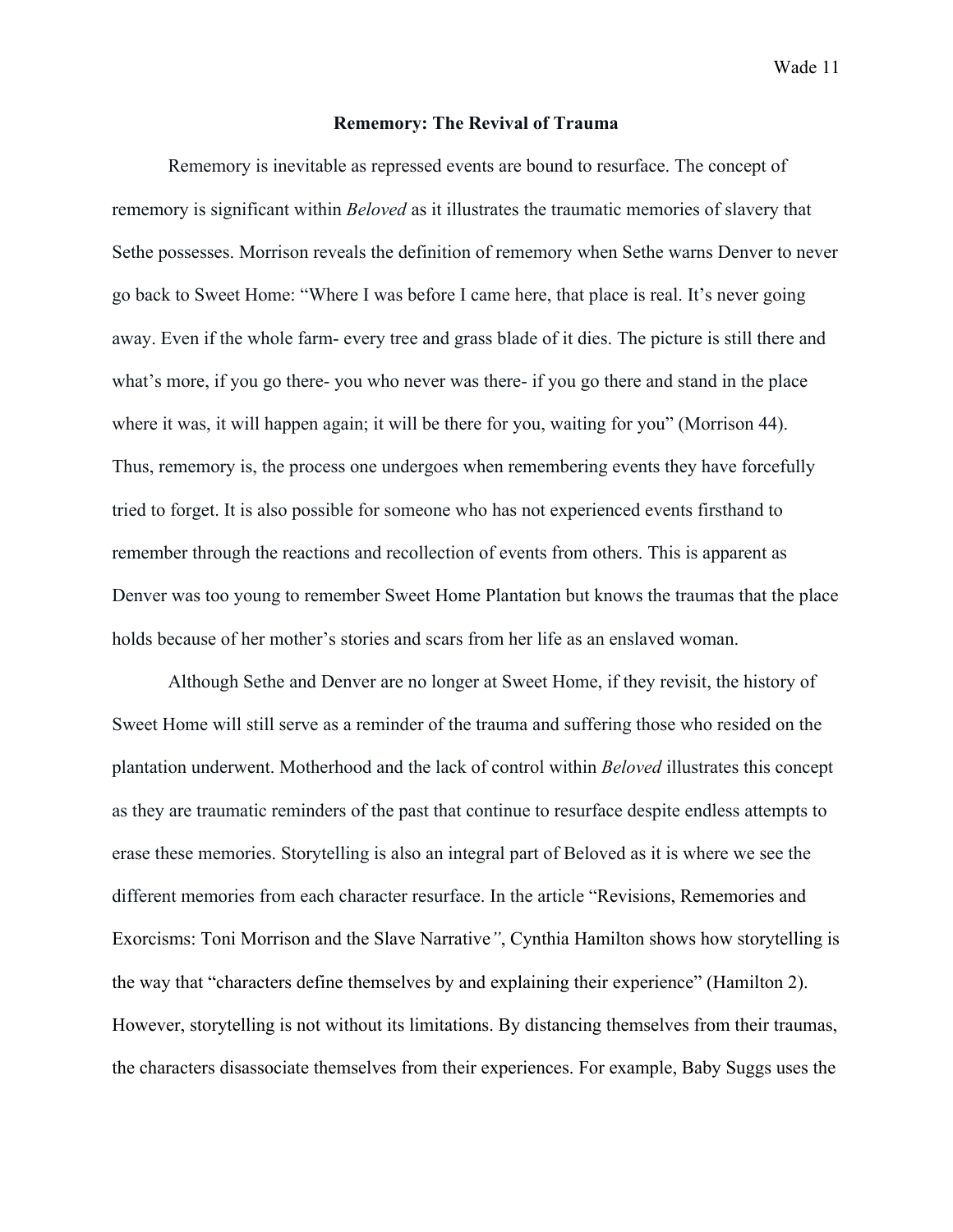Ohio river as a way to detach herself from her experiences as an enslaved woman as the river acts as a physical divider between slavery in the south and freedom in the north (Hamilton 2). While characters like Stamp Paid and Paul D try to dissociate themselves from their traumas, these events still have an impact on their past and present. The same can be said for Sethe.

Sethe is constantly reminded of repressed memories that she has tried to disassociate herself from. Despite her desire to leave her past behind and start anew, she is haunted by the events of her past. Sethe is now a free woman, which means that she is no longer subject to slavery; however, she remains subject to the traumatic memories and lingering emotional scars of slavery as she tries to establish a new life inside the House at 124 Bluestone Road. As Sethe remembers events of the past, her secrets and repressed memories continue to resurface until her past cannot be separated from her present.

Sethe recalls the struggles to regain claim over her body as "Freeing yourself was one thing; claiming ownership of that freed self was another" (Morrison 112). Throughout the book, Toni Morrison uses a series of symbols, repetition, language, and perspective to illustrate the difficulties one may have when trying to find their freed self after slavery. Sethe's quest to find her "freed self" allows the topics of rememory and trauma to be addressed while also illustrating the generational trauma slavery has had on the children of its victims. Morrison establishes the connection between slavery and identity, demonstrating how slavery has affected the enslaved and how it continues to impact following generations, altering both their identities and experiences in the process. As we have seen in the quotation above, Sethe is warning Denver to never go back to Sweet Home. This is one of the first stories that Sethe tells Denver that begins to construct her identity. Sethe continues to talk about Sweet Home and Schoolteacher when she abruptly stops: "Denver knew that her mother was through with it- for now anyway. The single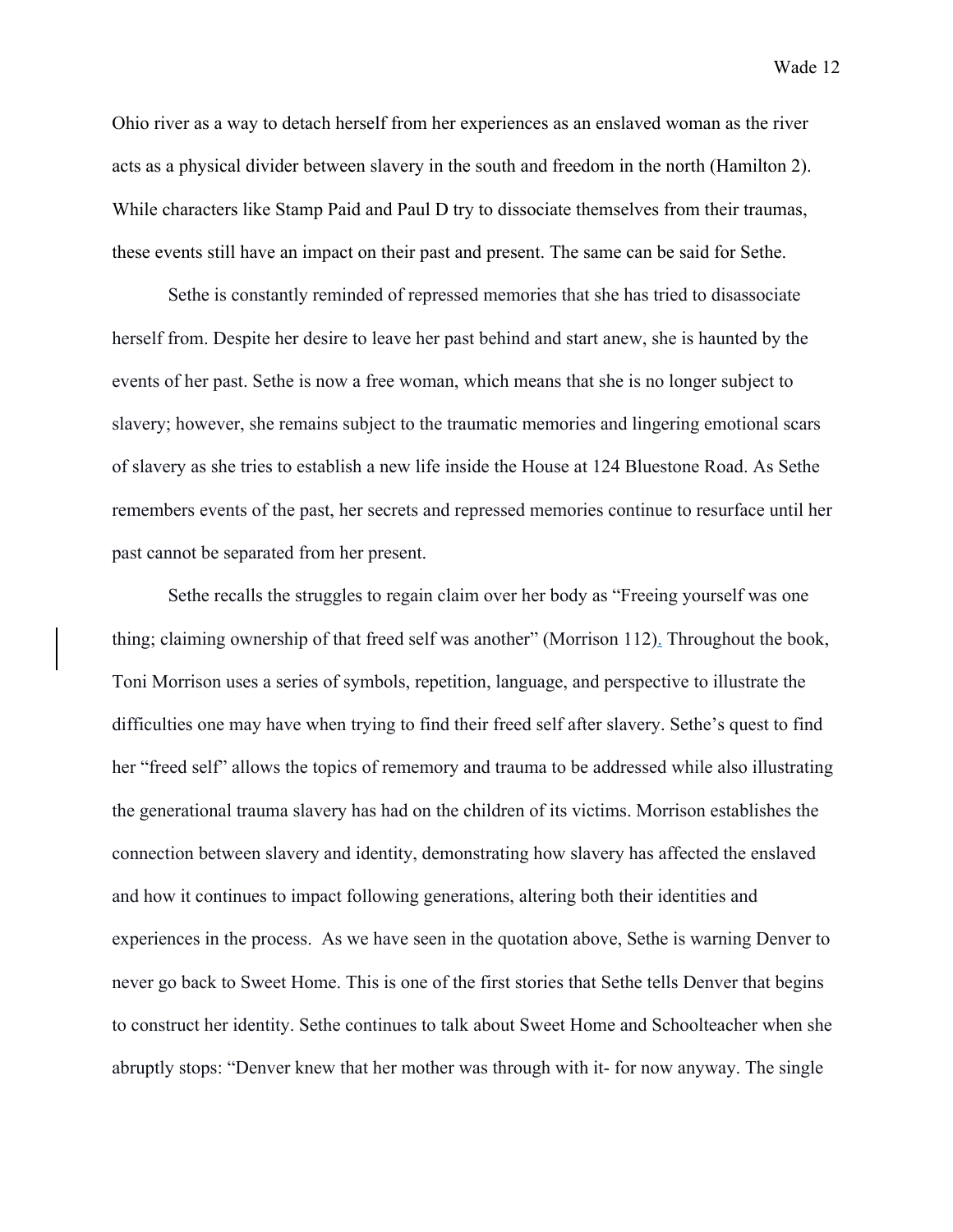slow blink of her eyes; the bottom lip sliding slowly to cover the top; and then a nostril sigh, like the snuff of a candle flame-signs that Sethe had reached the point beyond which she would not go" (Morrison 45). Sethe stops recalling the story as she does not want to recall the traumatic fate of Sixo, one of the enslaved men at Sweet Home plantation. This not only reveals the trauma that Sethe still possesses from slavery, but the concept of generational trauma as Denver is able to see firsthand the direct impact of slavery through her mother's emotions and reactions towards the past. Although Denver is not experiencing these experiences firsthand, she is inevitably subjected to the emotional toll of slavery through her mother's reactions to these events. This can also be seen in section two when Sethe is cooking at her job. She feels ashamed because she steals food from her workplace. Her actions remind her of what happened to Sixo when he stole a shoat:

"'Did you steal that shoat?... 'You stole that shoat, didn't you?' 'No. Sir,' said Sixo, but he had the decency to keep his eyes on the meat.' … Schoolteacher smiled 'did you kill it?' 'Yes, sir I killed it.' 'Did you butcher it?' Yes, sir… 'Well, then. Did you eat it?' 'Yes, sir. I sure did.' 'And you telling me that's not stealing?' 'No, Sir. It ain't.' … 'Sixo plant rye to give the high piece a better chance. Sixo take and feed the soil, give you more crop. Sixo take and feed Sixo give you more work'" (Morrison 224).

Sixo's rebellion is not taken lightly as "Schoolteacher beat him anyways to show him that definitions belong to the definers- not the defined" (Morison 225). After remembering this story, more memories of Sweet Home resurface. Sethe then returns home and tells Beloved a story about a time when she came across Schoolteacher telling his nephews to categorize which human and animal characteristics the enslaved people at Sweet Home had. Beloved was the only person Sethe has ever told this story to. Because of this, Morrison illustrates how this interaction has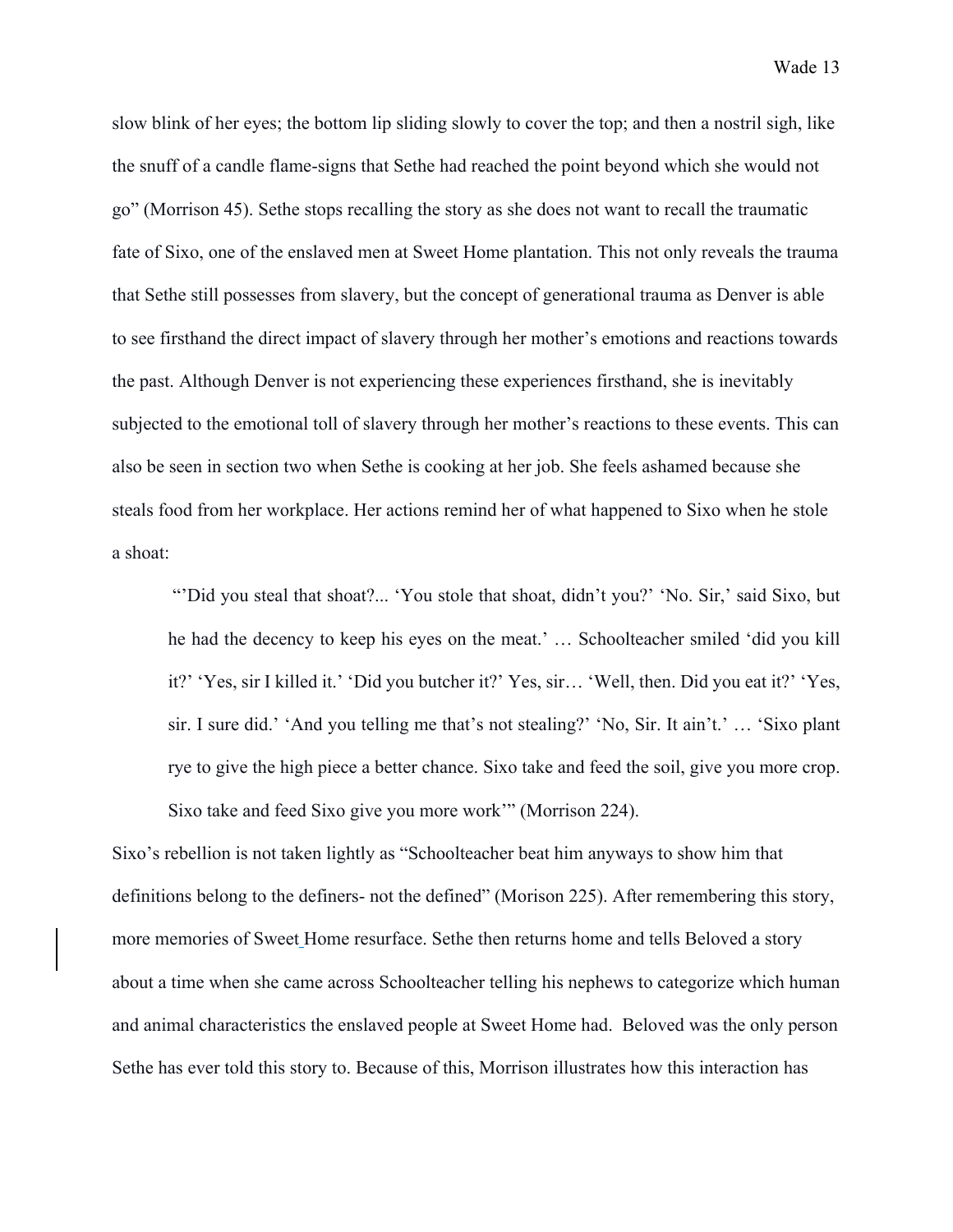continued to impact Sethe as she decided against telling anyone, internalizing this experience and choosing to repress it. Schoolteacher reinforces the concept of black subservience towards the enslaved. Hence, through the recollection of these events, Morrison reveals Sethe's traumatic past in a way that enables the reader to comprehend how traumatic events, such as the ones the enslaved experienced, have contributed to trauma while further reinforcing racialized conceptions of the Black person. Furthermore, Morrison uses storytelling as a way to show how the past will continue to impact one's present as slavery has and continues to impact those who were subjected to it as well as the generations that follow.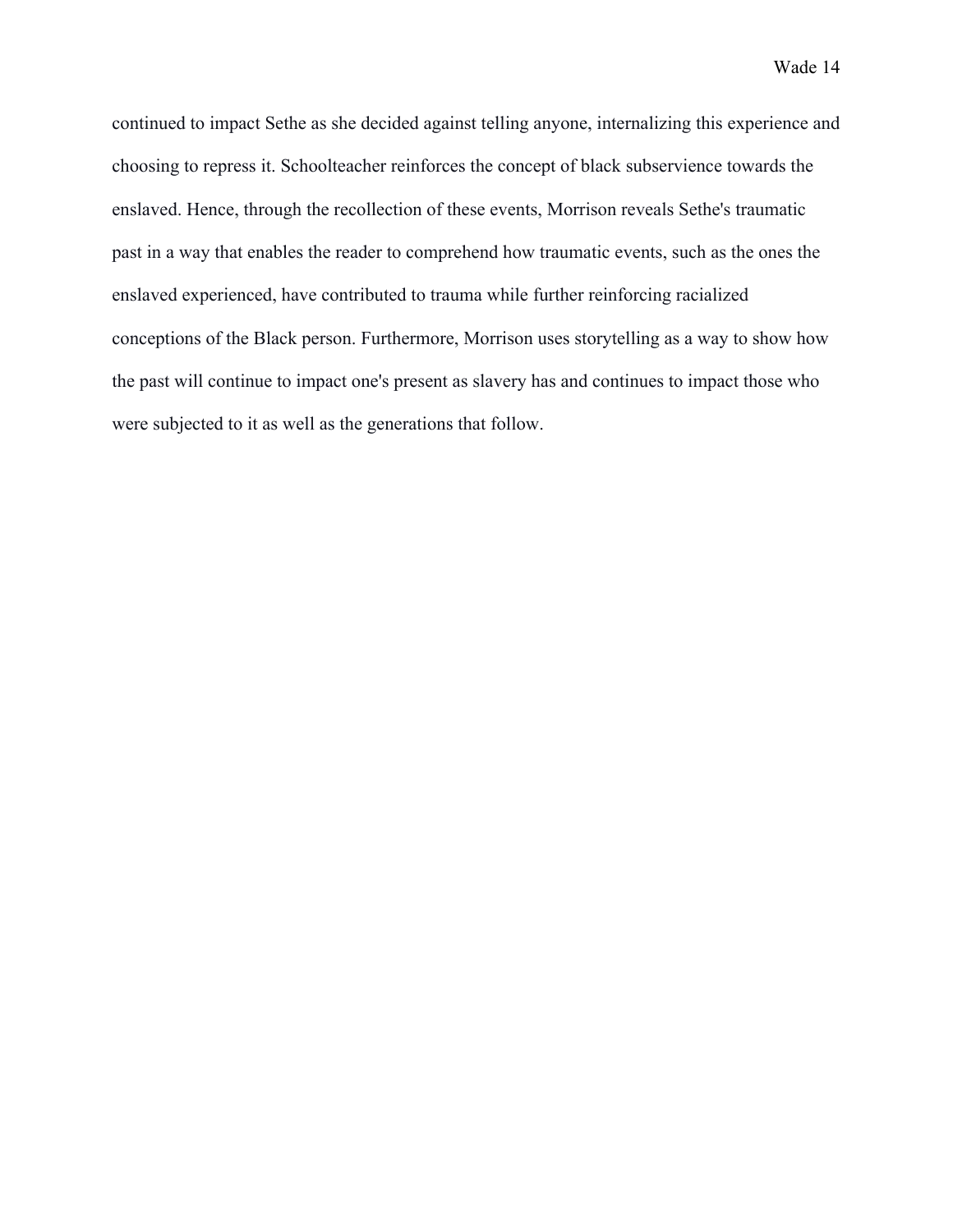# **Milk: The Lack of Control of the Body**

The use of milk within *Beloved* illustrates the lack of control Sethe had over her body while at Sweet Home Plantation. In this way, the possession of breast milk reveals the process Sethe underwent to reclaim her body. She acknowledges that her body is rightfully hers as she uses her milk to regain authority over herself: "Nobody will ever get my milk no more except my own children. I never had to give it to nobody else -- and the one time I did it was took from me." (236) The repetition of the words "mine" and "milk" throughout the text represent Sethe's attempt to reclaim herself as well as her body. Sethe displays ownership over her children to reconnect to her role as a mother since she did not have any control over her own life or body while at Sweet Home plantation. Breast milk is symbolic of Sethe's identity as a mother not only during slavery but also after emancipation. Although Sethe's new life at 124 gives her a newfound sense of freedom, the lingering effects of slavery continue to protrude on her everyday life. Because of this, in *Beloved*, milk reveals the deep-rooted history of trauma stemming from the dehumanization of the Black female body. As she steps into her identity as a freedwoman, Sethe redefines her circumstances in an attempt to reclaim something that was stolen from her. Morrison's use of the reclaiming of breast milk illustrates one of the many maternal rights that were stripped away from thousands of enslaved women contributing to the trauma as well as dehumanization of these individuals. Moreover, Sethe's relationship with her milk is indicative of the traumatic process that many free women underwent as they tried to reclaim themselves and recover from slavery.

It can be difficult to reassert complete ownership over oneself when not given the opportunity to do so in the past. Because of this, Sethe struggles to claim her freed self because she still has not claimed ownership over her own body. When Paul D asks about the scars on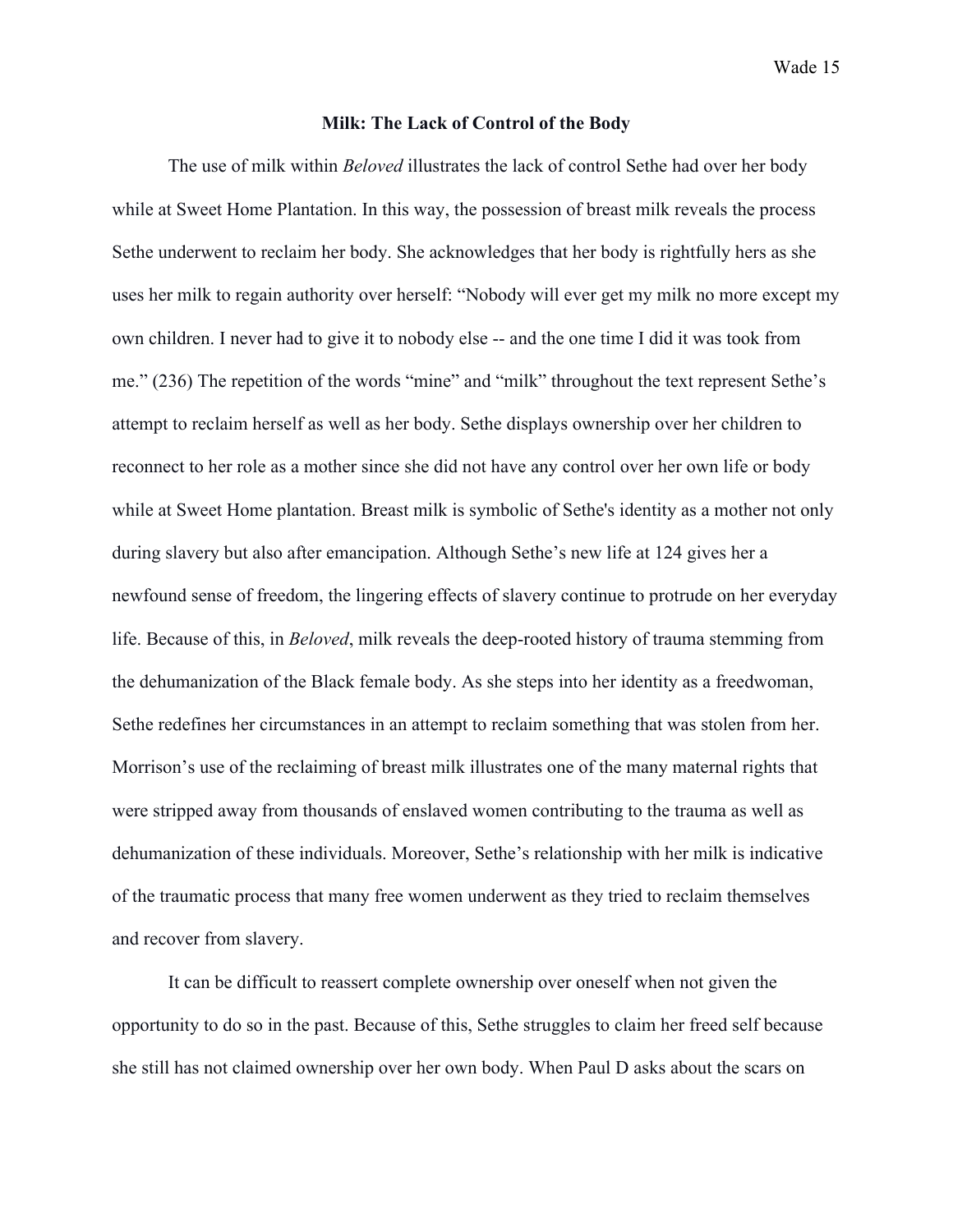Sethe's back, she tells him about Schoolteacher's nephews stealing her breast milk while she was pregnant with Denver. When she told Mrs.Garner about what schoolteachers' nephews had done, Schoolteacher finds out and gets a boy to whip her. Even though Schoolteacher's nephews violated her body, Sethe is the one punished as she is regarded as property rather than a human being. Through the use of milk, we are able to visualize the real traumas surrounding Black motherhood during the 19th century. As opposed to being able to provide for their own children, enslaved women were often used as wet nurses for white babies. In Emily West and R. J. Knight's Article "Mother's Milk: Slavery, Wet-Nursing, and Black and White Women in the Antebellum South", they describe wet nursing as the "point at which the exploitation of enslaved women as workers and as reproducers literally intersected" (West 1). Wet nursing was a job that only women could do, which served as a form of labor that exploited the black body in the process. Through this labor, Black women were deprived of the milk needed to provide adequate care to their newborn babies, thus Sethe's inability to provide for her children not only represents the physical but mental scars she harbors from this violation. Morrison illustrates how the past continues to impact Sethe's present as she still has guilt for not being able to provide for her children. The guilt of not having enough milk is symbolic of motherhood as the milk that was taken from her also removed her only power as an enslaved woman: providing food for her children.

Although trauma is significant within *Beloved*, it is important to acknowledge that trauma does not define Sethe's experience. Sethe's triumphs through this trauma should be acknowledged as the great lengths she went to for her children exemplify her power as a mother. In Reginald Watson's article "The Power of "Milk" and Motherhood"*,* he describes how the traditional role of manhood and womanhood was deconstructed and reconstructed within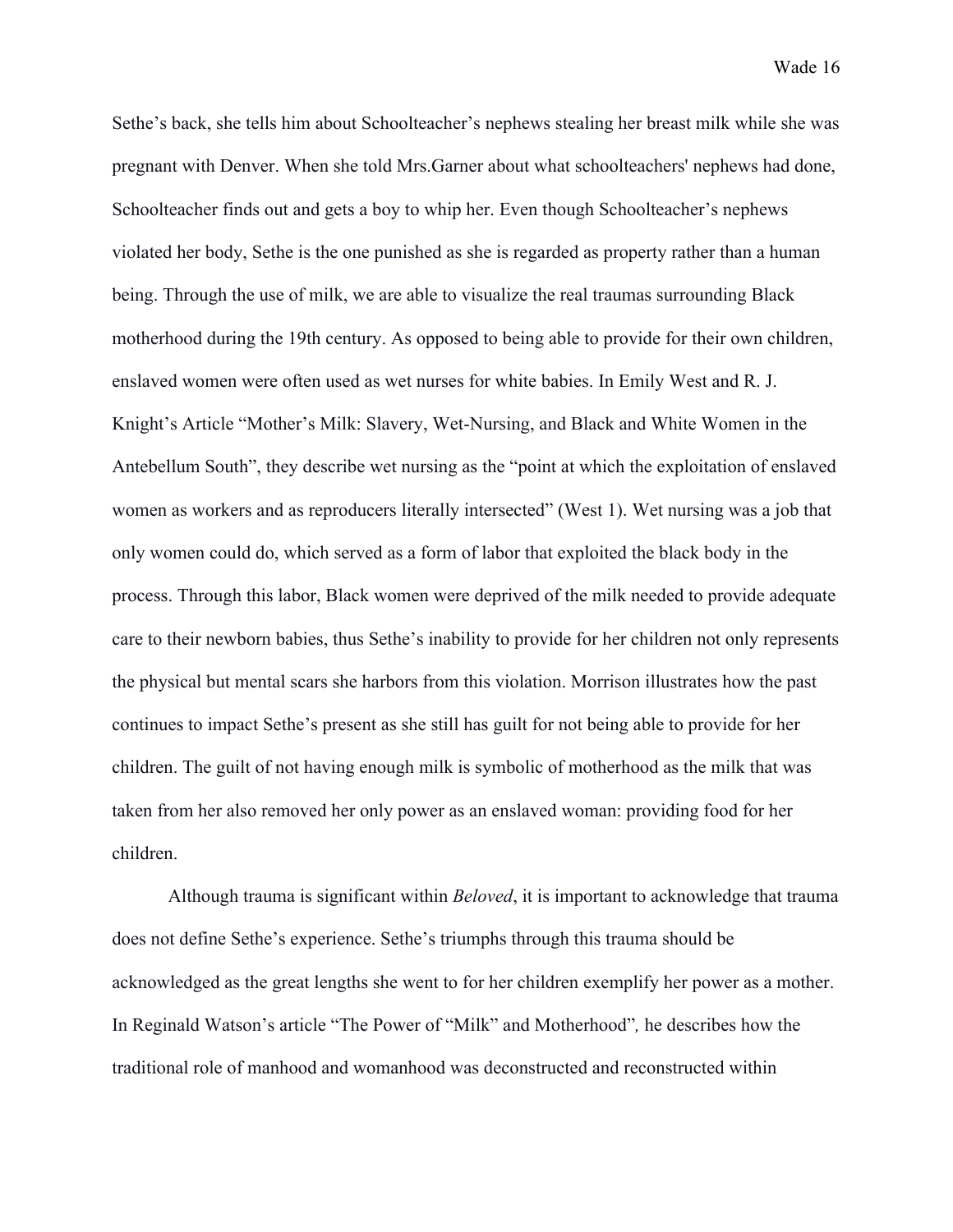*Beloved*. The concept of motherhood within *Beloved* was impacted by the oppression and abuse she was subjected to at Sweet Home. Because of this, she did not feel as though she provided for her children as a mother should. Although this is the case, through Morrison's use of milk throughout *Beloved*, we see how the concept of motherhood is deconstructed and reconstructed at various points within the book. When slave catchers come to 124 to take Sethe back home, Sethe kills Beloved so that she will not be subjected to a life in which she is enslaved. As this is being revealed to the reader the concept of milk resurfaces: "So Denver took her mother's milk right along with the blood of her sister" (Morrison 179). It is at this point in the text that the role of motherhood is reconstructed as Sethe holds the greatest powers: life-giving and life-taking. Because of this, it is apparent that "even when the images of 'milk' are sourced, the power of motherhood can still reshape and reconstruct not only itself but also the people and events that surround it" (Watson 156). This is apparent throughout the book as the deconstruction of the role of motherhood results in its reformation, illustrating the power of the Black mother and her strength and will to survive for her children.

The context in which the word mine is used throughout the text represents ownership. Not only ownership of life, but also ownership over children. Sethe equates ownership of her children with love. She is unable to make a distinction between ownership of children and the love of children because she was never allowed the freedom to take care of her children as a mother since she was treated as a body in a system that viewed her merely as property to be owned. Because of this, Sethe's ownership over her children and inability to claim her freed self ultimately impacts her children as they are unable to claim their freed selves because of the traumas their mother has endured.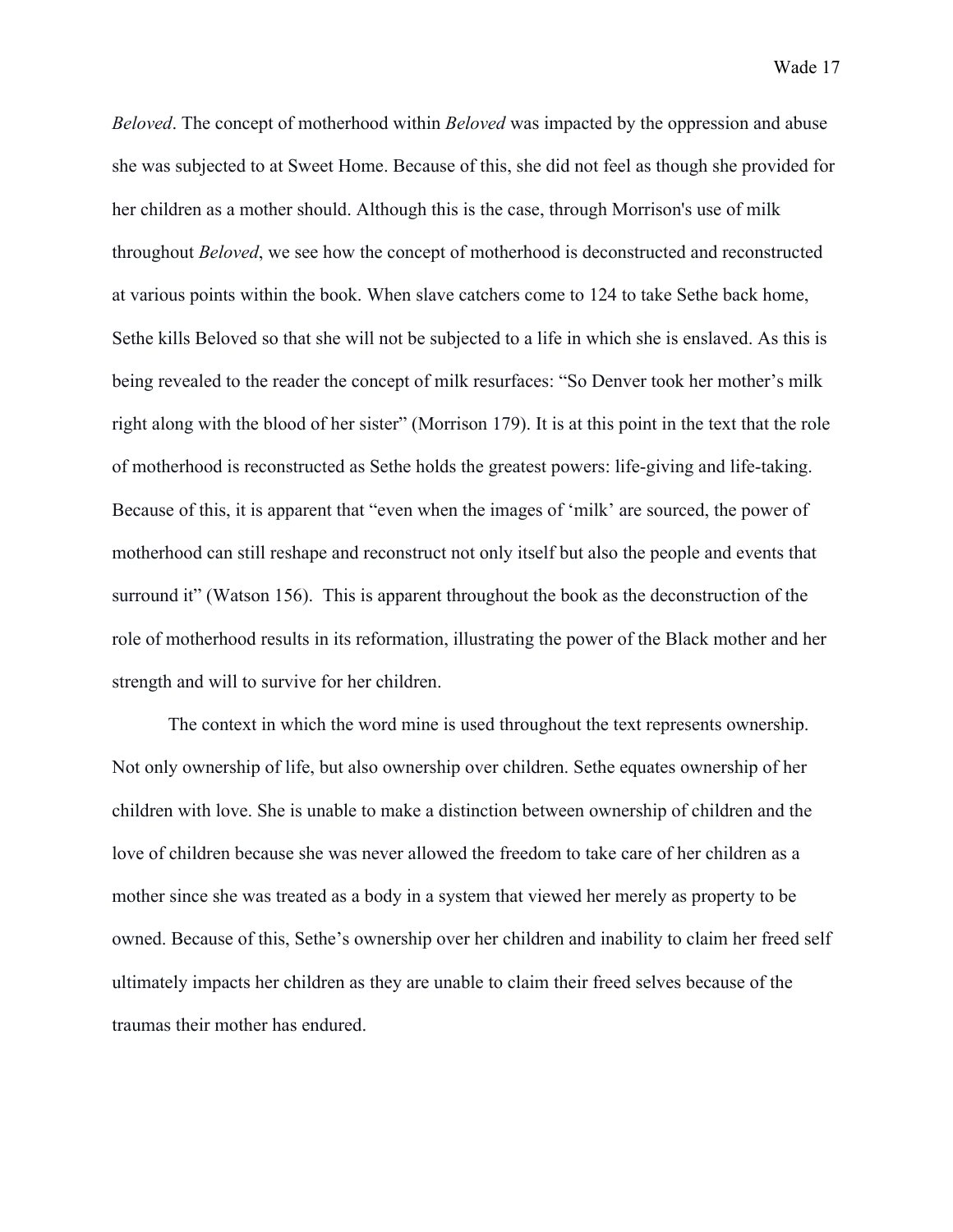Although she is unable to claim her "freed self" it must be noted that this inability is not Sethe's fault but rather the institution of slavery that has had a traumatic impact on her sense of self. When Schoolteacher came to take Sethe and her children back to Sweet Home, Sethe's decision to kill Beloved caused a domino effect that consequently resulted in the lives of her living children being permanently shifted. Sethe's trauma has now resulted in generational trauma that has prohibited her children from formulating their own sense of identity. This being the case, these traumatic events resulted in Howard and Bugler leaving the house at 124 and Denver never truly forming her own identity outside of the one she has formulated from within the walls of 124. Morrison's use of Sethe's decisions impacting her children seems to challenge the ideal of freedom suggesting that although one might be free, true freedom is hard to obtain when the impacts of slavery are so great. The decisions that Sethe made in order to free her children also illustrate the costs of Motherhood.

It is evident years later that motherhood has great physical and emotional costs when Paul D suggests having a child with Sethe, and she is horrified by the idea because she would "[need] to be good enough, alert enough, that caring- again. Having to stay alive just that much longer" (Morrison 155). Sethe's will to live appears to be partially motivated by her concern for her children, as she believes that she must survive for them. It is also evident that her desire to prevent her children from becoming enslaved is great, which further illustrates the strength and the great lengths to which a mother would go to protect her children. While Sethe would do anything for her children, it comes at a cost.

According to Paul D., Sethe's method of achieving true freedom for her children is immoral. He cannot comprehend the reasoning behind Sethe's decision to kill Beloved. Because of this, he asserts: "You got two feet, Sethe, not four" (Morrison 194). By stating this, Paul D is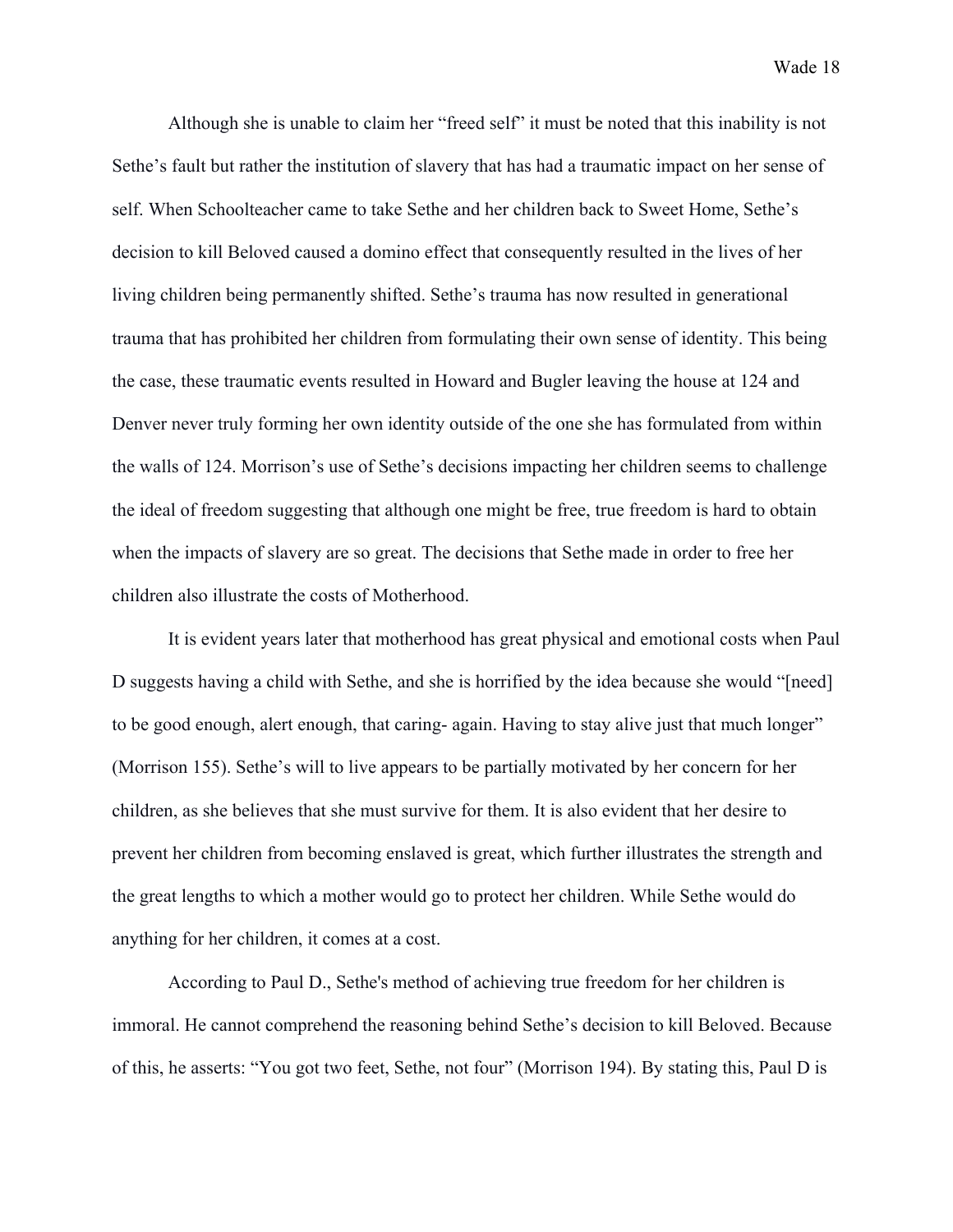suggesting that Sethe's decisions are reckless and inhumane. Apart from Paul D's assertion that he believes Sethe's decision was inhumane and animal-like, his statement, in a way, reveals the inhumanity of the institution of slavery. Sethe's decision to kill Beloved was motivated by her love for her children. After experiencing first-hand the devastating effects of slavery, it is clear that Sethe believed that death would be a less severe sentence than being subjected to the institution of slavery. Although this is the case, Paul D disagrees with her decision stating that her love is "too thick" when he finds out that she has killed Beloved. Because of this, Sethe's ownership over her children plays a role in her relationship with Paul D as her actions as a mother are regarded as unnecessary. Through the relationship with Sethe and Paul D, Morrison illustrates how slavery shapes the realities of the black mother.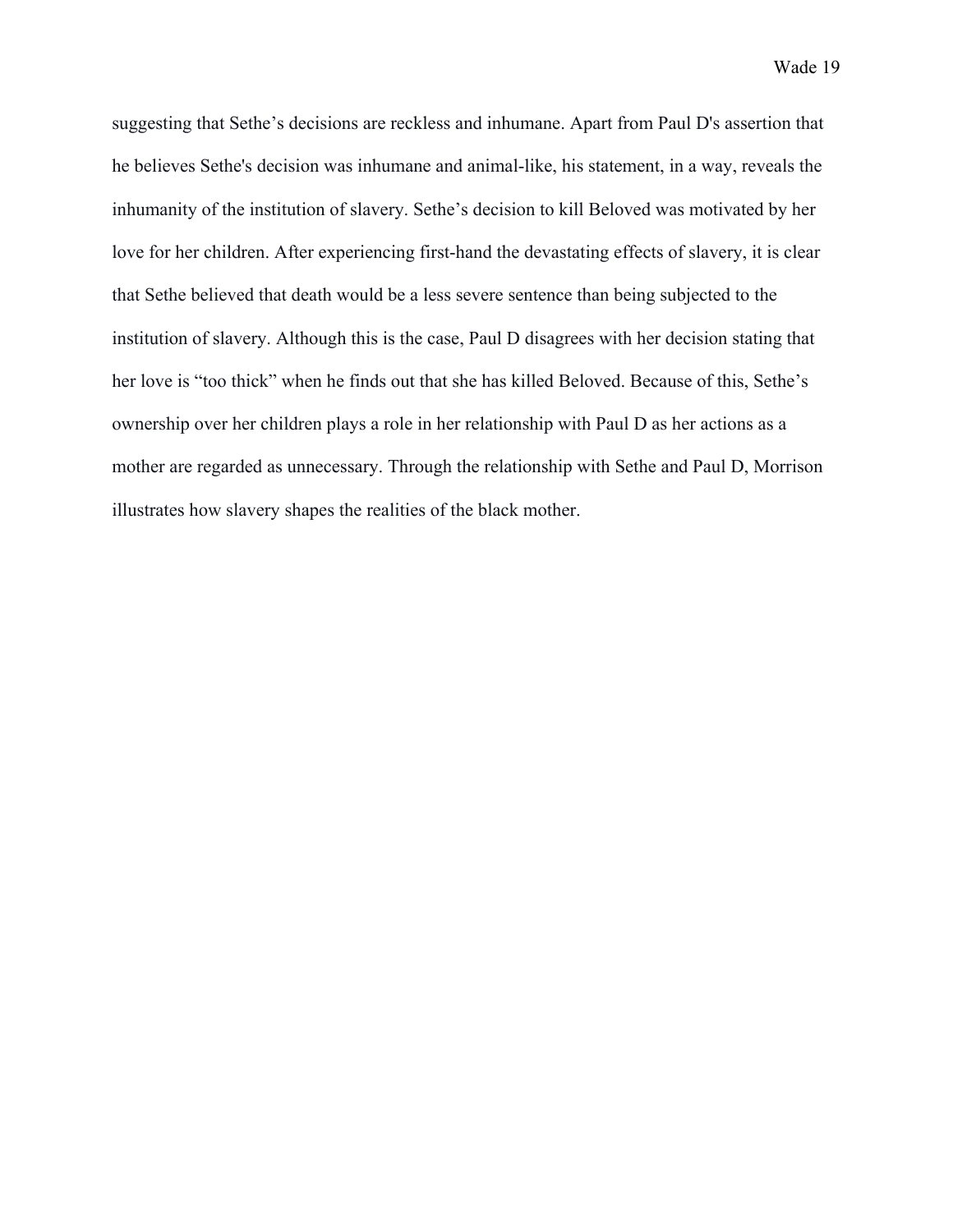#### **The Sermon: The practice of Self-love**

Sethe's mother-in-law, Baby Suggs, is a valuable character within *Beloved* as she signifies the struggles of reclaiming oneself while dealing with the traumas imposed by slavery. Within *Beloved*, Baby Suggs is a freedwoman as her son, Halle, was able to purchase her freedom. As a freedwoman, Baby Suggs migrated to Ohio where she resides within the house of 124. Within her community, Baby Suggs becomes a preacher to her people, teaching the practice of self-love. Through her sermons, Baby Suggs wishes to help people discover their self-worth as they embark on their journeys to find their freed selves.

Morrison uses Baby Suggs to illustrate how slavery's impact continues to obtrude on the lives of those who attempt to reclaim themselves. Although this is the case, Baby Suggs' sermons are of great importance as they illustrate how African Americans have attempted to combat these intrusions through the practice of self-love:

Here…in this place, we flesh; flesh that weeps laughs; flesh that dances on bare feet in grass. Love it. Love it hard Yonder they do not love your flesh. They despise it. They don't love your eyes; they'd just as soon pick em out. No more do they love the skin on your back. Yonder they flay it. And O my people they do not love your hands. Those they only use, tie, bind, chop, off and leave empty. Love your hands! Love them. Raise them up and kiss them (Morrison 103)

This is part of the sermon Baby Suggs gave in *Beloved*. In this section, Morrison is exploring the idea of self-love seeing that it is of great importance that traumatic events do not define one's perception of themselves. This being the case, the sermon emphasizes the importance of love for the Black body. Seeing that the Black body is only seen as a tool by slave masters, through the sermon, Baby Suggs is helping her community reclaim their bodies by acknowledging their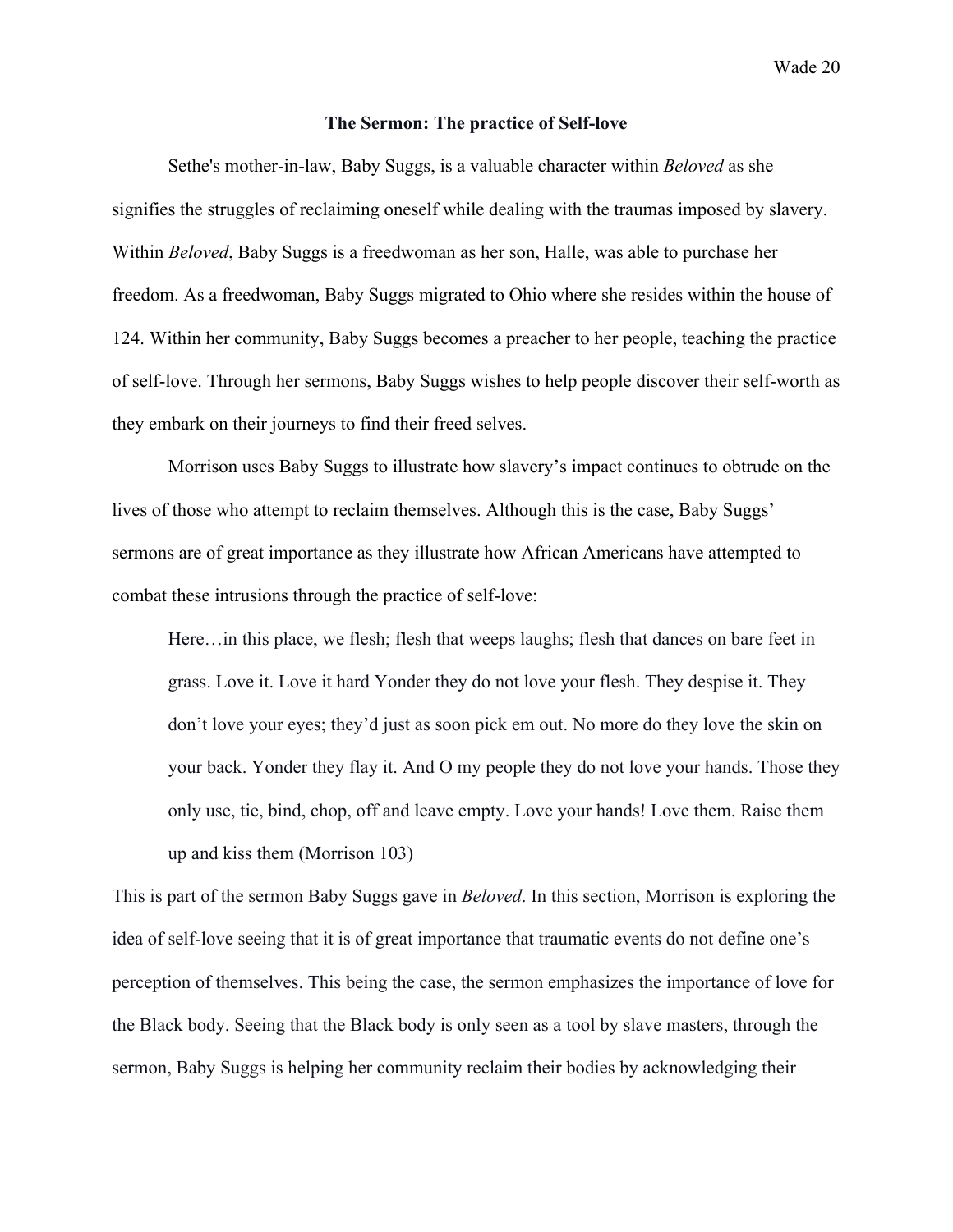beauty. She asserts that slave masters do not love the Black body, as she hopes to convey this message to her people; love and the claim of one's freest truest self comes from within.

Like Baby Suggs, many Black individuals have had to work hard to reclaim their bodies, self-worth and existence. This section in *Beloved* illustrates how African Americans have combatted trauma regarding self-image by reaffirming the beauty of their existence. The trauma prevalent within this section of *Beloved* has remained valid throughout history and remains valid as scholars like Kelly Brown Douglas have shown that the Black body has been oversexualized and deemed unattractive for decades but is praised and deemed socially acceptable when white Americans display identical features to that of the Black person. Kelly Brown Douglas tackles these issues in her text as she assesses the impact that racism and the hypersexualization of the black body have had on self-esteem. She asserts that:

Gender caused Black women to be uniquely humiliated and violated. They were considered other than 'females' and hence available for White male rape and debauchery… such humiliation continues for Black women, as they are still viewed as outside the norm of American female beauty and are treated as Jezebels. Black women are entrapped by a history that has devalued who they are as Black women. They continue to wear the scars of a White cultural humiliation that debases their womanhood. They harbor the pain of someone else's devaluation of their color, hair, hips, noses, and basically the way they move, live, and have their being. (Douglas 73)

Understanding how white society has persisted in devaluing the black body, Morrison reveals the impact slavery has had on self-worth through Baby Suggs' sermon. We can see how white society continues to devalue the black body, consequently affecting one's perception of themselves in the process. Through Baby Suggs, Morrison challenges these notions as she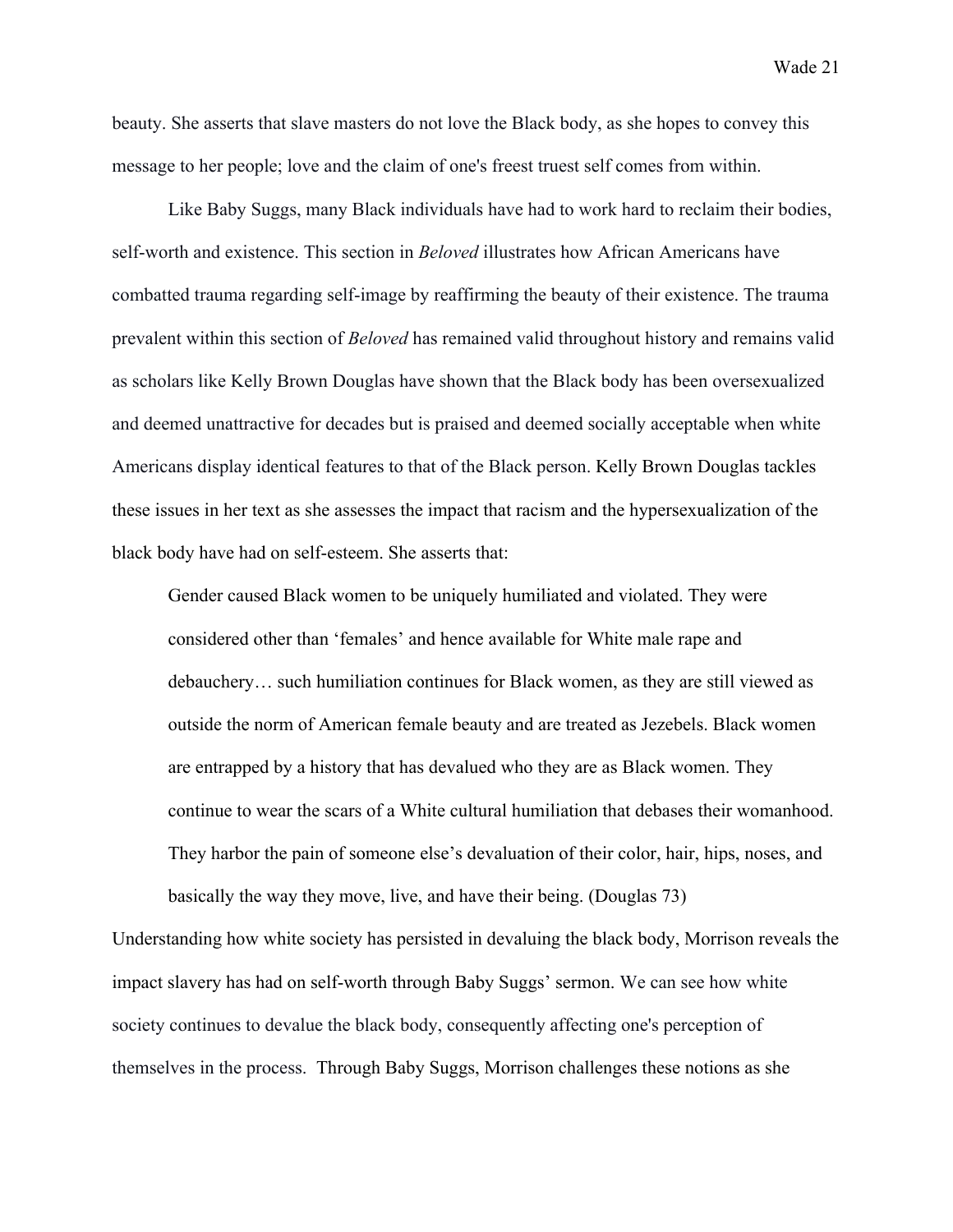acknowledges the role white Americans have had in building these stereotypes. Morrison utilizes her knowledge of whites' role in discounting black people's self-worth to demonstrate how slavery not only negatively impacted their physical being but also mental wellbeing since individuals still harbor such ingrained notions of self-worth. Morrison confronts these notions as Baby Suggs recollects the injustices slave owners have inflicted on her people: "Yonder, out there, they will see it broken and break it again. What you say out of it will not heed. What you scream from it they do not hear. What you put into it to nourish your body they will snatch away and give you leavins instead." (Morrison104). After confirming that it is whites who inflict these injustices on Blacks, she asserts:

No, they don't love your mouth. You got to love it. This is flesh I'm talking about here. Flesh that needs to be loved. Feet that need to rest and to dance; backs that need support; shoulders that need arms, strong arms I'm telling you. And O my people, out yonder, hear me, they do not love your neck unnoosed and straight. So love your neck; put a hand on it, grace it, stroke it and hold it up. (Morrison 101)

Baby Suggs affirms in her sermon that love must come from within, as society has utilized stereotypes to reinforce black subservience. By stating, "hear me," Baby Suggs emphasizes the seriousness of her statement. Her intention is to convey to her people that they are the victims and do not deserve the treatment they have received. It is, for this reason, she asserts that one should love themselves. They must love the bodies that they are in because if they do not do so, then no one will. Baby Suggs acknowledges this, enabling her people to gain full freedom by allowing them to acknowledge that slavery was not meant to be their destiny.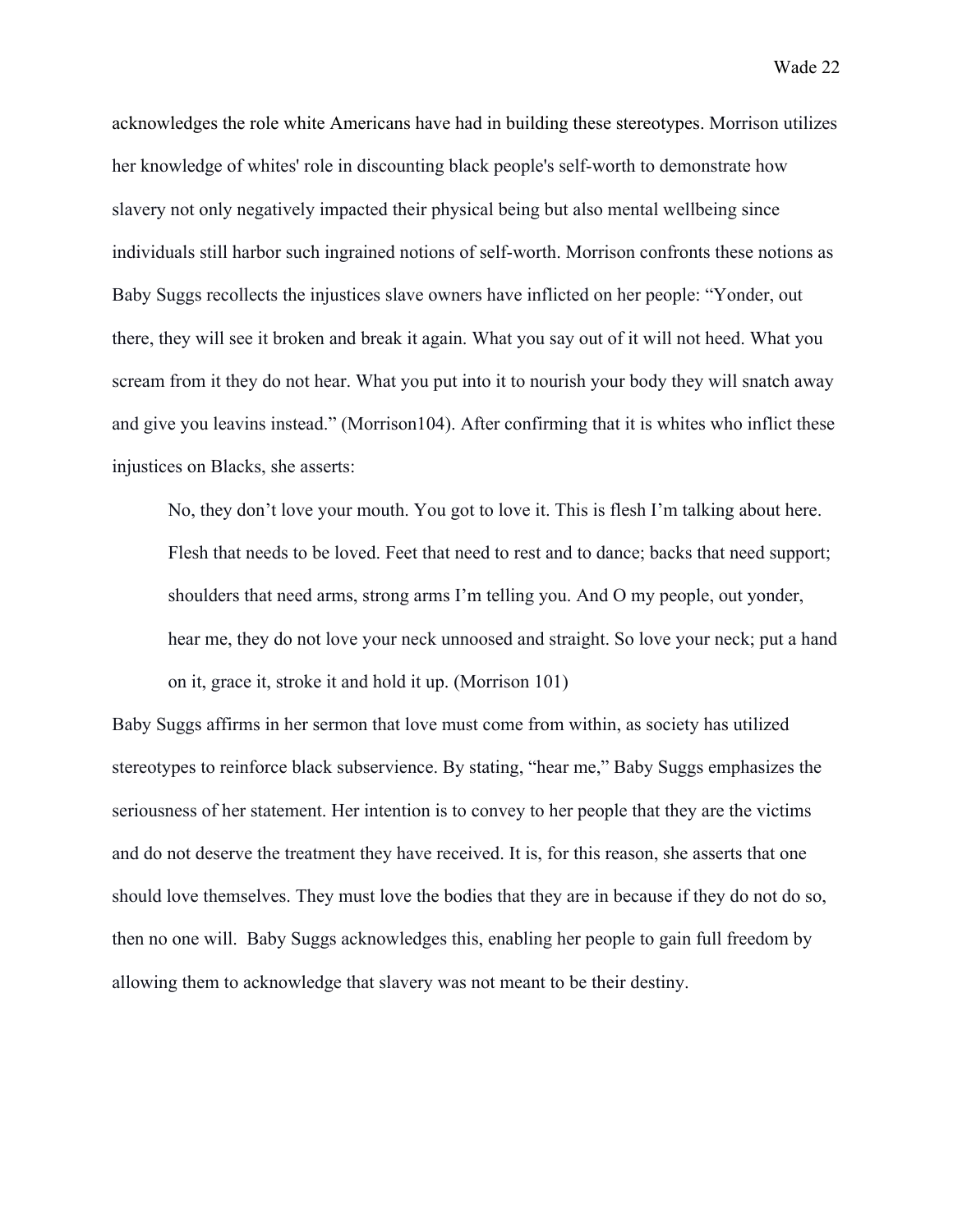In addition to being a preacher, teaching her community how to love themselves, Baby Suggs practiced generosity by providing for her community. This being the case, she provided the community with an abundance of food at a community gathering. However, her intentions were misconstrued as her generosity was seen by the community as boastful. This led to the shunning of Baby Suggs by her community. Because of this, when Schoolteacher came to Ohio to take Sethe and her children back to Sweet Home, the community did not warn her of Schoolteacher's arrival. This resulted in Sethe killing baby Beloved to save her from a life subjected to slavery. The death of Beloved as well as the actions of the community destroyed the new life Baby Suggs had built as her preaching came to an end and she became a recluse confined to the desolate walls of 124.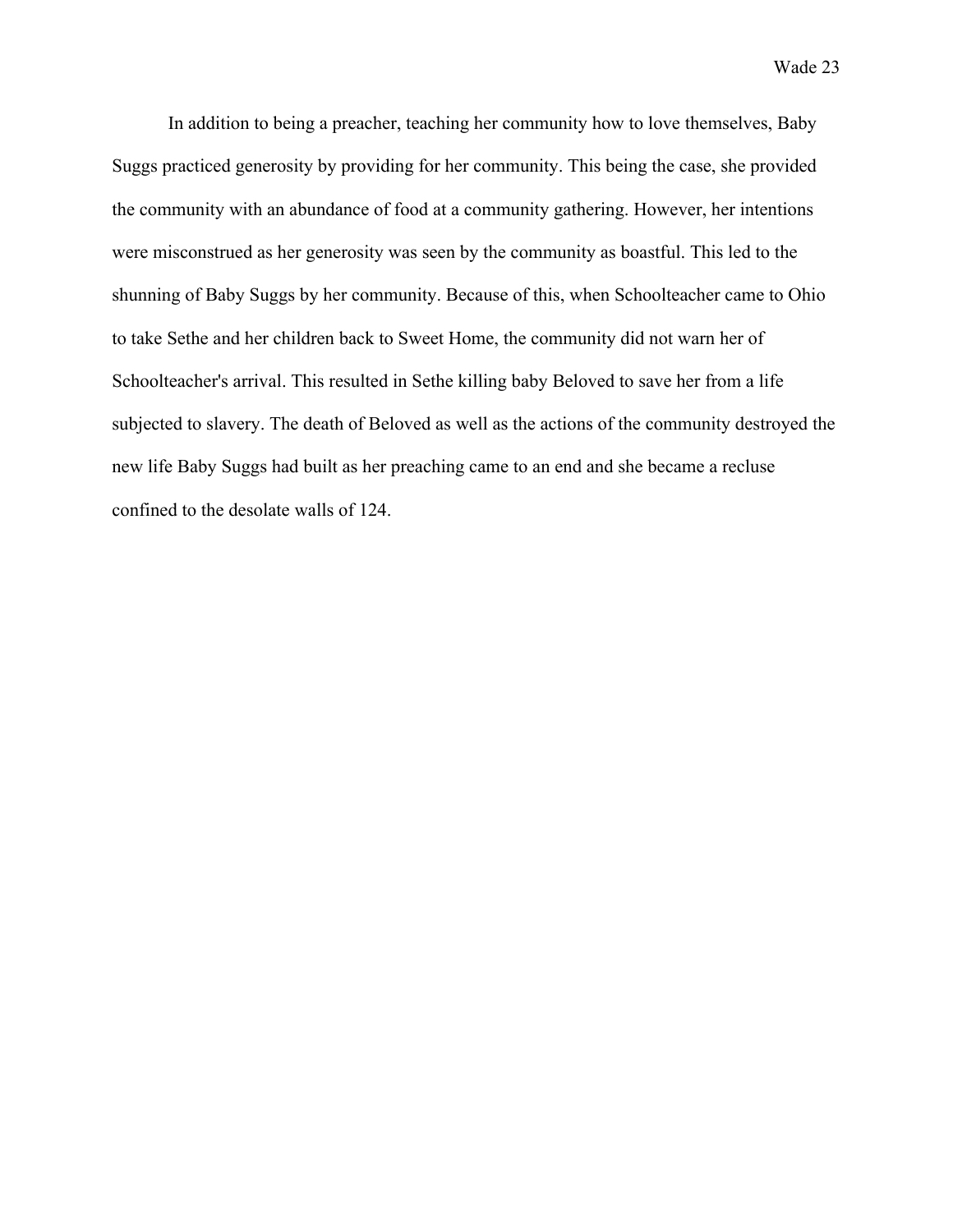#### **The House at 124 Bluestone Road: A symbol of ownership**

The House at 124 Bluestone Road is not only the house in which Sethe and Denver live but also a symbol of the four children that Sethe had, including her dead child Beloved. All of the conflicts within *Beloved* center around the House. The first line of each section 124 begins with a sentence that describes the mood of the house. These words illustrate the general emotions or stages of grief Beloved goes through throughout the text as she does not understand her mother's actions. Additionally, these words illustrate the stages of strife and acceptance the house undergoes. Beloved's haunting acts as a personification of the house, as it appears as if the house is feeling these emotions.

124 signifies ownership and the processes which each character in the house undergoes to claim ownership. Although Mr. Bodwin owns the house at 124, it seems to be a place that Sethe has ownership of in *Beloved.* Within this house, Sethe has a family that is hers and a life that is her own. Most of the conflicts that have taken place throughout the text have happened on the grounds of 124. Because of this, 124 becomes a place that reminds Sethe of the past: "Some things you forget. Other things you never do. But it's not. Places, places are still there. If the house burns down, it's gone, but the place --the picture of it--stays, and not just in my rememory, but out there, in the world." (Morrison 43) Similar to Sweet Home, the events that have taken place in Beloved continue to remind Sethe of something that she can never forget: slavery. The house at 124 holds memories of her new life away from Sweet Home, the place where Beloved was killed, and the place where Sethe's children left. Because of this, 124 is, in fact, a memory, even perhaps a rememory, of the struggles Sethe faced trying to adapt to life as a freedwoman. The house is not only a free place but a reminder of the struggles Sethe had to endure to get to this place. Although the Ohio River is a physical divider between enslavement and freedom, the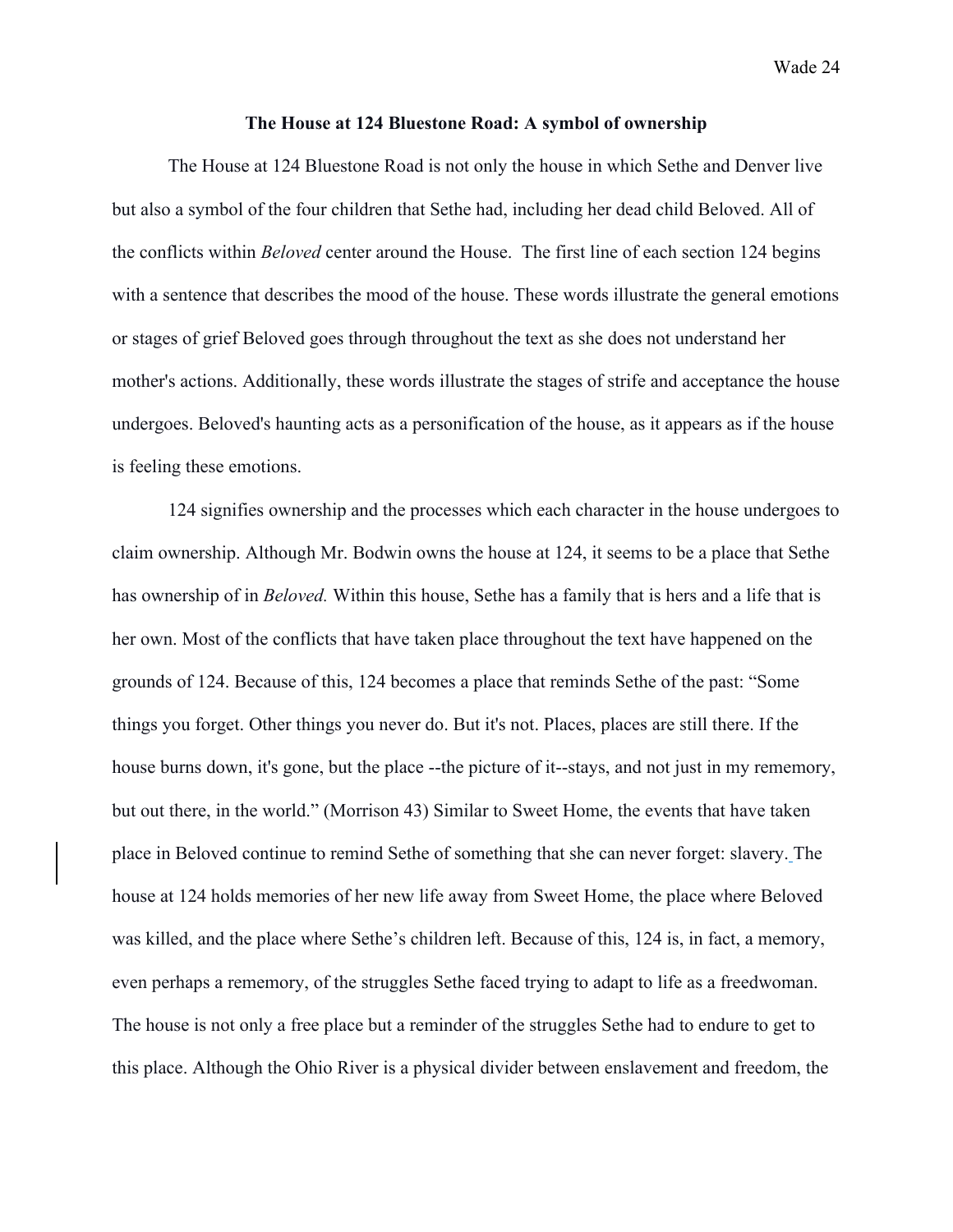house of 124 represents the travel of emotions with Sethe to free land. The context in which Sethe uses the word "rememory" serves as an important reminder of the consequential effect slavery has on her identity. Although Sethe is technically free, her rememory serves as a constant reminder of the undeniable traumatic effects of slavery—even in this 'safe' house in a free state, years after emancipation. Although slavery directly impacted Sethe, its traumatic effects have been passed down to her children and those who reside in the house with her. These traumatic effects resurface within the house in the form of seclusion and exclusion thus acting as another form of slavery. Morrison's use of the house of 124 as a way to highlight the parts of slavery one cannot run from brings light to the irrefutable effects of slavery that oftentimes go unnoticed.

The novel begins with the following statement: "124 was spiteful. Full of baby's venom" (Morrison 3). Beloved has taken on a ghostly appearance. In this state, Beloved causes trouble in a way that seems almost as if the house is doing it. As Beloved is not in her physical form, her torment has the effect of personifying the house as if it is filled with spite. Despite Beloved's destruction, Sethe soon acknowledges that this is a reality she cannot escape after talking to Baby Suggs:

"We could move,' she suggested to her mother-in-law once. [Baby Suggs replies] 'Not a house in the country ain't packed to its rafters with some dead Negro's grief. We lucky this ghost is a baby. My husband's spirit was to come back in here? Or yours? Don't talk to me. You lucky. You got three left… Be thankful, why don't you?"'(Morrison 6).

As a result of the traumatic experiences of slavery, the occupants of the house have accepted its current state as a reality that cannot be changed. In saying "Be Thankful", Baby Suggs is accepting her current circumstance as it is better than her past. Using the personification of 124, Morrison illustrates how black individuals are impacted by these traumas. Despite the injustices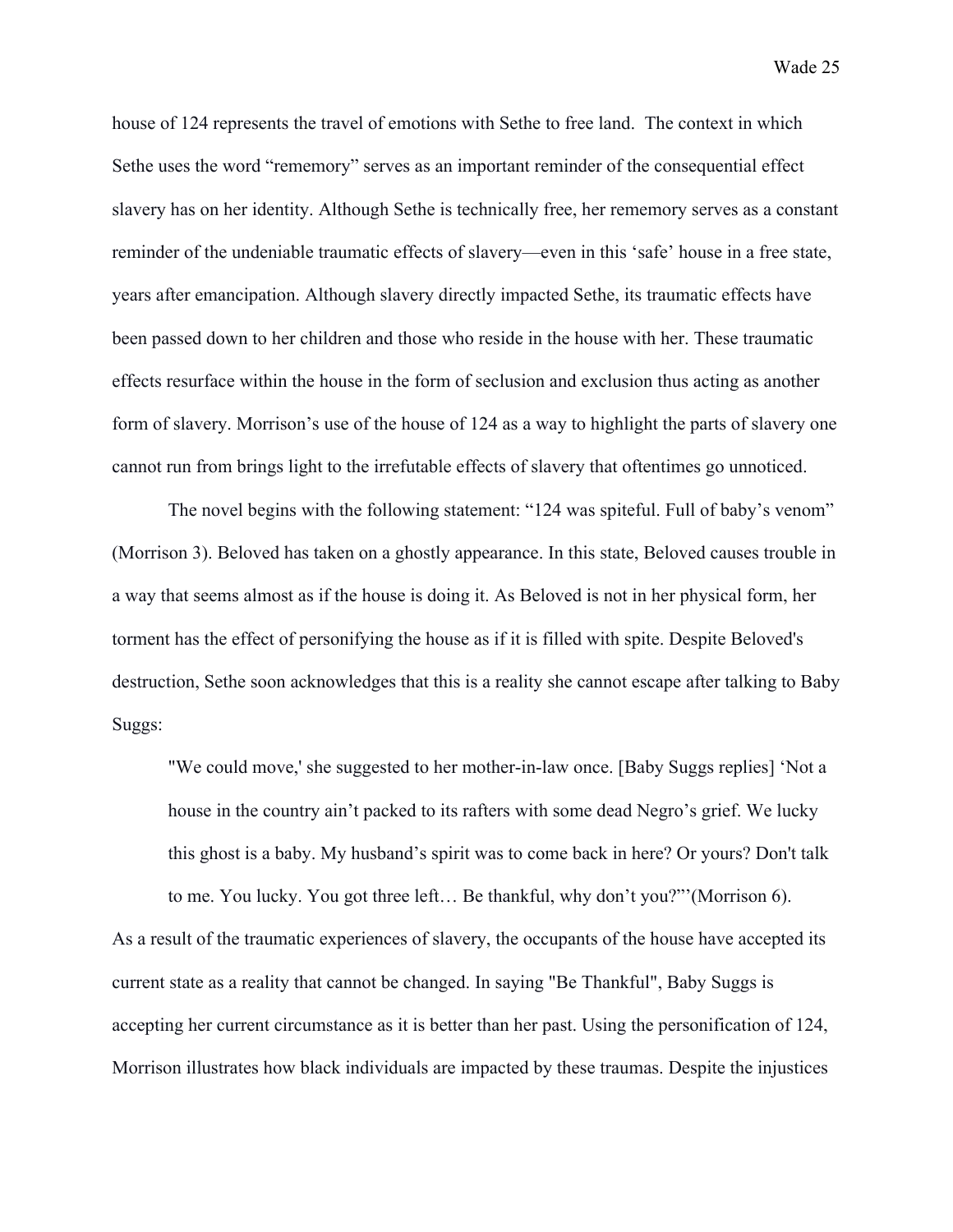they are still subjected to, they accept the freedoms they have been granted. The lack of peace experienced by those who have endured slavery is evident by the fact that even if they escape, these institutions continue to marginalize them and subject them to unspeakable trauma. Thus, although Ohio is a divider between slavery and freedom, the traumas inflicted by these injustices know no boundaries.

In section 2, 124 is described as loud. When Paul D arrived at the house at 124, he fell in love with Sethe, moved in, and then moved out, after Stamp Paid tells him about Sethe's attempt to kill her children. Stamp Paid is an important character within *Beloved* as he is a member of the community who works on the underground railroad and is welcome into all homes within the community. Because of this, Stamp Paid "Having wrestled with the question of whether or not to tell a man about his woman, and having convinced himself that he should, then began to worry about Sethe. Had he stopped the one shot she had of the happiness a good man could bring her?" (Morrison 199). It is evident from the description at the beginning of the chapter that there is unrest within the household as Sethe's secrets are revealed. Her life is altered once again as the memories and events of her past continue to surface after she finds happiness. After finding out the way that Beloved dies, Paul D has left Sethe and she is, once again, left alone. The loudness of 124 not only impacts those who reside within 124 but also those who reside in the community as this house serves as a reminder of the death of baby Beloved. In this section, through the recollection of events from Stamp Paid's perspective, we can see how the house symbolizes freedom as well as restraint. After the death of Beloved, Stamp Paid no longer feels comfortable going into 124: "Stamp Paid raised his fist to knock on the door he had never knocked on (because it was always open to or for him) and could not do it" ( Morrison 203). Stamp Paid's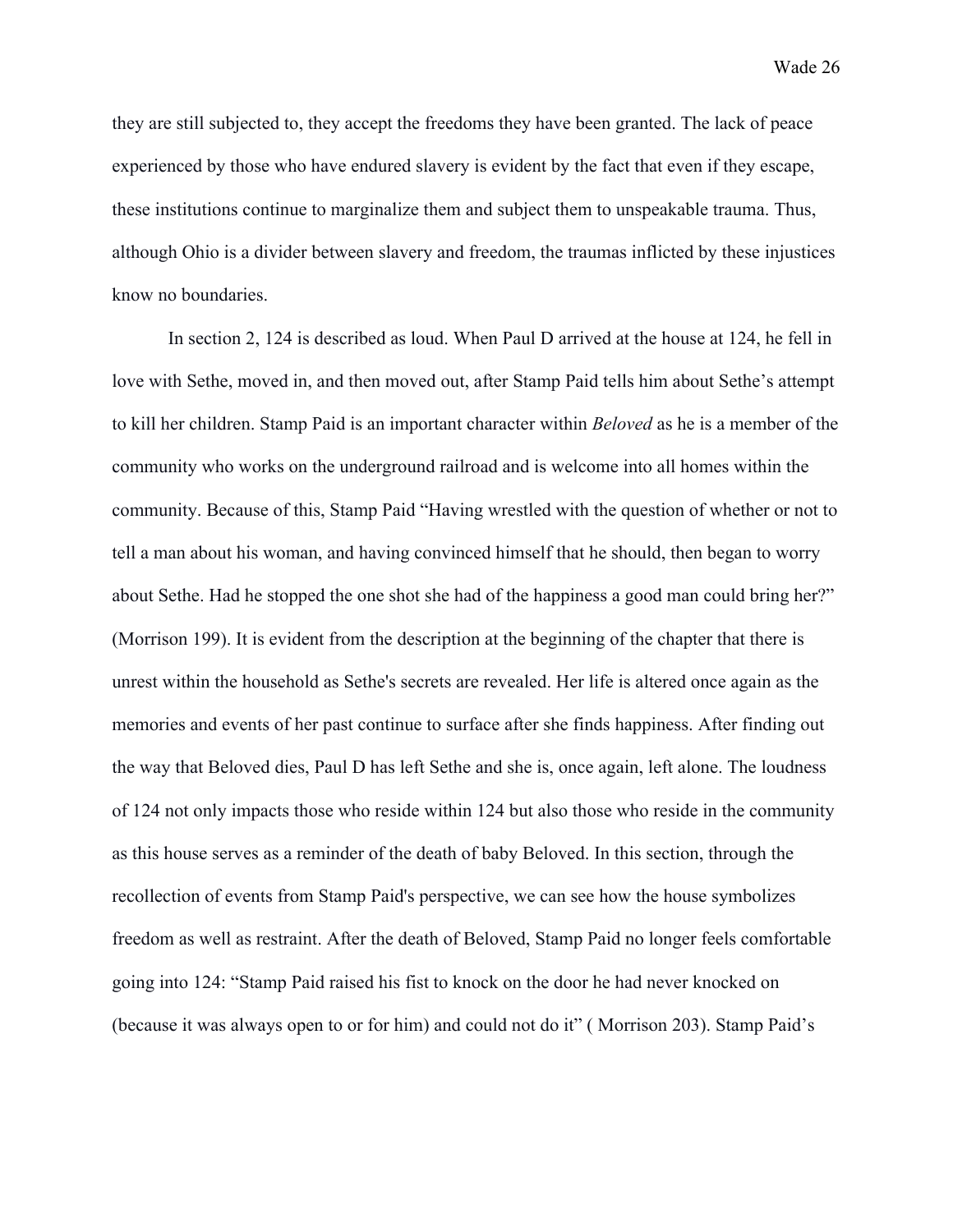hesitancy reveals the way that the House serves as a barrier after the death of Beloved. The once welcoming home is now a cold reminder of the detrimental impacts of slavery.

In Section three, the house is now quiet as Sethe has now been consumed by the past, letting go of all her ambitions to be with Beloved. Everything Beloved wants, she gets. Sethe soon became consumed by the past: "[she] pleaded for forgiveness, counting, listing again and again her reasons: that Beloved was more important, meant more to her than her own life. That she would trade places any day. Give up her life, every minute and hour of it, to take back just one of Beloved's tears" (Morrison 284). The house of 124 was now full of guilt. 124 is now a place where Sethe has lost herself and is only focused on resolving the past. Seeing that this was no good for Sethe, Denver comes across a woman named Ella who is willing to help Sethe. Upon Ella hearing Sethe's story," it infuriated her and gave her another opportunity to measure what could very well be the devil himself against 'the lowest yet'. There was also something very personal in her fury. Whatever Sethe had done, Ella didn't like the idea of past errors taking possession of the present. This is here and now"(Morrison 302). This is the first time in the book that we see a character that is willing to assist Sethe. Ella is a friend of Sethe's who was locked away in a room for over a year by a father and son who abused her. She was Sethe's friend until the killing of Beloved. Although she did not agree with Sethe killing her daughter, due to her traumatic past, Ella understands that one's past should not continue to intrude on their present. In this way, Ella helps liberate Sethe by helping her forge her own identity by ridding her of the past. By Morrison using the house of 124 to illustrate how the death and resurfacing of Beloved has impacted Sethe, it makes 124 a place of recognition, where Sethe undergoes the traumas of slavery and her past and is able to triumph. Now that Sethe is fully free from her past, 124 can now become quiet.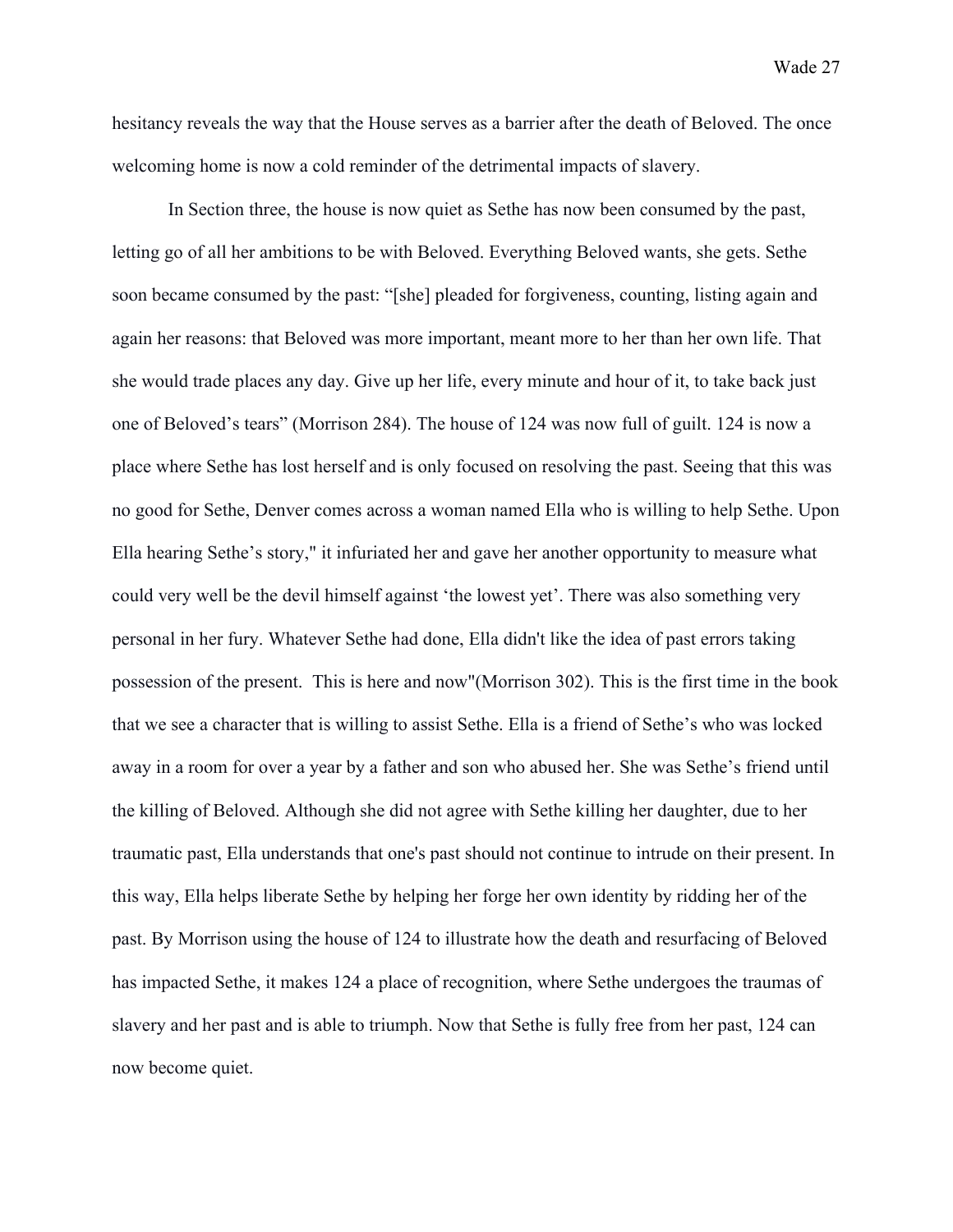Through the use of 124 Bluestone Road, Morrison illustrates the stages of claiming oneself. In the personification of the house, it is revealed that Sethe's inability to accept her past is, in part, due to Beloved. Seth's past continues to influence her present as she struggles with the guilt she harbors over the death of Beloved. Morrison shows how slavery can negatively affect a person, as the decisions one has to make, especially as a mother, can have traumatic effects on mental health. These institutions have resulted in a life in which one is still subjected to the torment of the past even in their new lives. This has also resulted in generational trauma seeing that like Sethe, many individuals who suffer from these events continue to impact their children as they are not able to adequately provide for their children as they cannot formulate their freed selves.

Furthermore, the institution of slavery was so injurious that the tactics used to keep blacks oppressed ultimately left them struggling to find their place in society afterward. While *Beloved* covers the racist institutions in place within the 19<sup>th</sup> century, the legacy of slavery remains in the 21 century as institutions and racial practices continue to impact Black Americans today. Rankine illustrates this in *Citizen* as she reveals how these injustices are still a reality. In her book-length poem, Rankine addresses racism as well as its structural and institutional forms to illustrate the racial terrorism that continues to impact the black experience today. Rankine's incorporation of images, news articles, quotations and text that isn't exactly prose, or conventional poetry, addresses the subject of racism in a way that will resonate with the uninformed but also those who are exhausted from the impact of slavery.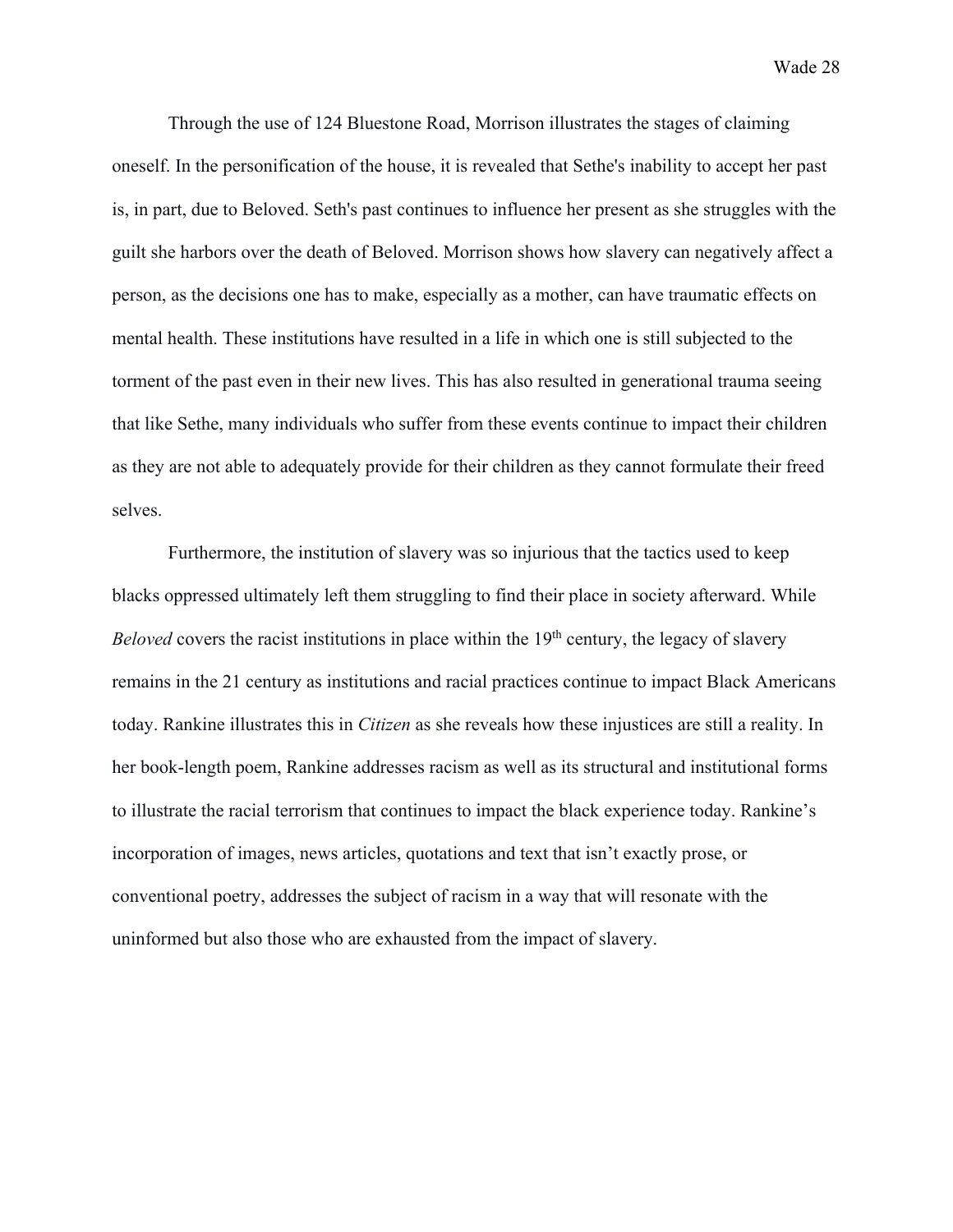## **Racial Bias: A Reality Behind the Writing**

The existence of racism is evident in every aspect of American society. Whether it is in the workplace or medicine, racism contributes to the discrimination and marginalization of Black Americans Through poetry, Rankine illustrates how racism shapes the Black experience in contemporary society. She called *Citizen* an attempt to "pull the lyric back into its realities". Usually, when one hears the word lyric, they think of the beauty of poetry. In Citizen, Rankine takes the beauty out of the lyric to illustrate the deep-rooted racism prevalent within society. Rankine also writes *Citizen* in prose with second-person narrative, personalizing these experiences to the reader. By doing so, she draws the reader into these experiences as if they were the ones experiencing these interactions firsthand. Although Rankine covers all levels of racism within *Citizen*, I will begin by discussing implicit bias

Considering that many implicit biases are small, there is a lack of understanding of how these small interactions may have a significant impact on African Americans. Therefore, it is no surprise that when one has to deal with these biases every day, the residual effects from dealing with these biases that may seem like they are "too small" so to speak, build up over time and contribute greatly to the actions and reactions of individuals who are subject to this treatment. Claudia Rankine tackles the impact of implicit bias within *Citizen* using an unnamed speaker to reveal the impact of these injustices.

Throughout *Citizen*, Rankine reveals these implicit biases through a racialized lens. The speaker of the poem is hyper-aware of race throughout the text in order to acknowledge the ways in which racism is an everyday occurrence. In doing so, she counteracts our culture's desire to ignore racism by illustrating its prevalence within the minds and actions of individuals in society. Rankine begins to do so in the first section through the story of a young girl in a Catholic school.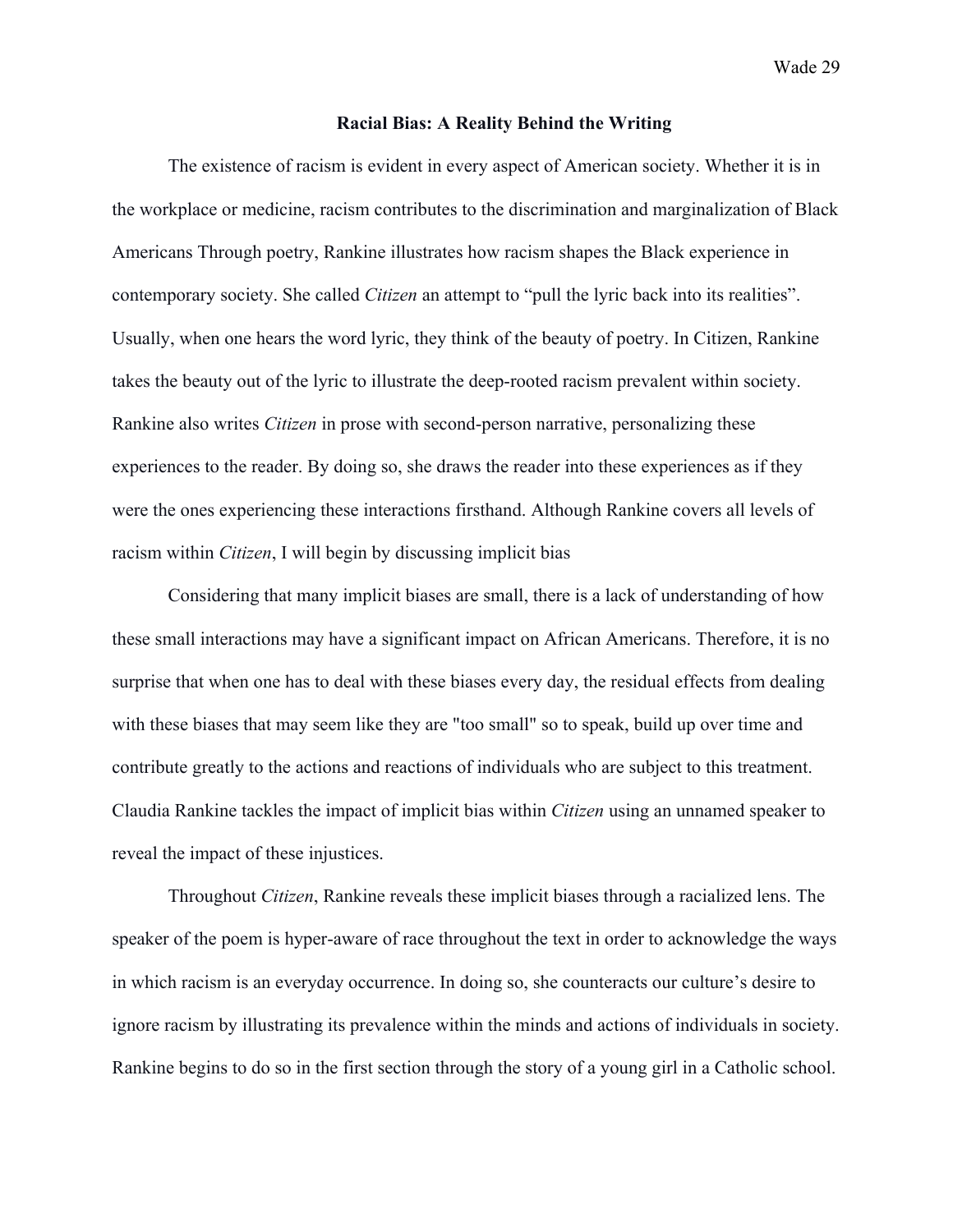A Black girl who goes to a Catholic school is taking an exam when a white girl asks her to lean right so she can copy her answers. Even though this may initially appear to be a racially innocent encounter, the white girl first notes that the speaker "[has] features more like a white person… [thus, feeling] better cheating from an almost white person"(Rankine 5). Historically, whites have restricted education to African Americans in an effort to reinforce Black subservience, restricting their chances of upward mobility in society in the process. This has led to the development of stereotypes that have deemed the white person more educated than Blacks. Therefore, the speaker assumes the white girl characterizes her as a white woman to feel better about cheating off of someone who has historically been deemed ignorant and uneducated. Hence, this assumption contains an example of how racial bias can alter one's perception of intention, which in turn contributes to the racialized experiences of African Americans.

In section one of the book, the speaker's reaction is similar to that of many Black Americans who have faced similar racialized experiences: non-confrontational: "What did he just say? Did she really just say that? Did I hear what I think I heard?"(Rankine 9). The speaker of the poem refers to a time when she was driving in a car and an acquaintance informed her that his "dean is making him hire a person of color when there are so many great writers out there" (Rankine 10). Although outraged by the man's statement, the speaker remains dismissive of the statement as a means to avoid provoking conflict. As usual, the speaker decides to "Drive straight through the moment with the expected backing off of what was previously said" (Rankine10). This is yet another example of how racial bias can negatively impact everyday life. The speaker's question as to why someone would make such a statement points to how microaggressions like these can take a toll mentally and physically on those who experience them.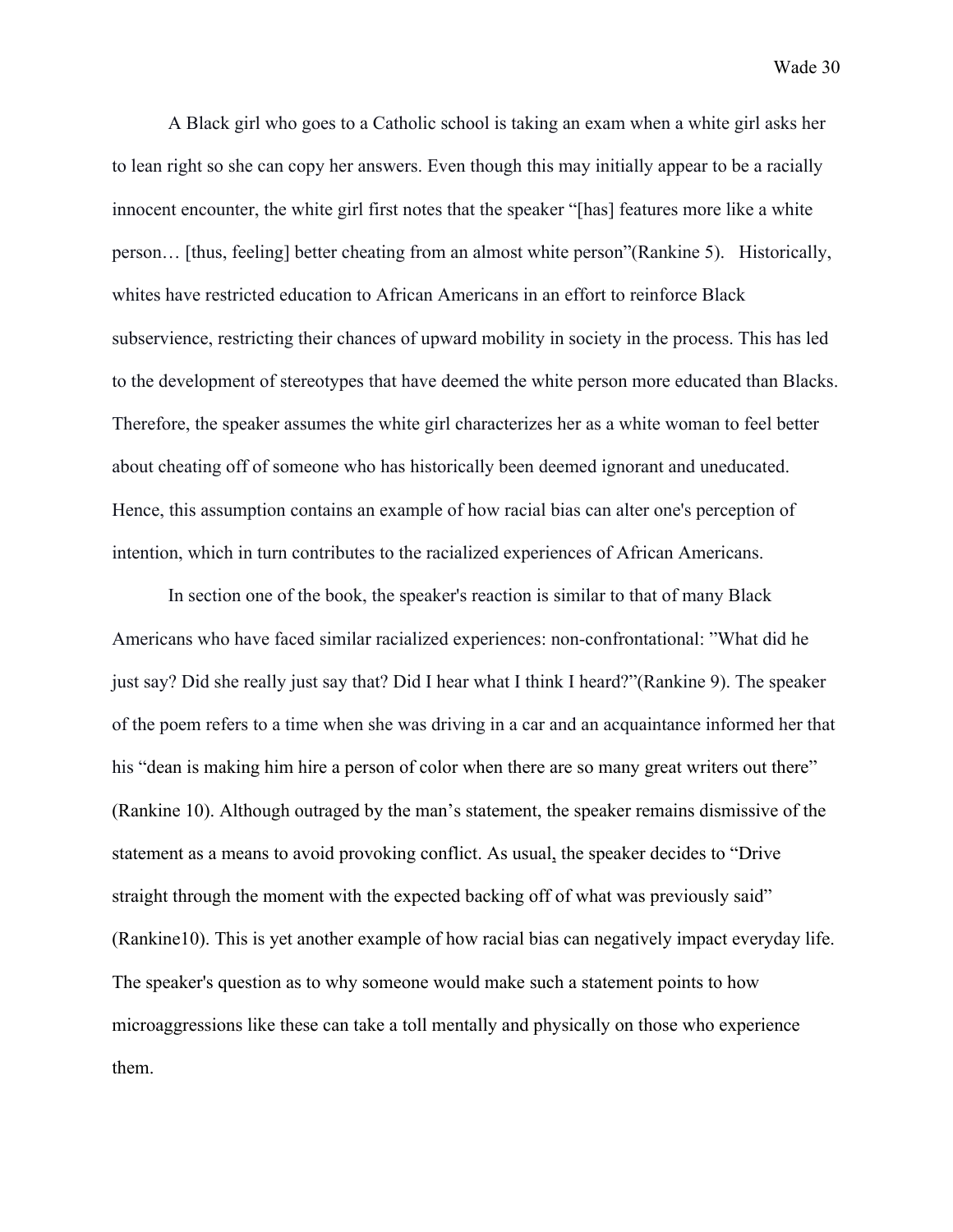The weary tone of this section also adds to the central theme of the poem as it shows the racial anxiety that one may experience from microaggressions and racial biases that are experienced on a daily. Rankine's implementation of repetition illustrates this exhaustion as the speaker recalls racial events that continue to impact her life as a Black American. In this part of the book, Rankine shows the racial anxiety faced by Black Americans as she examines the exhaustion and trauma that accompany these experiences through the speaker's reactions. This section of the book relates to contemporary society as it shows the different forms of racialized biases that Black Americans face. These biases may seem small, but they are not as these incorrect assumptions and biases contribute immensely to the everyday trauma and anxiety Black Americans face. Seeing that these interactions are so common, Black individuals tend to remain passive as a means to avoid conflict and they often do not cope with these interactions. But, as these emotions build, those who express their emotions still are misunderstood as the reactions of these individuals are acknowledged but not the traumas that have contributed to the reaction.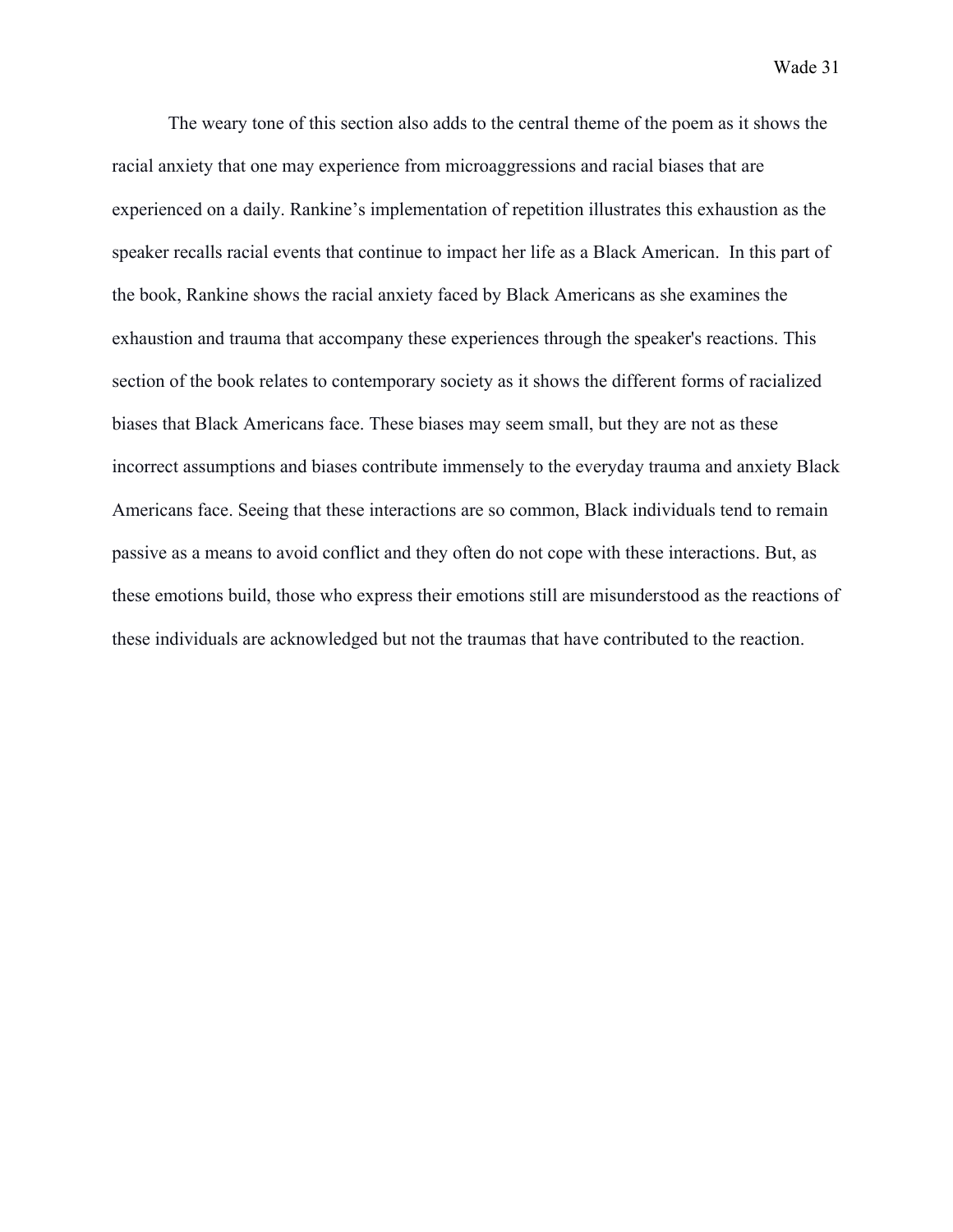### **The Repression and Expression of Racial Trauma**

Although anger is one of the most human responses to mistreatment, it is often considered an unacceptable emotion when displayed by African Americans. The anger felt by Black Americans is used to reinforce negative stereotypes that fuel preconceived notions and biases against Black people. This concept is illustrated in *Citizen* as Rankine uses real experiences from people to show how a natural human response is deemed unacceptable in society when that reaction is a Black response. *Citizen* uses Serena Williams' experience at the 2018 U.S. open to elaborate on this concept.

Recalling the events at the U.S. Open, the speaker uses second person to make the reader experience the event as if they had witnessed it for the first time: "Serena in HD before your eyes becomes overcome by a rage you recognize and have been taught to hold at a distance for your own good. Serena's behavior, on this particular Sunday afternoon, suggests that all the injustice she has played through all the years of her illustrious career flashes before her and she decides to finally respond to all of it with a string of invectives" (Rankine 25). The anger exhibited by Serena Williams is characterized as "rage you recognize" which means that it is not just a personal experience, but a shared one that Black individuals have had over the repression of racist experiences. However, white individuals who do not sufficiently recognize the feelings and emotions of Black Americans as they continue to ignore the impact that racism has on their lives. In turn, these emotions are internalized by Blacks to avoid scrutiny by white Americans. In discussing these injustices, the speaker makes sure to mention Serena's illustrious career. The term illustrious calls attention to the fact that Serena Williams is one of the best tennis players in the world but is still subject to racialization and dehumanization by her white counterparts. It seems that Serena's hard work and accomplishments as a tennis player are meaningless in a white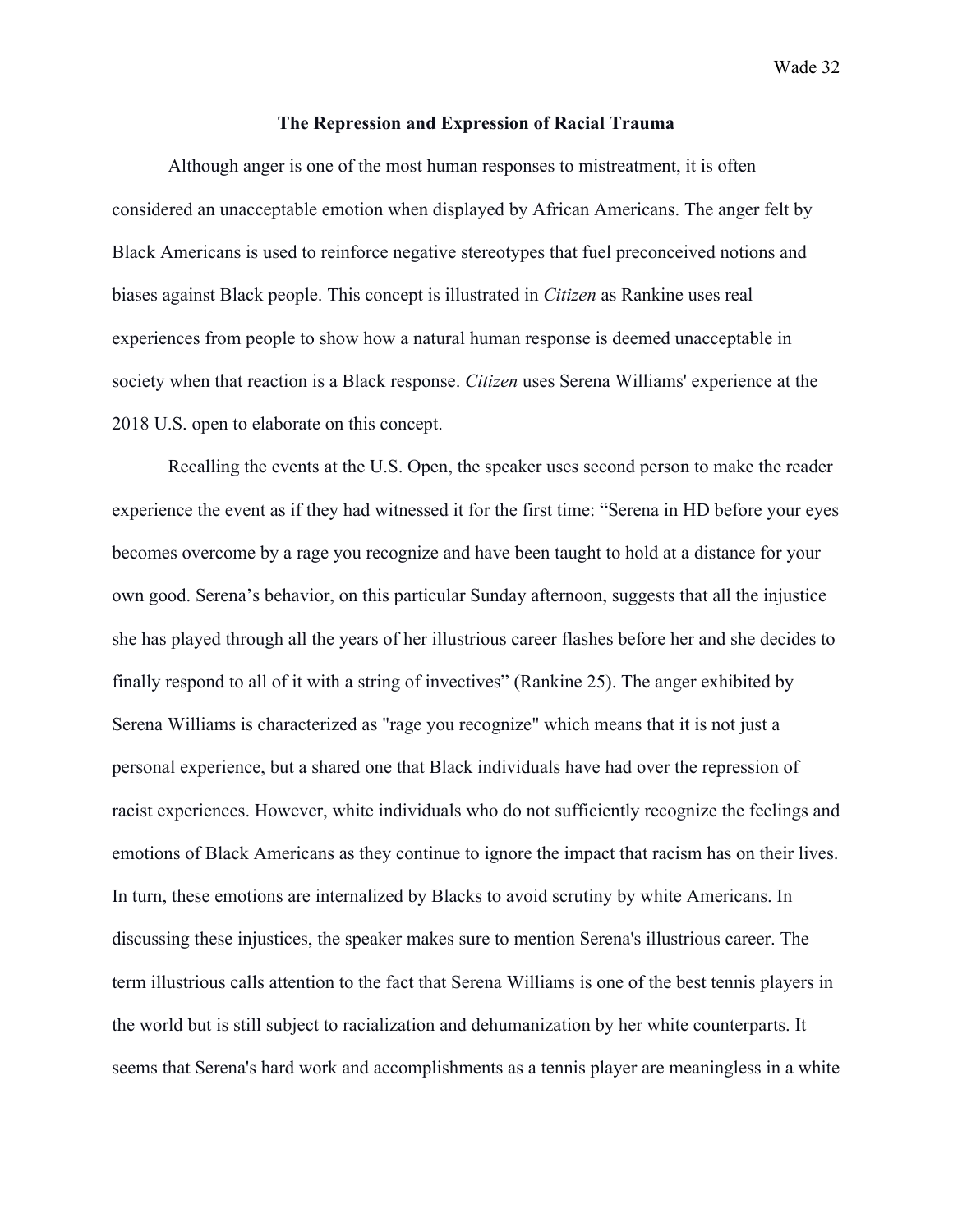space seeing that " Neither her father nor her mother nor her sister nor Jehovah nor God nor NIKE camp could shield her ultimately from the people who felt her Black body did not belong on the court, in their world" (Rankine 26). Serena's reaction was one similar to that of many other white tennis players in the past, but since it was the reaction of a Black woman, it was used to reinforce negative stereotypes portraying her as an "angry Black woman" instead of an athlete demanding respect. The injustices that fueled Serena's reaction were not taken into account. Just like many other Black individuals in America, people only acknowledged the negative reactions of Serena rather than the negative experiences that she had as a Black woman that fueled her reaction and shaped her experience as a Black person. This is one of the many instances of how the expression of feelings and emotions is deemed socially unacceptable in society at least when that expression is related to Black anger. Despite the effort and accomplishments of Black people, their Black bodies are not fully accepted in white spaces such as the tennis court, golf course and baseball. Consequently, many Black Americans continue to suppress the trauma and injustices that they experience in order to be seen as socially acceptable within these environments, as they realize that one mistake could fuel the ideal that Black bodies do not belong in these spaces.

Rankine's speaker asks: "What does a victorious or defeated Black woman's body in a historically white space look like?" (Rankine 25). Rankine grapples with this question in *Citizen*. The quote by Zora Neale Hurston was used to illustrate what it's like to be a Black body in a white space. In her seminal essay, "How it Feels to be Colored Me", Zora Neale Hurston illustrates what it's like to be a Black person in America: "I feel most colored when I am thrown against a sharp white background." This quote couples well with the subject of this section because of the way that "colored" is being juxtaposed with white in this quote. It is similar to the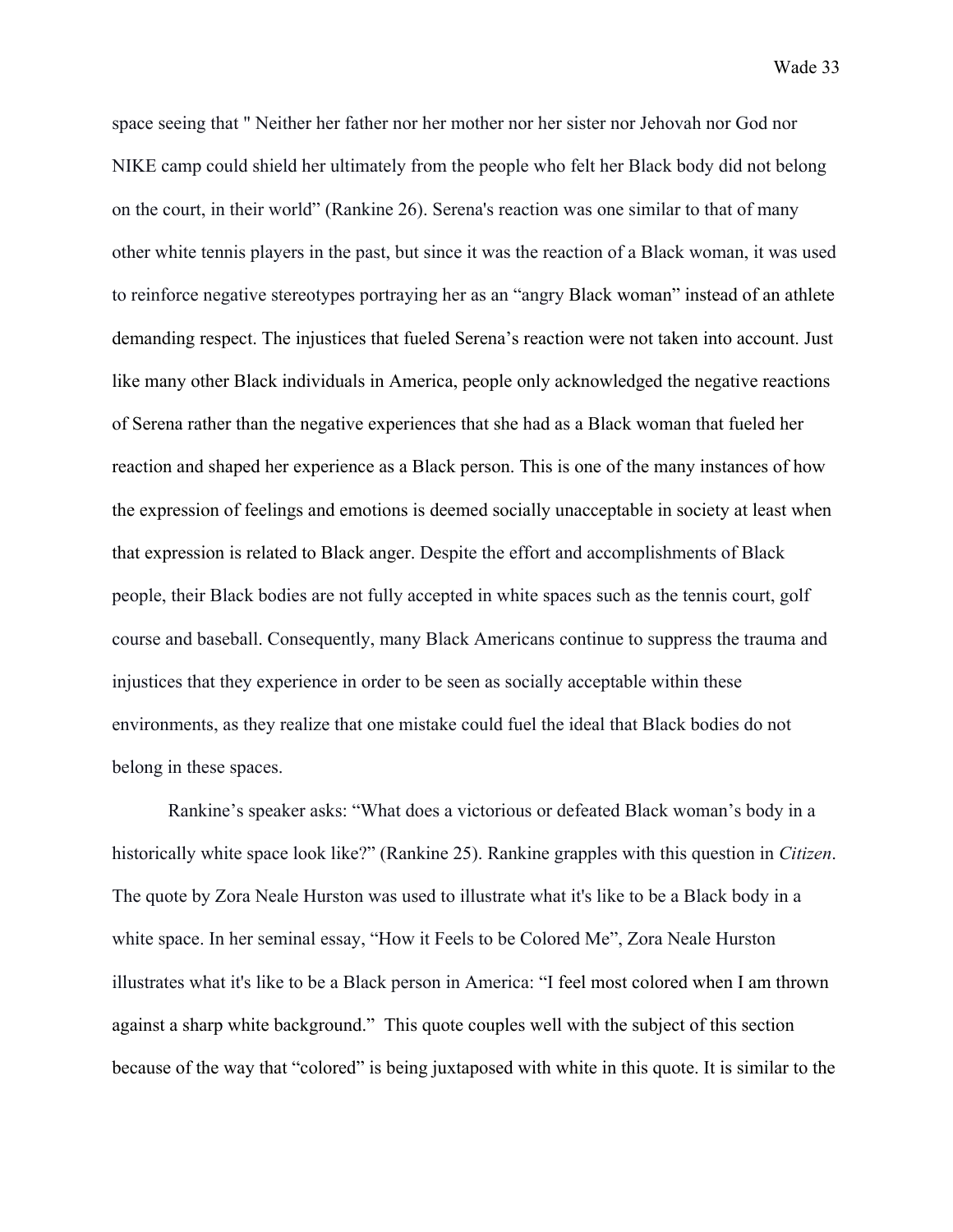way that the Black body and culture contrasts with that of white society seeing that it is never more apparent that the Black body is not accepted than when it is in the presence of the white society. Zora Neale Hurston's quote emphasizes this concept by putting the feeling into words. Although Zora Neale Hurston's essay "How it Feels to be Colored Me" is largely positive, Rankine uses this quote to shed light on the realities of being a black body in a white space. Rankine uses visual imagery to make this concept clearer to the reader later on in the book as she has the quote written in Black ink repeated on a page against the white of the paper. As the words get closer to the bottom of the page, they begin to smear, illustrating how Black one feels against a sharp white background.

Since Black bodies are not fully accepted in white spaces, Black individuals oftentimes have to find a way to navigate through these spaces in a socially acceptable way. They often do so through code- switching. Code-switching can be defined as the alteration of speech, behavior, or appearance in order to succeed. Due to systematic racism, Black Americans code-switch to appeal to white bodies in white spaces. Although this is the case, code-switching does not fully protect the Black body in these white spaces as they are still regarded as subservient to the white person and do not have the ability to express their experiences or culture in these spaces.

Despite the attempts by Black Americans to be seen as socially acceptable within white spaces through tactics like code- switching, racism is still perpetrated against the black community through white society's ignorance and inability to recognize the existence of racism in America. Rankine illustrates this concept as the speaker begins to recall a time when she was late when meeting up with a white friend and the friend said "you nappy-headed ho" (Rankine 41). The initial reaction of the speaker was to question what her friend said. The statement was both an example of racial bias on the part of a white person as well as an example of the

Wade 34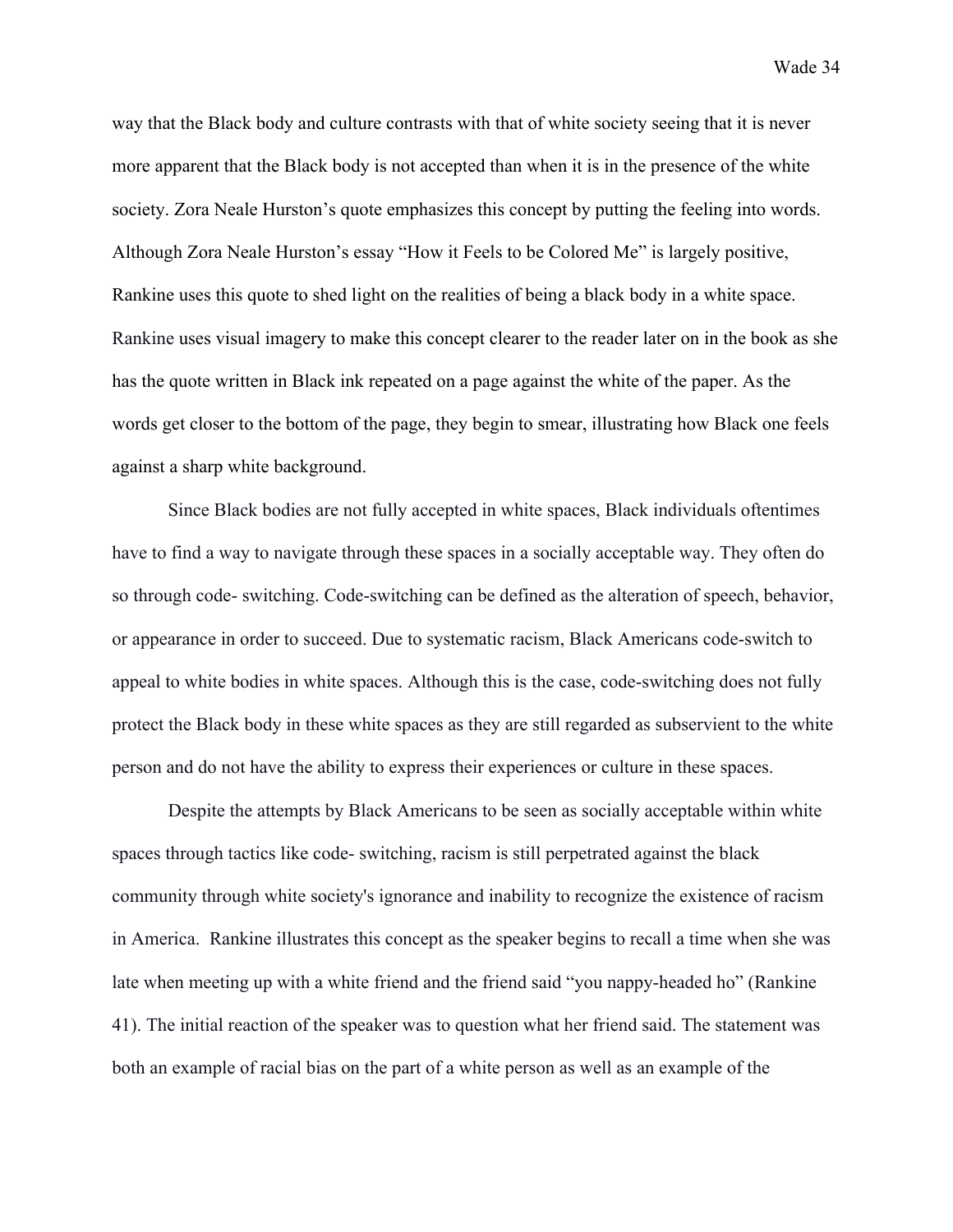ignorance white Americans have toward racism as these biases are oftentimes passed off as humor. The speaker's friend says that she was joking, but the obliviousness of the friend contributes to racism as the friend's passiveness illustrates how instances of racism are not seen as injustices by the perpetrator. The colloquialism used within this short dialogue allowed the realism used in the text to become more apparent to the reader. As the poem progresses, the speaker begins to question why this woman would say this to her. As she continues to question this, the speaker begins to say that maybe this woman thought this because she was trying to evoke the stereotype of "'black people' time by employing what she perceives to be 'black people language'" (Rankine 41). She then describes an instance in which she was on the phone with a manager and agreed to meet him in person. When she does, he is shocked that she is Black... It can be inferred that the manager believes that all Black people "talk Black".

The speaker then recalls another instance "when the woman with the multiple degrees says, I didn't know Black women could get cancer" (Rankine 45). This is yet another example of how ignorance and racial insensitivity continue to fuel racism in America. The speaker then proceeds to recall another instance where "A friend tells you he has seen a photograph of you on the internet and he wants to know why you look so angry" (Rankine 46). The speaker continues to recall different instances of racial bias and racism. After each story is told, the white space on the last page of each story gradually becomes larger until the last page of the section is blank. The white space used within this section evokes the feeling of silence, welcoming the reader to ponder the previous story. The white space on the page is also indicative of how white society's injustices against the Black person have caused one's blackness to be viewed as inferiority in these white spaces.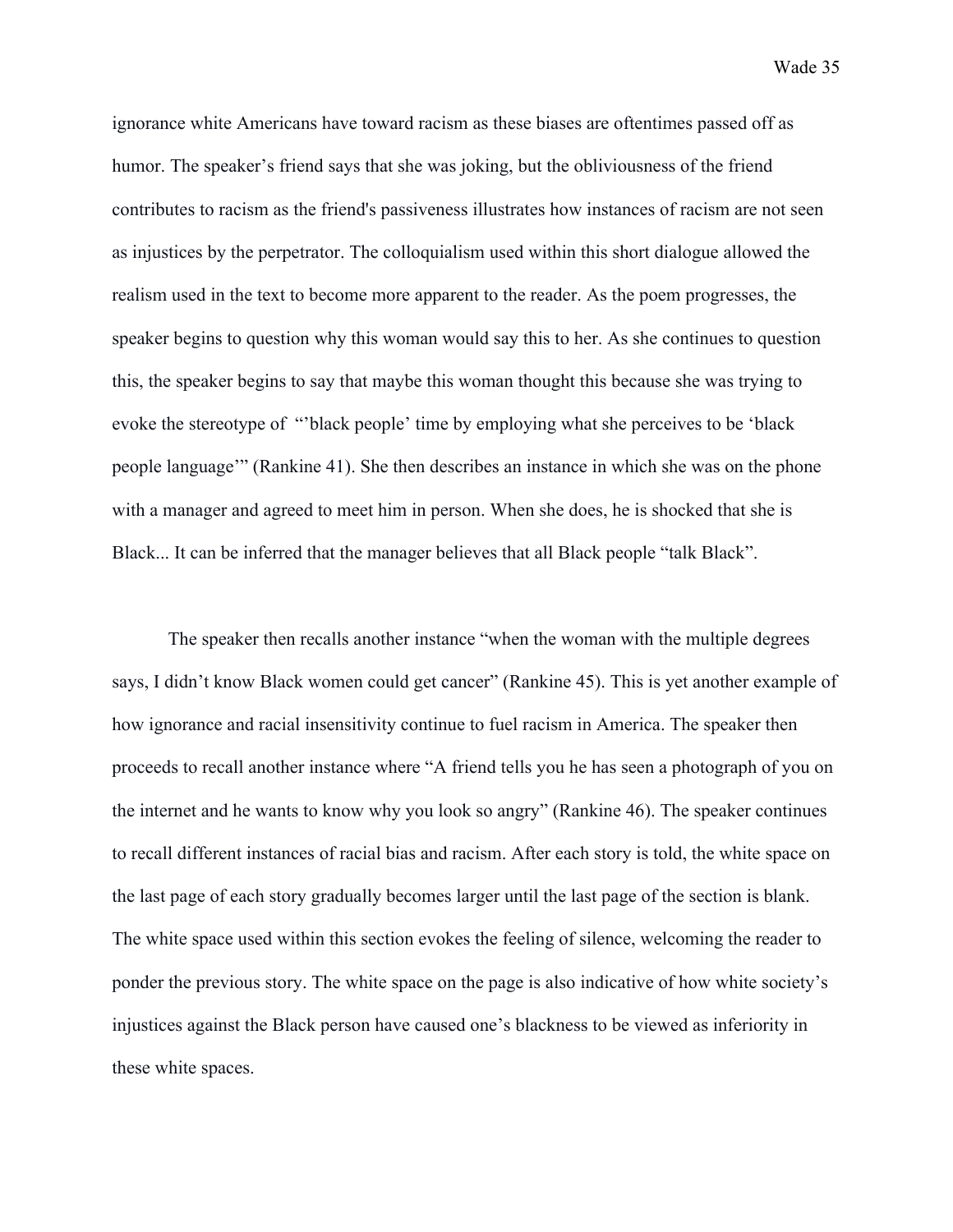Stereotypes have shaped the way that Black Americans are perceived in society by devaluing the Black person and failing to acknowledge the relativity of racism to the Black experience. The lack of understanding of the Black experience, as well as Black culture, contributes to this racialization as white individuals still hold inaccurate perceptions of what Black Americans are like. The use of white space is impactful in this section as silence speaks volumes. The lack of response to these comments coupled with the white space seems to allude to the fact that nothing has to be said for the reader to understand what is wrong.

The speaker also uses two images at the end of this section. One photo says "I do not always feel colored" and the other photo says " I feel most colored when I am thrown against a sharp white background." The photos both gradually smear as they reach the bottom of the page illustrating how Black bodies never feel truly accepted in these white spaces. I believe these photographs are significant because they remind the reader of how Blacks feel when confronted by racial disparities enacted by white America.

Although Black Americans code-switch in order to navigate through white spaces, they are still subject to the discrimination perpetrated by their white counterparts. In turn, they cannot express themselves freely as it could harm their careers. Rankine illustrates how one is subjected to these unprovoked racialized experiences in various circumstances exemplifying racism's active imposition on Blacks through these instances.

Section five of *Citizen* seems to offer a unique point of view as it directly confronts the need for words despite the constraints to what Black people say in white spaces. The speaker begins the section by saying "Words work as a release- well-oiled doors opening and closing between intention, gesture" (Rankine 69). The power of words is explained in this section. Words can be used as a way to express built-up feelings and anger, especially those that stem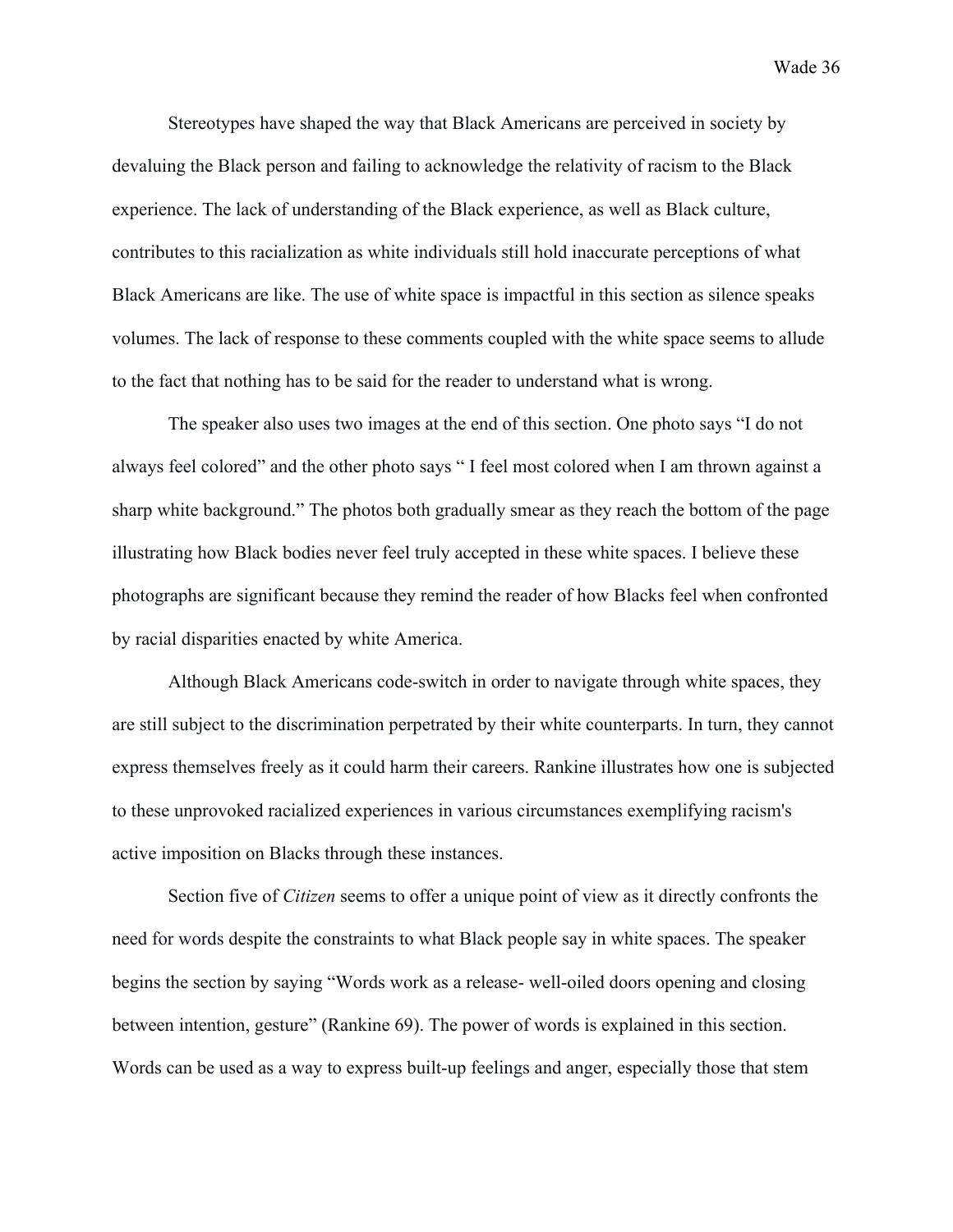from racism. This section has a different outlook on anger than that of the previous sections, where the speaker seems to internalize anger. However, in this section, the speaker seems to believe that expressing emotions through words is a necessity, but she doesn't know how. Her inability to articulate her emotions seems to illustrate the internal conflict one may experience when dealing with racism. The anger that one has from these injustices has been held in for so long, that they do not know how they should express these emotions.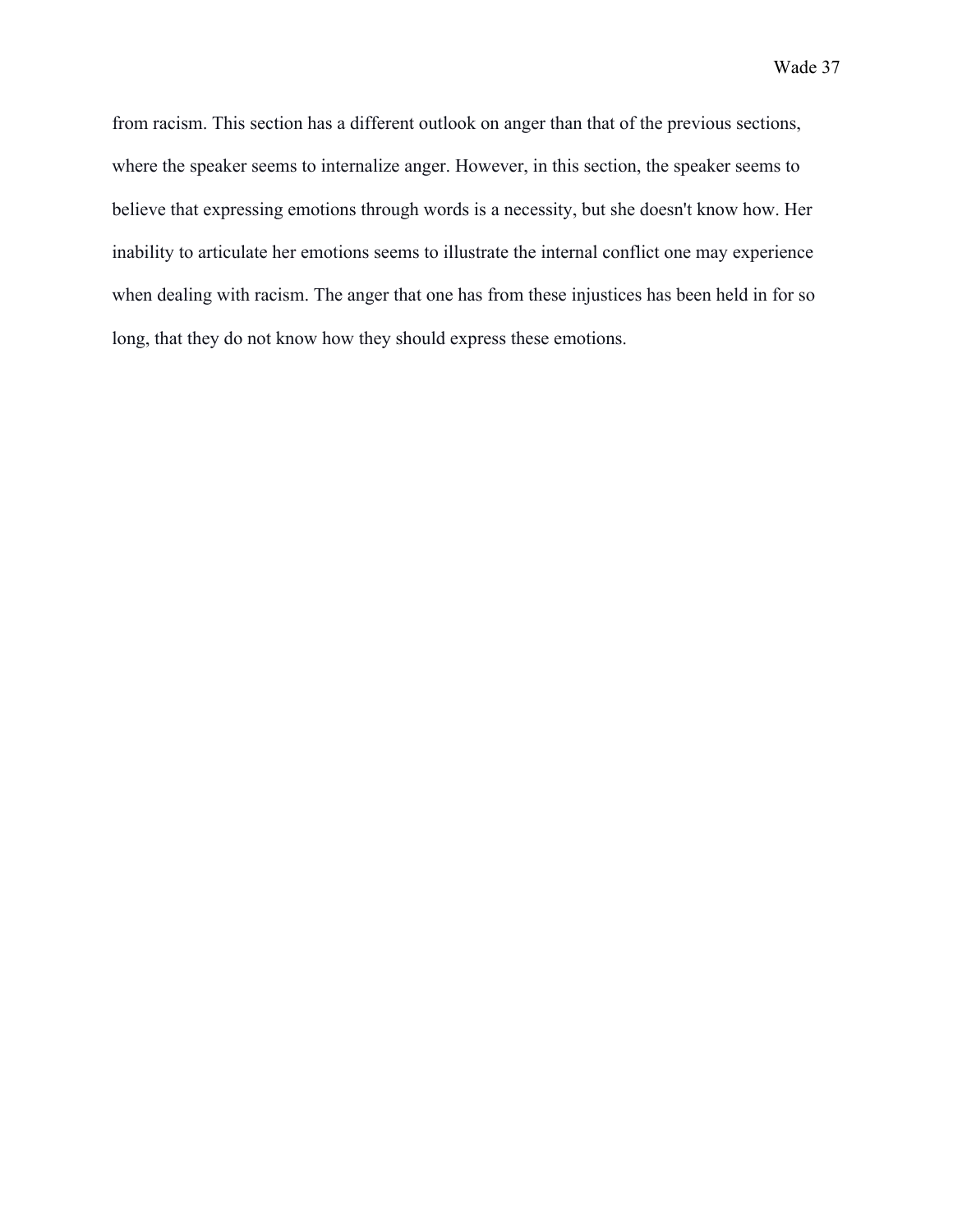### **Slavery: The Modern Sense**

Black people have historically been perceived as second-class citizens. This has been reinforced by contemporary racial practices that continue to oppress these individuals. While many institutions are designed to appear equal, they actively participate in the marginalization of African Americans. Rankine addresses these issues in *Citizen* as she talks about topics such as racial disparity, mass incarceration, and police brutality.

Rankine addresses the racial disparity prevalent during hurricane Katrina by including a series of quotes obtained from CNN in her poetry to illustrate the lack of assistance offered to the Black communities impacted by it. She begins section six by illustrating the traumatic events that many Black Americans went through while awaiting assistance:

Hours later, still in the difficulty of what it is to be, just like that, inside it, standing there, maybe wading, maybe waving, standing where the deep waters of everything backed up, one said, climbing over bodies, one said, stranded on a roof, one said, trapped in the building, and in the difficulty, nobody coming and still someone saying, who could see it coming, the difficulty of that. (83)

While Black Americans struggled to survive during Hurricane Katrina, the government lacked a sense of urgency to provide aid to these communities. Because of this, Hurricane Katrina revealed one of the many ways that institutional racism has impacted and claimed the lives of thousands of Black Americans. In response to these injustices, Rankine states that "The fiction of the facts assumes innocence, ignorance, lack of intention, misdirection; the necessary conditions of a certain time and place" (Rankine 83). Excuses for failing to provide relief to Black and lower-income communities reveal the "classic binary between the rich and the poor and the haves and have-nots" (Rankine 83). In recounting these events, Rankine exemplified not only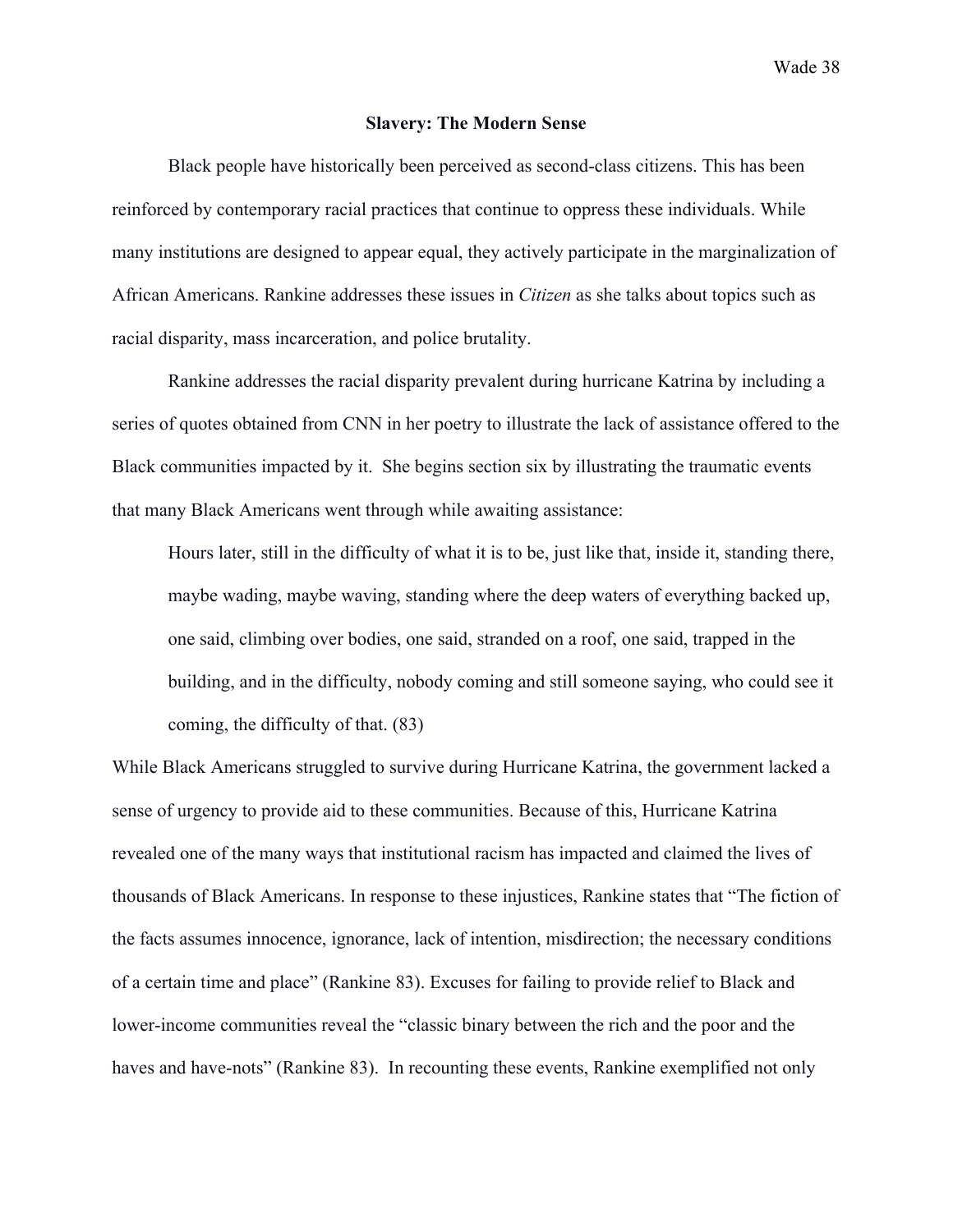the racial and social disparities in America but also the trauma that Black people have experienced that could have been prevented had proper measures been in place. Through these first-person accounts, Rankine also reveals how society has continued to ignore the impacts of systematic racism. In doing so, she exposes the explicit and brutal conditions encountered by Black Americans during the hurricane:

Then each house was a mumbling structure, all that water, buildings peeling apart, the yellow foam, the contaminated draw of mildew, mold. The missing limbs, he said, the bodies lodged in piles of rubble, dangling from rafters, lying facedown, arms outstretched on parlor floors. And someone said, where were the busses? And simultaneously someone else said, FEMA said it wasn't safe to be there. What I'm hearing, she said, which is sort of scary, is they all want to stay in Texas. He gave me the flashlight, she said, I didn't want to turn it on. It was all black. I didn't want to shine a light on that. We never reached out to anyone to tell our story, because there's no ending to our story, he said. Being honest with you, in my opinion, they forgot about us. (Rankine 84)

Through these accounts, Rankine has revealed the reality of being Black in America. Once again, society has disregarded the Black person revealing the racial divide still prevalent in modern-day society. Thus, one should not only view racism as a social construct but should also acknowledge its role in creating systematic disparities in our political institutions as these beliefs are put into practice. Through the portrayal of these accounts, it is apparent that Black communities still lack adequate resources as institutional racism has revealed the effects of such injustices that non-Black Americans want to ignore, leaving the Black person in America, once again, forgotten. These injustices can also be seen through the corruption within the criminal justice system.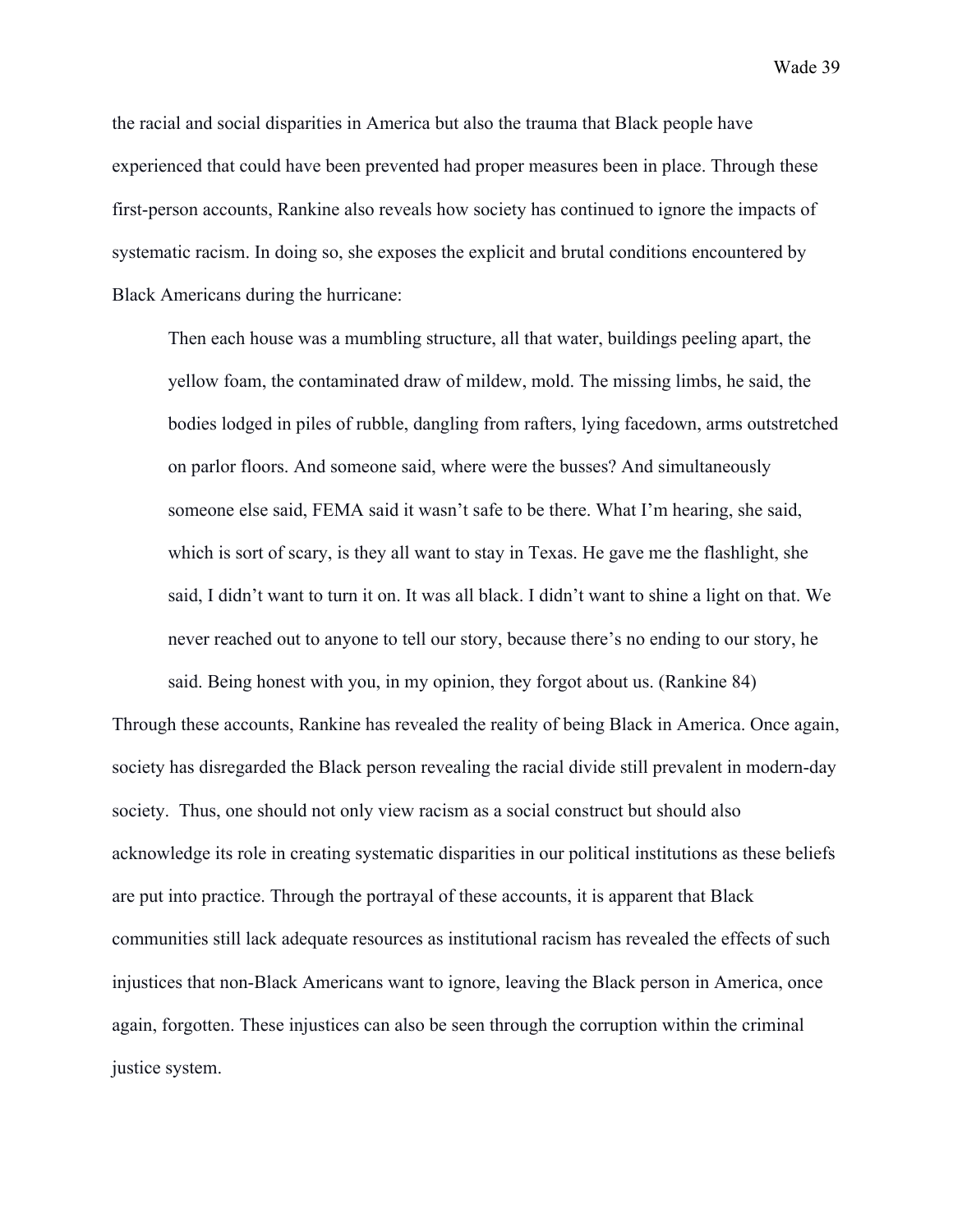The story of Trayvon Martin also reveals how institutional racism has allowed unwarranted attacks against black people to go unpunished. Travon Martin was a 17-year-old Black boy who was shot and killed on his way home from the convenience store by George Zimmerman. Rankine devotes a section of her book to Trayvon Martin to reveal the injustices that many black men like Travon Martin have faced. This section is titled "February 26, 2012", which is the day that Trayvon Martin was killed. This section is introduced by the following statement: "My brothers are notorious. They have not been to prison. They have been imprisoned. The prison is not a place you enter" (Rankine 89). The word "brothers" used in the sentence implies that the speaker is referring to Black men; thus, this quote illustrates how systematic racism has impacted the Black man in America. From these lines, it is apparent that a link can be drawn between Black men, such as Trayvon Martin, and the systematic racism that impacts them. Black Americans in situations similar to Trayvon Martin's are frequently treated as guilty until proven innocent. Eric Garner, George Floyd, and Ahmaud Aubrey, among others who were killed by the police, fall into this category as they were unable to prove their innocence prior to systematic racism claiming their lives. By stating that Black people have not been to prison, but rather have been imprisoned, Rankine illustrates that this is not the fault of the Black individual, but rather that of the institution. People like Travon Martin have not been physically imprisoned but have been deemed guilty by the perpetrator and, presumably, by the criminal justice system that lets the crimes against the black man go unpunished. Trayvon Martin was simply walking down a street, and evoked George Zimmerman's hostility simply because he was a black man in a gated community. Although this is the case, Zimmerman was still acquitted of all charges although he committed an unwarranted attack against a black man even after a 911 operator told him not to pursue Martin. Thus, Black men are depicted as the perpetrator even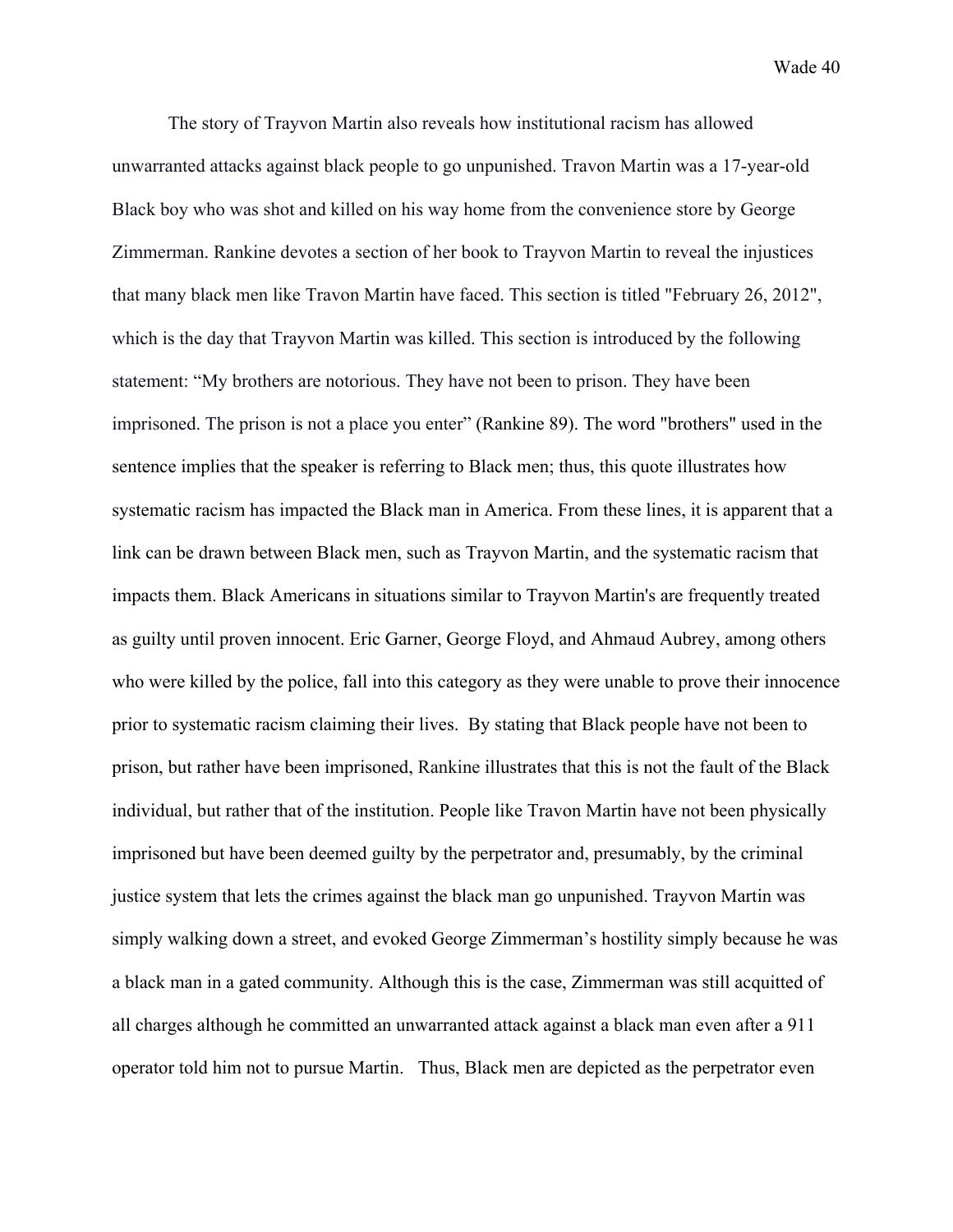when they are the victims of crimes. As depicted on the cover of the book, Black men have been placed against a white background that disregards the Black experience and continues to perpetuate injustices that contribute to the trauma and dehumanization of the Black individual.

Criminalization isn't the only dehumanizing process Black Americans undergo; they have also been hypersexualized and dehumanized in a way that allows the assertion of white dominance and Black subservience to be implemented within society. In Kelly Brown Douglas' book *Sexuality and the Black Church*, she addresses the beliefs engendered by white society that contribute to hypersexualization and the dehumanization of Black bodies. She addresses the practices used by the white male to retain power over the Black male after emancipation. Douglas asserts that: "As odious as castration was, no crime against the Black man more clearly indicated the White male fear of Black male sexuality or power than lynching" (Douglas 47). Systematic racism, especially that which is rooted in the criminal justice system, was developed as a means by which white men asserted power over Black men. Due to irrational fears rooted in inaccurate perceptions of the Black man resulting from the misunderstanding of Black cultural heritage, practices such as lynching became widely accepted within society. Kelly Brown Douglas cites Leon Litwack, who states: "to endorse lynching was to dwell on the sexual depravity of Blacks, to raise the specter of the Black beast seized by uncontrollable savage sexual passions that were inherent in the race" (Douglas 48). Dehumanization of the Black male body has portrayed the Black male as an inhumane creature, which in turn fuels negative perceptions and reactions towards the Black males in the name of upholding white standards. Because of this, lynching was primarily used as a "weapon employed to control Black men and women socially, economically, and politically. Lynching is thus a classic example of the tools used to enforce and uphold White Patriarchal hegemony" (Douglas 48). Furthermore, there is a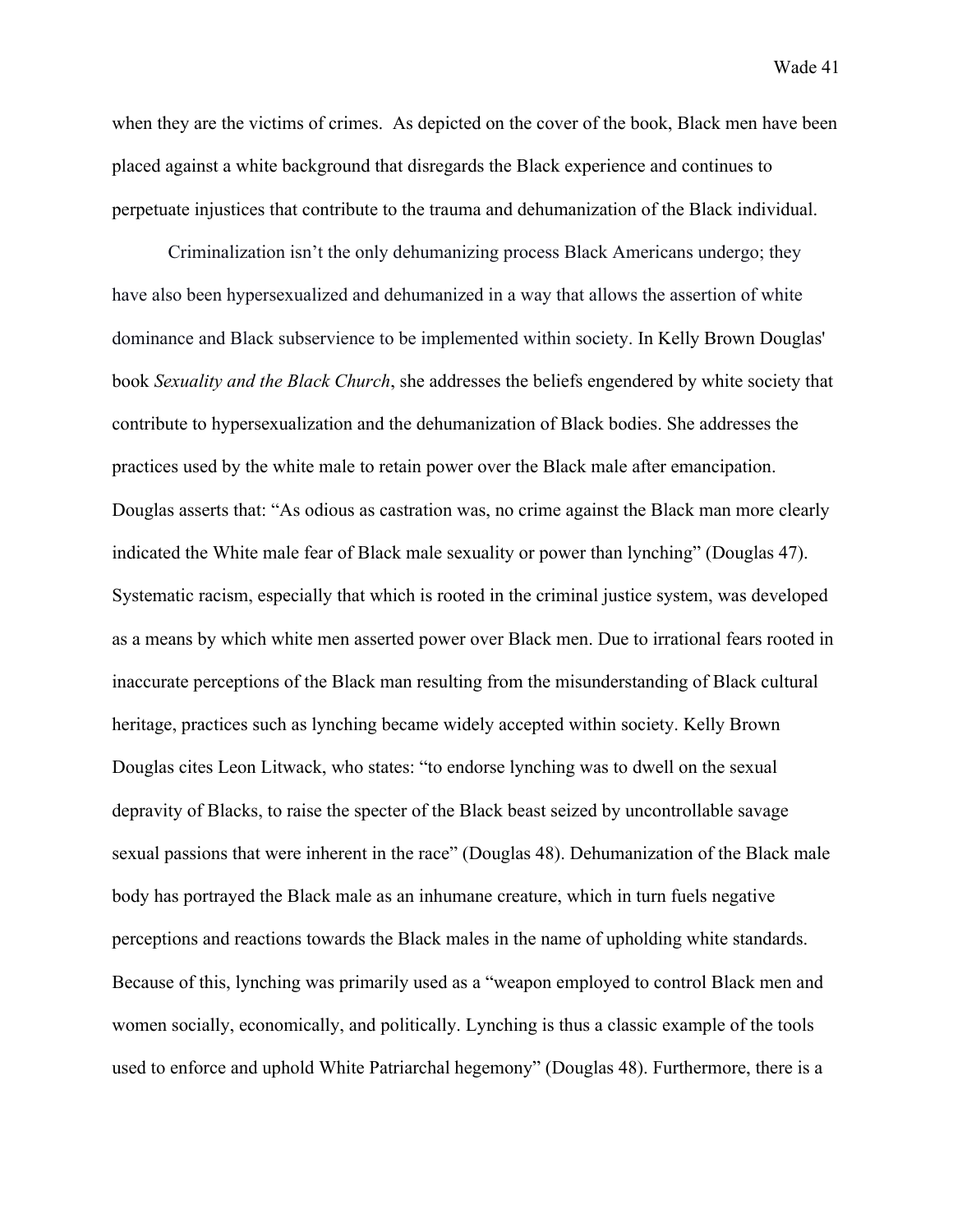continuing presence of systemic racism in contemporary society which tends to justify racism toward Black men, ensuring the innocence of the perpetrator. Consequently, Black men are victims of the institutions in place as stereotypes continue to justify unjustified crimes against the Black man such as the innocent deaths at the hands of the police. The speaker continues to illustrate the pain Black people have endured as she says:

Those years of and before me and my brothers, the years of passage, plantation, migration, of Jim Crow segregation, of poverty, inner cities, profiling, of one in three, two jobs, boy, hey boy, each a felony, accumulate into the hours inside our lives where we are all caught hanging, the rope inside us, the tree inside us, its roots our limbs, a throat slices through and when we open our mouth to speak, blossoms, no blossoms, no place coming out, brother, dear brother, that kind of blue (Rankine 90).

The preceding quotation illustrates how deeply racism is ingrained in America. In this section, Rankine illustrates the progression of history and the oppression of Blacks that has followed. In this way, trauma continues to be passed down for generations, since every generation of Black people continues to encounter the same traumas as their predecessors. In section six, there is a Black and white photo of Black men being lynched. This photo is one of the many uses of visual imagery used by Rankine within the book. If you look at the original photo, you can the two men, Thomas Shipp and Abram Smith, being lynched, but in the photo displayed in the book, you cannot see them. One interpretation of this photo is that although you can see people pointing in the direction of the men, their bodies fade into the darkness just like many other Black Americans have, seeing that our country does not choose to recognize such injustices, but would rather them be a faint memory. This photo was one of the many photos depicted within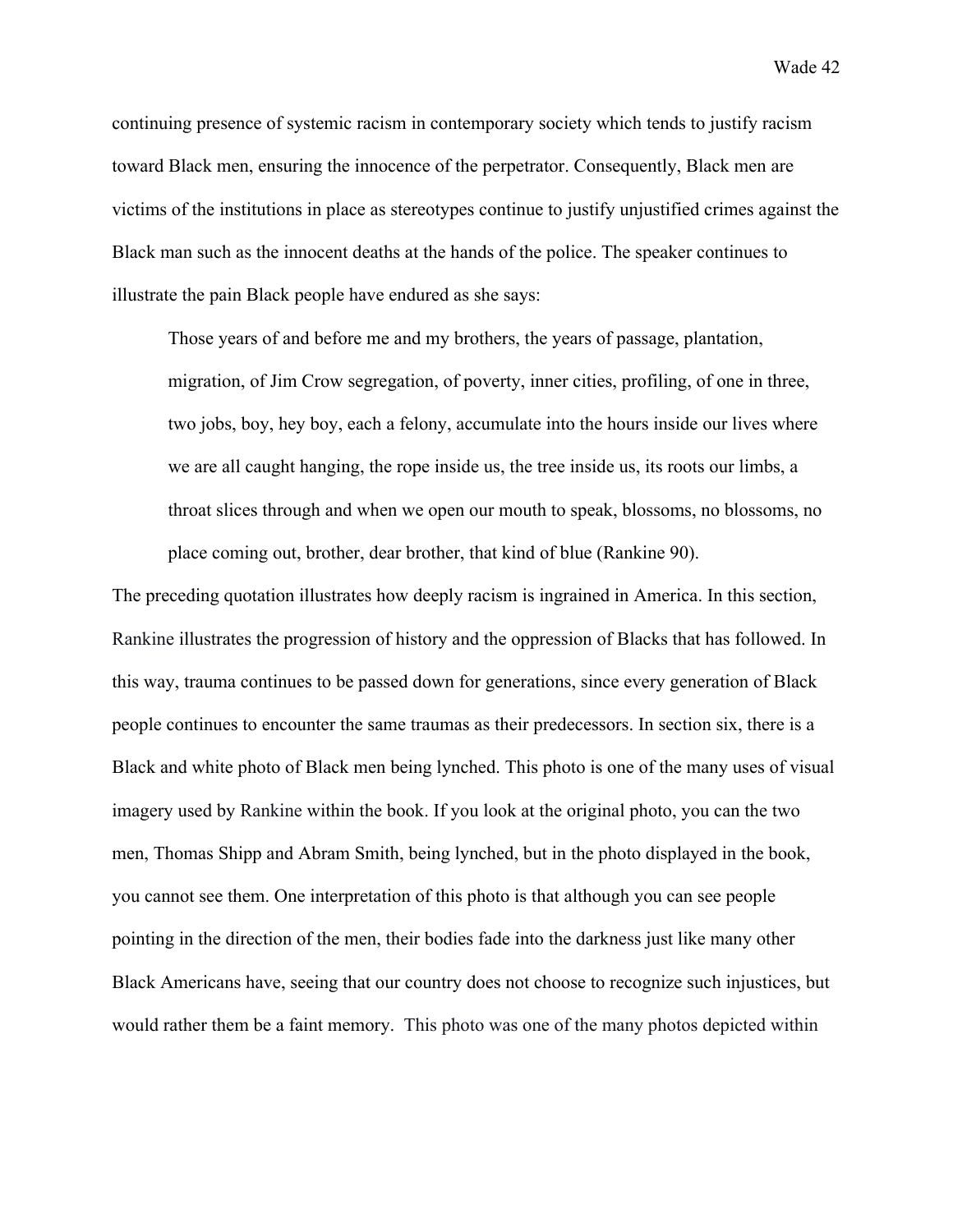the book that resonated with me because it seems to illustrate how the Black body is disregarded as Blacks are still not treated as equals within society.

Rankine again uses imagery and textual effects to illustrate the desensitization of white Americans towards the Black person. At the end of section six, there is a list of names of people who have died at the hands of the police. These lines begin with the words "in memory of" and end with the name of the person who has died. As the photos get closer to the end of the page, the words begin to fade. As these words fade, indicating two things: first, that the list of those who have died is too long to fit on one page, and second, that the deaths of these individuals seem to become an everyday occurrence in society, desensitizing the masses to these injustices. Rankine concludes the section with a quote that reads as follows: "because white men can't police their imagination Black people are dying" (Rankine 135). Through this quote, Rankine reveals how those who perpetrate violence against the Black person are consumed by theoretical conceptions of what might happen, rather than the realities of the situation. In relation to the previous sections of *Citizen*, this observation is relevant as it illustrates how white bias results in the deaths of Black people because these individuals control the institutions that police our society.

Through the recounting of racial injustices within the criminal justice system, Rankine explores the pain felt by black Americans. The speaker who dominates the narrative in *Citizen* begins section seven by mentioning an ache: "Some years there exists a warning to escape-- you, floating above your certain ache-- still the ache coexists" (Rankine 139). This ache is indicative of the continued trauma and pain that Black Americans continue to face in society. By implying that the ache may never go away, Rankine illustrates how persisting systemic racism has affected and will continue to impact, the lives of African Americans for generations to come. As society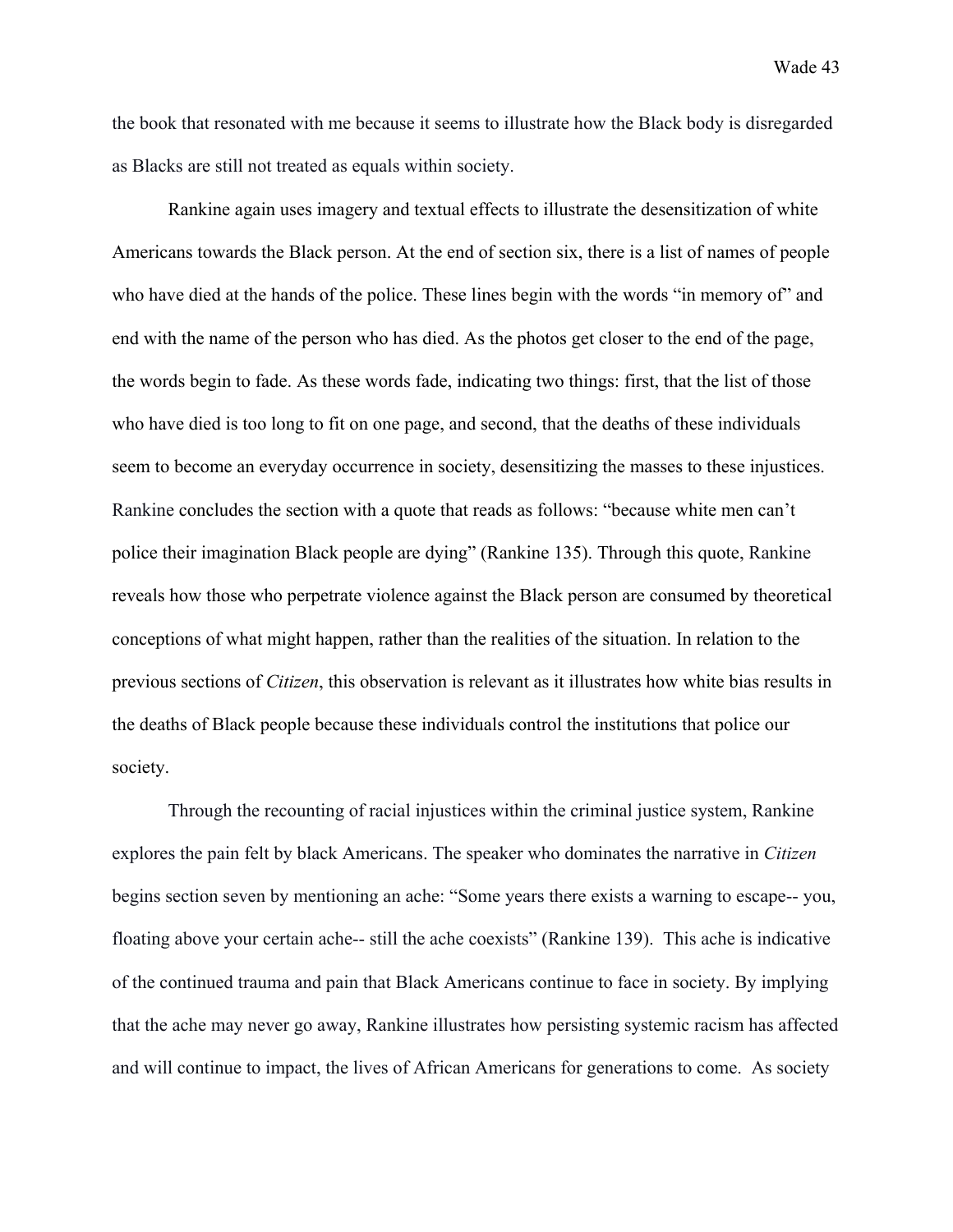continues to move forward, the same cycles of institutionalized racism continue to claim the lives of Black Americans while disregarding their cries for justice. The ache continues as George Zimmerman was acquitted of the murder of an innocent black man. Rankine titles part of section seven July 13, 2013: the date that George Zimmerman was acquitted of all charges in Trayvon Martin's death. In this section, the speaker begins the section by saying "A friend writes of the numbing effects of humming and it returns you to your own side. It's no longer audible. You've grown into it. Some call it aging- an internalized liquid smoke blurring ordinary ache" (Rankine 151). By her friend writing about how humming numbs him from traumatic events, the speaker reflects on how her sighs are no longer audible as she has become accustomed to the injustices she sees before her every day. The familiar ache that usually accompanies the unwarranted deaths of Black people fades due to the system's constant failure to provide justice for those who have been wronged. It is only when whites are unfairly treated that justice will be served, not when whites are perpetuating the unjust behavior. Justice has become arbitrary, as it tends to be contingent on the color of one's skin.

As the poem progresses, the speaker mentions how radio stations continue to talk about Trayvon Martin. Rankine references the title of the book: "Yes, and you are a citizen: Come on. Let it go" (Rankine 51). Accordingly, the reference to the title of the book in this section implies that the term is arbitrary since all citizens are not accorded the same rights. In his excerpt from Rankine, Rankine indicates that although Blacks are considered citizens, they are not treated as such given that racism and the deaths of individuals of color are daily occurrences. Despite this, society ignores the effects of these traumas to disregard history despite their continued impact today. In saying "let it go", the speaker illustrates how Black Americans have to suppress their emotions as white society has devalued them and continues to disregard the Black person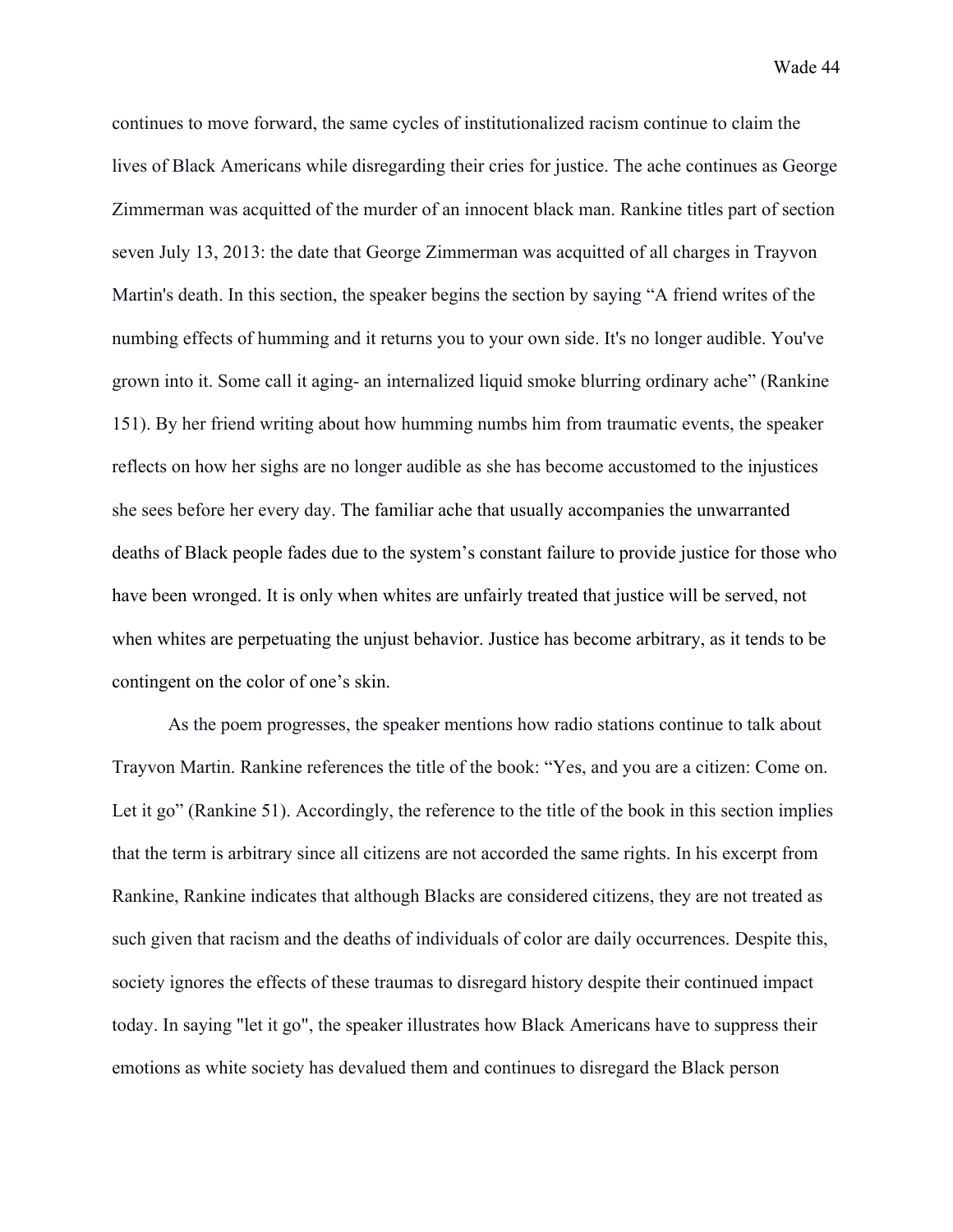through racial practice. The rage at hearing about George Zimmerman being acquitted reveals how these injustices are so common that the coping that accompanies these experiences surfaces in the form of repression.

Through the use of poetry as well as visual imagery, *Citizen* reveals the severity of racism within America. Because of this, it serves as a reminder that although racial tensions have simmered as our country has progressed, they have not become nonexistent as we are still dealing with a modern-day version of the same issues, we have dealt with for the past 400 years. Rankine illustrates this concept by using real-life events such as the murder of Trayvon Martin to exemplify how these issues are still a reality. Because of this, *Citizen* shows how the trauma experienced by the Black person in America is not just casual but active as the actions and reactions of individuals contribute to the marginalization and brutalization of Black Americans today.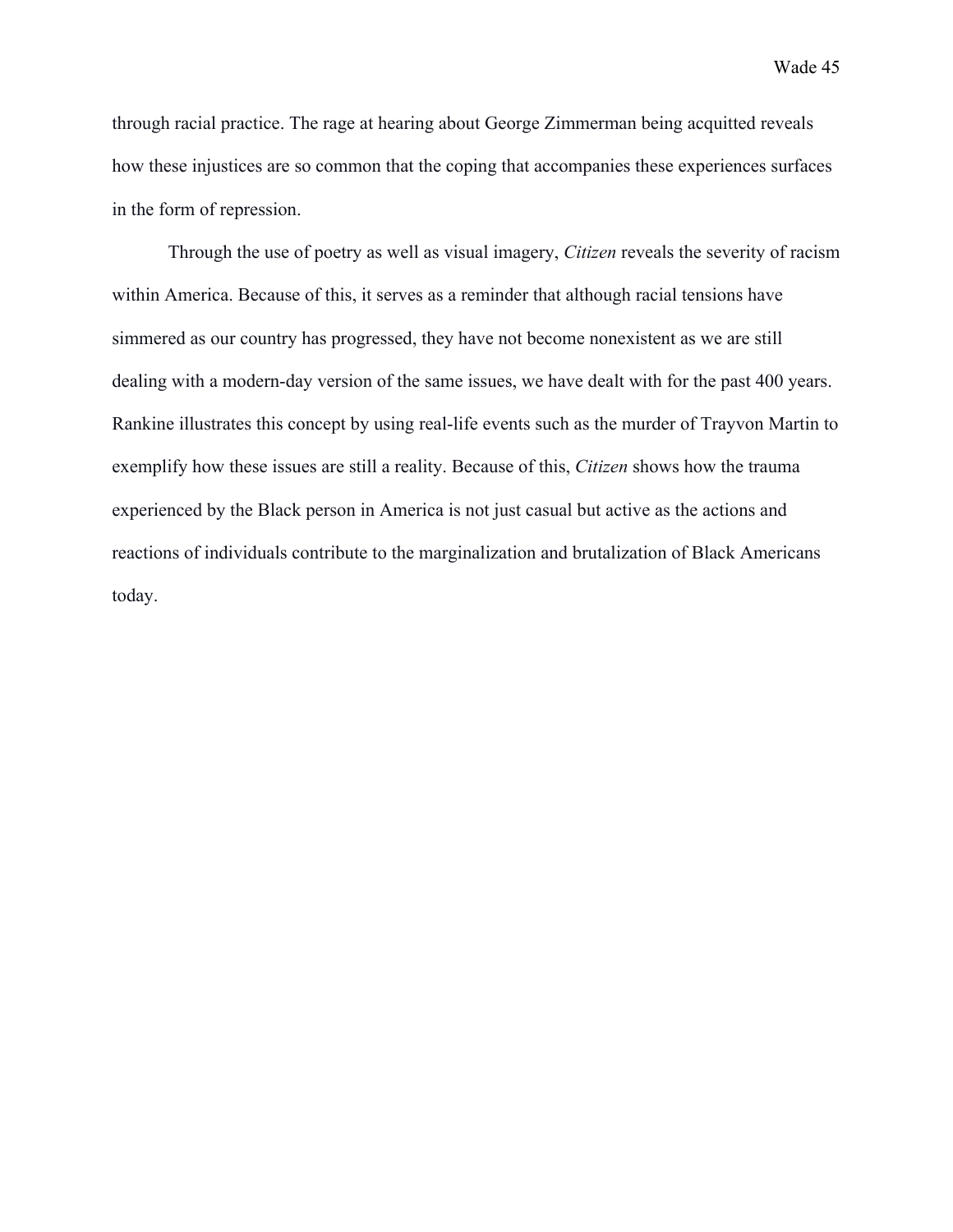## **Conclusion**

These two texts show how racism has shaped our country from the dawn of slavery to the recent deaths of Black citizens at the hands of the police" (Hinton). Not only do they show how racism has shaped the systems and institutions in our country, but they also use textual trauma to illustrate the direct impacts that these racial injustices have had on the Black experience. Moments act as catalysts for African Americans to push against the racist institutions that perpetuate violence against the Black body. Writers resist narratives that ignore racism as a source of trauma by illustrating the racial disparities and traumatic events one undergoes as a Black person in America. Characters and speakers reveal these traumas as they are used to depict how these experiences are not only personal but shared as the institutions in place affect all Black Americans. In doing so, these texts reveal how racism has impacted those who were directly subjected to the institution of slavery as well as those who have been indirectly impacted by it through institutional and racial terrorism that continues to reinforce these racial practices. Generational trauma serves as a reminder of how these racist injustices have not gone away. Writers continue to feature these traumas to help those who have not experienced them understand and allow those experiencing them to know that they are not alone. The residual effects of slavery continued to impact American history. A lack of education on topics regarding Black oppression has resulted in an uneducated mass that disregards the traumas and intrusions slavery has on the daily lives of Black Americans. Although this is the case many authors continue to challenge these ways of thinking as they continue to inform the uninformed.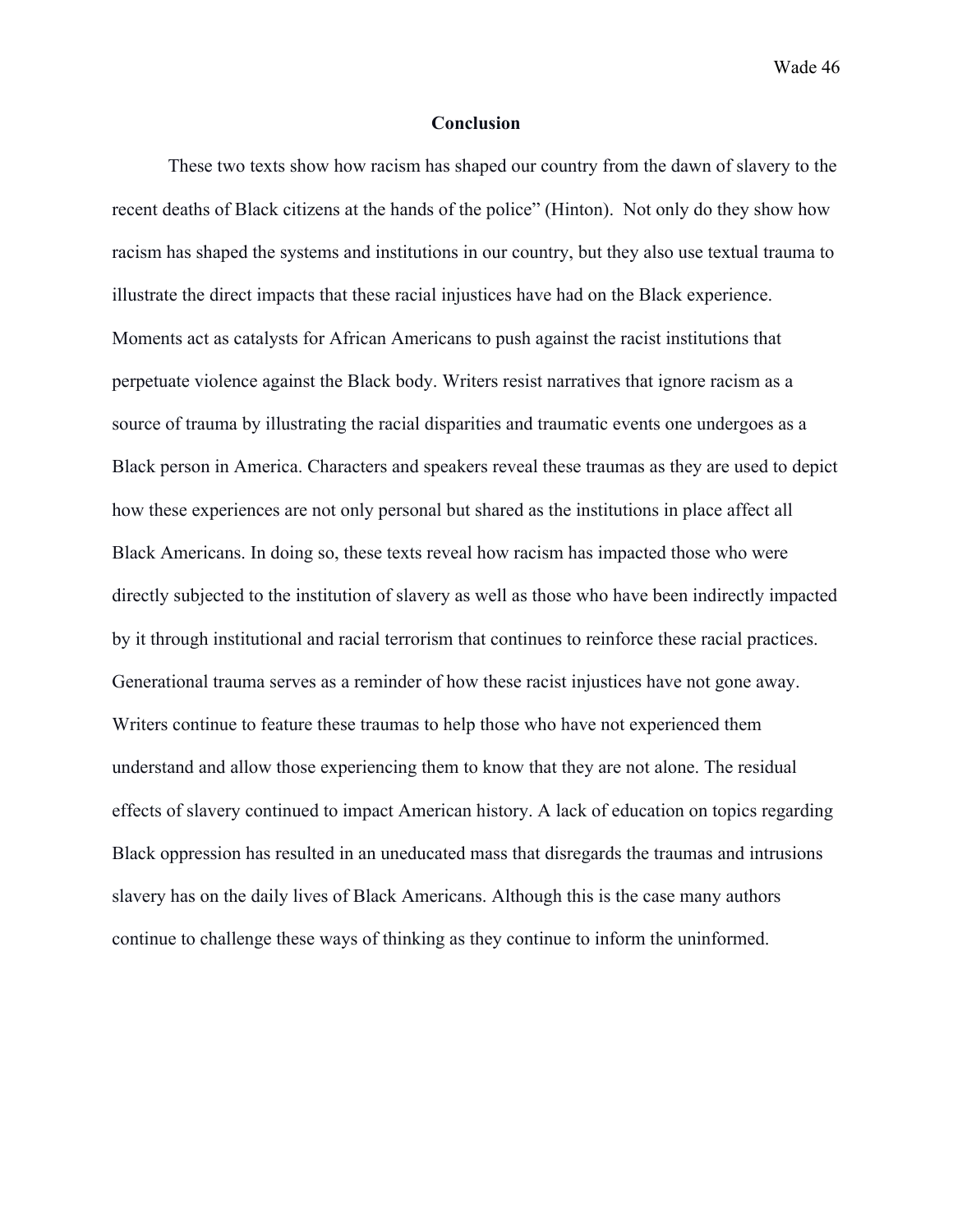### **Works Cited**

Ajlani, Lana. "The Journey of Self-Defense through Sound in Claudia Rankine's *Citizen.*" *Canadian Review of American Studies*, vol. 51, no. 2, Summer 2021, pp. 108 118. *EBSCOhost*, doi:10.3138/cras-2020-019.

- Bast, Florian. "READING RED: The Troping of Trauma in Toni Morrison's Beloved." *Callaloo*, vol. 34, no. 4, 2011, pp. 1069–86, http://www.jstor.org/stable/41412478. Accessed 24 Apr. 2022.
- Chan, Mary-Jean. "Towards a Poetics of Racial Trauma: Lyric Hybridity in Claudia Rankine's Citizen." *Journal of American Studies*, vol. 52, no. 1, Feb. 2018, pp. 137–

1163. *EBSCOhost*, https://doi.org/10.1017/S0021875817000457.

- Clifton, Spargo. "Trauma and the Specters of Enslavement in Morrison's 'Beloved.'" *Mosaic: An Interdisciplinary Critical Journal*, vol. 35, no. 1, 2002, pp. 113–31, http://www.jstor.org/stable/44029941. Accessed 25 Apr. 2022.
	- Douglas, Kelly B. *Sexuality and the Black Church: A Womanist Perspective*. Maryknoll, N.Y: Orbis Books, 1999.
	- Gillespie, Claire. "Generational Trauma Might Explain Your Anxiety and Depression-Here's What It Means." October 27, 2020

*Health.com*,https://www.health.com/condition/ptsd/generational-trauma.

Henderson, Paul. "Tangled Roots, a Bloody Forest: Trees, Trauma, and Black Fem aleBodies in Beloved." *African American Review*, vol. 53, no. 3, Fall 2020, pp. 217 230. *EBSCOhost*, doi:10.1353/afa.2020.0037.